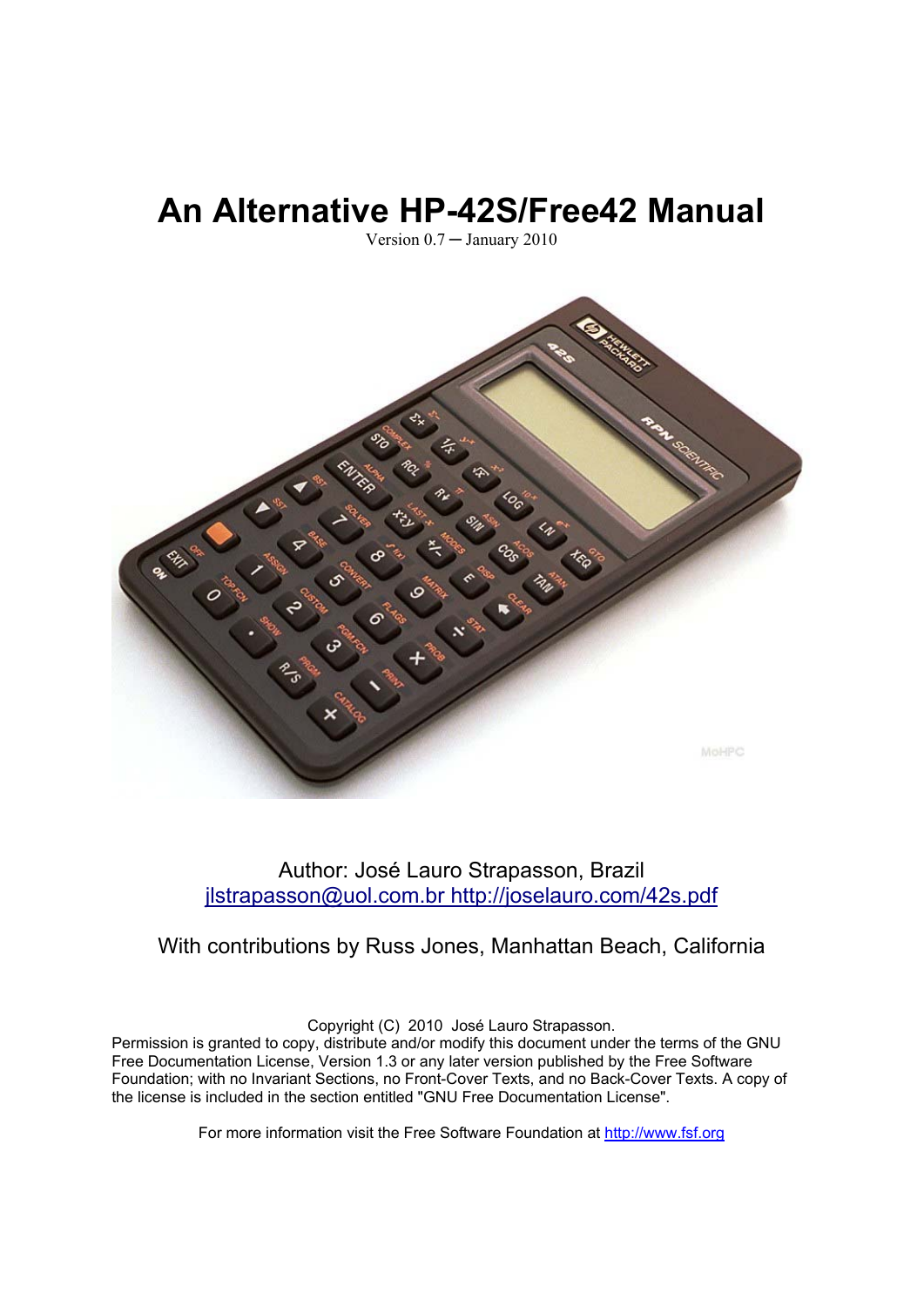# **Contents**

| $12$ Flags. |  |
|-------------|--|
|             |  |
|             |  |
|             |  |
|             |  |
|             |  |
|             |  |
|             |  |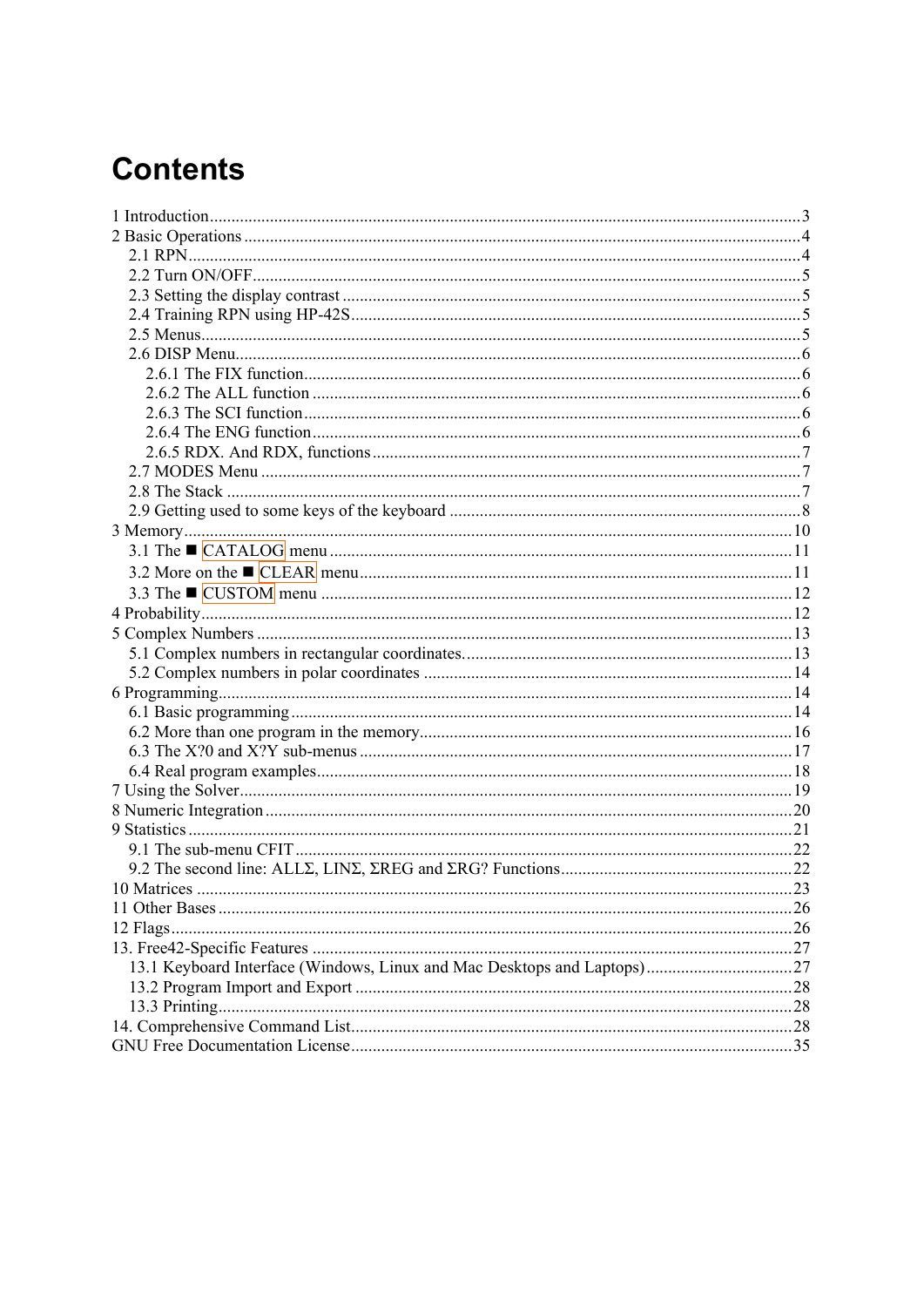# <span id="page-2-0"></span>**1 Introduction**

Since HP-42S was a very nice calculator, and its official manual is no longer freely available and there were many people looking for its manual, seemed good to me to write my own HP-42S manual. I personally don't have a HP-42S (more than US\$300 on ebay). I have a HP-33S and had a HP-48G, but my brother has one and I also use Free42 simulator for PalmOS.

This manual will be of interest to people who:

- a) Have a HP-42S calculator and lost its manual.
- b) Got the Free42 simulator and want to know how to use it.
- c) Have a palmtop with PalmOS and want a nice scientific calculator (get Free42)
- d) Just want to have an idea how 42S was.
- e) Have the official manual but don't want to read more than 300 pages!

Why HP-42S? Because it was a very, very nice calculator and also a powerful one. I know some other HP models from the past and the present like 48G, 49G, 28S, 33S, 20S, 6S Solar, 15C, and even a TI-36X Solar, etc, but 42S is my favorite. And because there is a free simulator (Free42) that works on Palm OS, Windows and Linux and there are also some emulators (at the moment emulators are only useful for who has a real calculator since HP-42S roms are not freely available). This calculator played an unique position among HP calculators! Being a scientific programmable 100% RPN calculator, it also had some graphing abilities but was pocketed sized and non RPL (some people as me like RPN, but dislike RPL).

It is important to say that this manual is not complete and I don't want it to be. Two things I really don't want to see here are PRINTING and HP-41 compatibility. This because I suppose most owners don't have the printer (and it is not so useful) and also haven't had a HP-41 prior to HP-42S.

If you want to download the fantastic Thomas Okken Free42 program please go to this web site http://home.planet.nl/~demun000/thomas\_projects/free42/

In my opinion Free42 is even better than the real HP-42S. Try asin(acos(atan(tan(cos(sin(6°)))))). For more information about HP-42S please see

http://www.hp42s.com http://www.hpmuseum.org/hp42s.htm

Here you can find emulators for HP-42S http://privat.swol.de/ChristophGiesselink (very nice) http://www.geocities.com/hrastprogrammer/HP42X/index.htm

I would like to finish this introduction saying that it would be nice to have the HP-42S back to life again and even better to have a model (both real and in simulator/emulator form) based on HP-42S but with some of the 33S features like more memory, an equation editor, fractions, program lines starting with letters, physical constants, units conversion, less useless functions, etc. And it also would be nice to have HP-42S ROM images for free just like what happened to HP-48G and other models and keeping PDF versions of the manuals of retired models to download would be nice too. Perhaps someone will listen to me!  $\odot$ 

A quick note on notation: throughout this manual, for the most part, keys that are to be pressed are denoted by putting them in a box, e.g. ENTER, except when the keys are numbers or arithmetic operators. Keys that are "2<sup>nd</sup> functions" denoted by orange lettering on the calculator are denoted in orange with an orange box preceding it, e.g.  $\blacksquare$  ALPHA. Functions that are accessed through the menus are generally denoted by shading in grey, such as in FCN.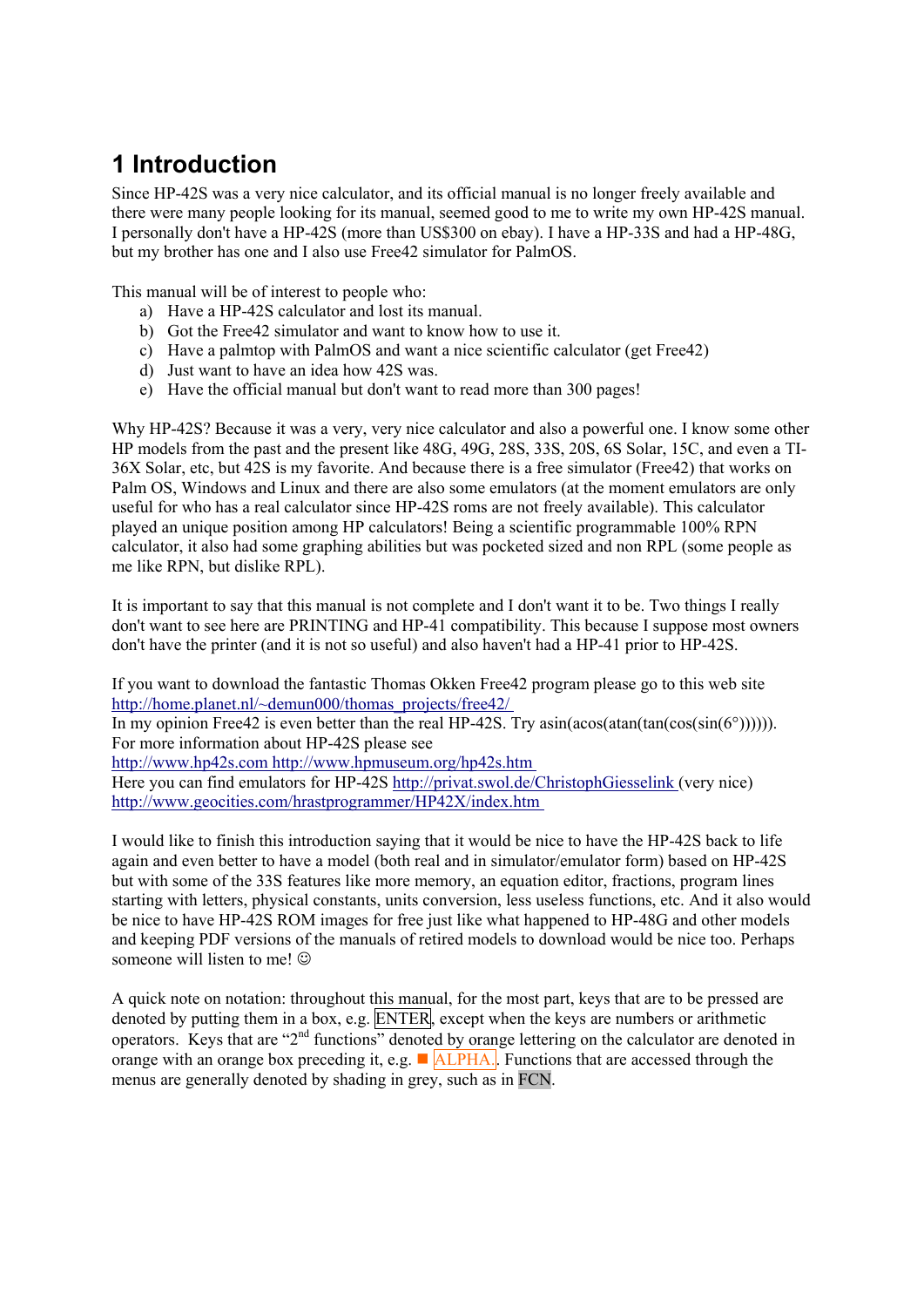# <span id="page-3-0"></span>**2 Basic Operations**

### **2.1 RPN**

The HP-42S, like most old HP calculators, is a RPN calculator. RPN comes from "Reverse Polish Notation". In RPN we first enter data and then we enter the mathematical operations. Example: To make a simple operation like  $2+2$  in a normal algebraic calculator we do " $2 + 2 =$ " which give to us 4. To make this same calculation using a RPN calculator we do "2 ENTER  $2 +$ " As we can see in RPN mode we first enter the data pressing the ENTER key after every data (except for the last in HP's RPN) and then we enter the operations.

Let's now consider the following calculation

$$
4 + (2 \times 79)
$$

In a RPN calculator we do

$$
2\overline{\text{ENTER}}
$$
 79 × 4 +

But how could one do this in an algebraic calculator? If the calculator has "(" and ")" keys we enter

 $4 + (2 \times 79) =$ 

But if there are no parenthesis keys we might do this in a good calculator by doing

 $4 + 2 \times 79 =$ 

By a "good" calculator we mean a calculator which knows that " $\times$ " and "/" have precedence over "+" and "–". In a bad algebraic calculator which does not know this we have to do

 $2 \times 79 =$ 

and

 $+ 4 =$ 

Or

 $2 \times 79 + 4 =$ 

What about to calculate  $sin(33^\circ)$ ? In a RPN calculator we enter

33 sin

or if you prefer

```
 33 ENTER sin
```
(in this case we don't need to press enter key)

But in an algebraic calculator we have two ways. In the classic old models it is like RPN and we do

33 sin

but in some modern models (which typically allow you to edit entered data using cursors) we do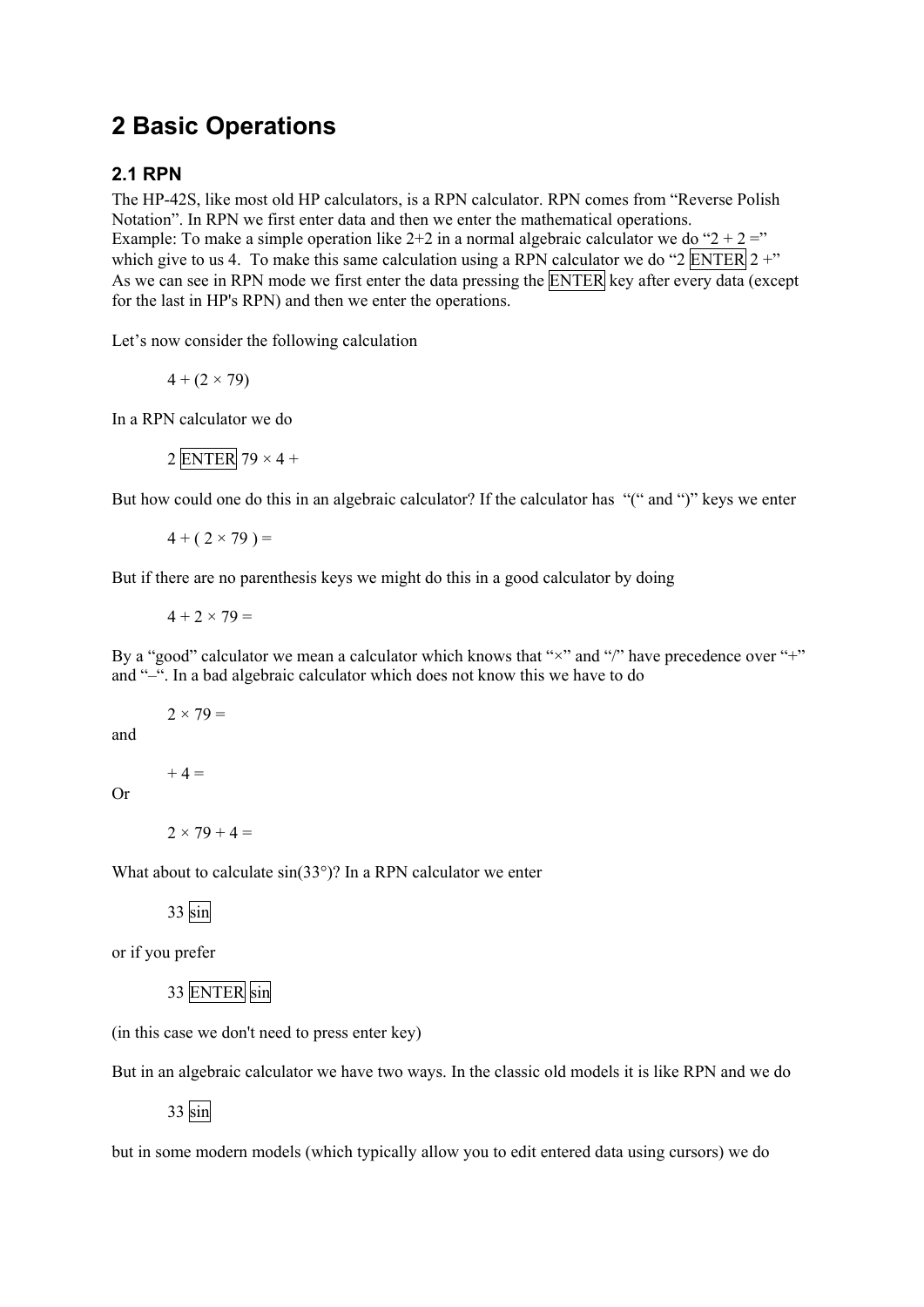$\sin 33 =$ 

<span id="page-4-0"></span>So algebraic calculators are ambiguous because the many ways they work. RPN calculators are more standard and so less ambiguous. The main key to understand how to use RPN in more complex calculus is to realize that in RPN we make calculations from "inside" to "outside" instead of from left to right. For example:

 $8 \times \ln [5 + \sin(40^\circ)]$ 

in RPN this is accomplished by

40 sin 5 +  $\ln 8 \times$ 

In RPN calculators, there is no operator precedence — operators are executed immediately and the order of the calculations determines precedence. There is never any need for parentheses. In RPN we can make any calculation we could do in algebraic devices and this is not only more elegant but also more effective since there are less ambiguities and we use less key strokes. For example, my HP-33S, which is both algebraic and RPN, is always in RPN mode. (Just to insert equations I think algebraic mode is better) For more information on RPN, please see http://www.hpmuseum.org/rpn.htm

### **2.2 Turn ON/OFF**

To turn your HP-42 on press ON. The ON key is the same **EXIT** key. To turn your HP-42S off press **OFF.** OFF is in the same key as  $\overline{EXIT}$  and ON, and by  $\blacksquare$  OFF we mean you have to press the orange key before pressing the  $\overline{EXIT}$  key (which has "OFF" in orange above it). The orange  $\blacksquare$  key is what in some other calculators is called "second function". When you press this all keys turn into what is written in orange above them.

Actually  $\blacksquare$  OFF is a redundancy since OFF can be only accessed by pressing  $\blacksquare$  first. But (as in the HP-42S official manual) we will do this just to remember when we have to press  $\blacksquare$  or not. If you press this key a second time all keys go back to the normal function.

### **2.3 Setting the display contrast**

HP-42S, as most HP calculators, can set the display contrast by pressing at the same time ON and  $\pm$  $\sigma$  –  $\vert$ 

#### **2.4 Training RPN using HP-42S**

Now that you have your 42S on try to do the following calculations:

 Calculation Keystrokes  $6 \times (4+3)$  4 ENTER  $3+6 \times$  $6 + {8 \times [2+(4/3)]}$  4 ENTER  $3 / 2 + 8 \times 6 +$ 

IMPORTANT: For sake of simplicity sometimes we will use  $/$  instead of  $\div$ .

#### **2.5 Menus**

Not all functions of HP-42S are visible above the keys. It has menus with access to many more functions. The menus are

| ALPHA          | <b>MODES</b>   | <b>DISP</b>   | <b>CLEAR</b>   |
|----------------|----------------|---------------|----------------|
| <b>SOLVER</b>  | $\int f(x)$    | <b>MATRIX</b> | <b>STAT</b>    |
| <b>BASE</b>    | <b>CONVERT</b> | <b>FLAGS</b>  | <b>PROB</b>    |
| <b>CUSTOM</b>  | <b>PGM FCN</b> | <b>PRINT</b>  | <b>TOP FCN</b> |
| <b>CATALOG</b> |                |               |                |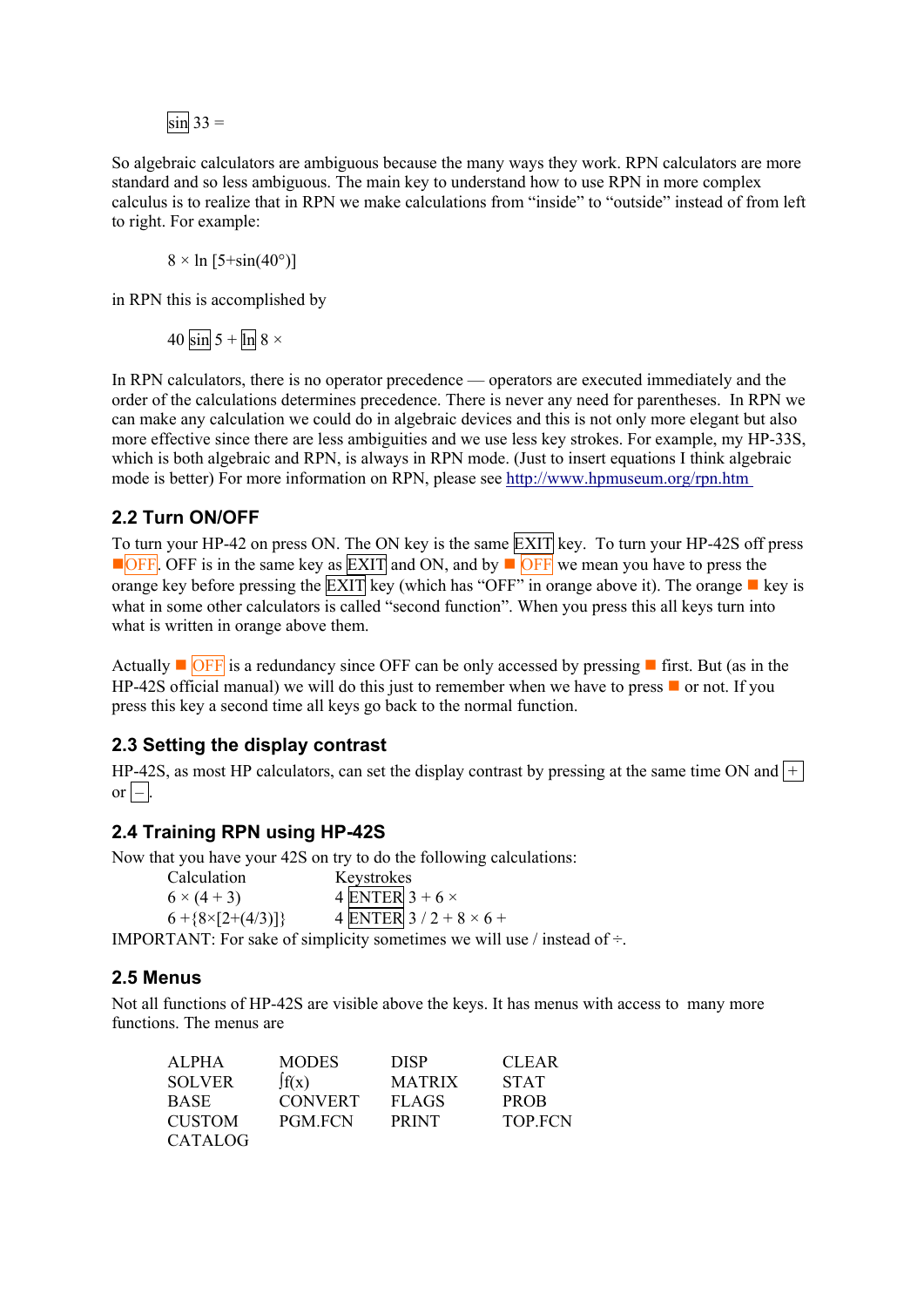### <span id="page-5-0"></span>**2.6 DISP Menu**

The DISP menu is the first menu we have to see. It is above E key. So start by pressing  $\Box$  DISP. When you do this the DISP menu appears in the first line with the following functions.

FIX SCI ENG ALL RDX. RDX,

These functions appear just above the top row of keys  $\Sigma +$ ,  $\frac{1}{x}$ ,  $\frac{1}{x}$ ,  $\frac{1}{x}$ ,  $\frac{1}{x}$ ,  $\frac{1}{x}$ ,  $\frac{1}{x}$ ,  $\frac{1}{x}$ ,  $\frac{1}{x}$ ,  $\frac{1}{x}$ ,  $\frac{1}{x}$ ,  $\frac{1}{x}$ ,  $\frac{1}{x}$ ,  $\frac{1}{x}$ ,  $\frac{1}{x}$ ,  $\frac{1}{$ the DISP menu active those keys don't represent their original functions but those of the DISP menu. The same happens with all menus.

#### **2.6.1 The FIX function**

The FIX "function" is not a function in the mathematical sense, but a calculator function. By usingFIX function the display becomes with a fixed number of digits after decimal point. Ok, press FIX. (I mean  $\Sigma$ + with DISP menu active)When you do this what appears isFIX Then you have to enter a number up to 11. For example FIX 0 4 sets the calculator to have 4 digits of precision after the decimal point. A number like  $\pi$  will appear as 3.1416 and  $\sqrt{2}$  will appear as 1.4142.(You can verify this by doing  $\blacksquare \pi$  and 2  $\sqrt{x}$  respectively)

If you put FIX 0 9 than those numbers will appear as 3.141592654 and 1.414213562. It is important to say that this is not the actual precision the calculator will have but just the display precision. To see all calculator precision you have to press ALL in DISP menu (above LOG key). By doing so those numbers will appear as 3.14159265359 and 1.41421356237. As you can see the numbers are not truncated but rounded.

Not all numbers can be seem with a fixed decimal precision. If you put 4 digits for fixed precision the number π will appear as 3.1416 but if one calculates  $10^8$  (do this by doing  $8 \blacksquare \overline{10^8}$  or by entering 1E8) what you are going to see is 100,000,000.000 with 3 decimal digits. This happens because the calculator cannot show more than 12 digits at a same line.

#### **2.6.2 The ALL function**

We already talked about the ALL function. It makes the calculator to show all of its precision.

#### **2.6.3 The SCI function**

The SCI function works just like FIX one but puts the calculator in "scientific" mode. The numbers will be shown as a decimal number between 1 and 10 times a power of 10. For example 1000 will be represented as 1.00E3 with you put the calculator in scientific mode with 2 digits. 1.00E3 means  $1.00\times10^{3}$ . The  $\pi$  number will appear as 3.14E0.

Actually even when in FIX mode, the calculator will convert some answers to scientific notation. For example if you calculate 1.0001-1 with FIX 3 you are not going to get 0.000 but 1.000E-4. This means that the calculator is "smart" and shows the result in the best way as possible.

Exercise. Show that  $1.0001 - 1$  gives  $1.000E-4$  in FIX 3 mode. Answer: First we put the calculator in FIX 3 mode by doing  $\Box$  DISP FIX 0 3. Then we do  $1.0001$  ENTER  $1$  – and we get the answer.

As you can see, when you are in FIX mode a sign ■ appears on the right side of the FIX name in the DISP menu. This means FIX mode is active. The same happens with SCI, ALL, etc.

#### **2.6.4 The ENG function**

The ENG function puts the calculator in engineering notation. It looks like scientific notation but now the first number does not need to be between 0 and 1 but can be between 0 and 1000 and the power will be always 3 manifold (corresponding to the magnitude prefixes such as milli-, micro-, kilo-, mega-, etc. used in engineering units). For example: 100 will be represented by 100.E0 in ENG 2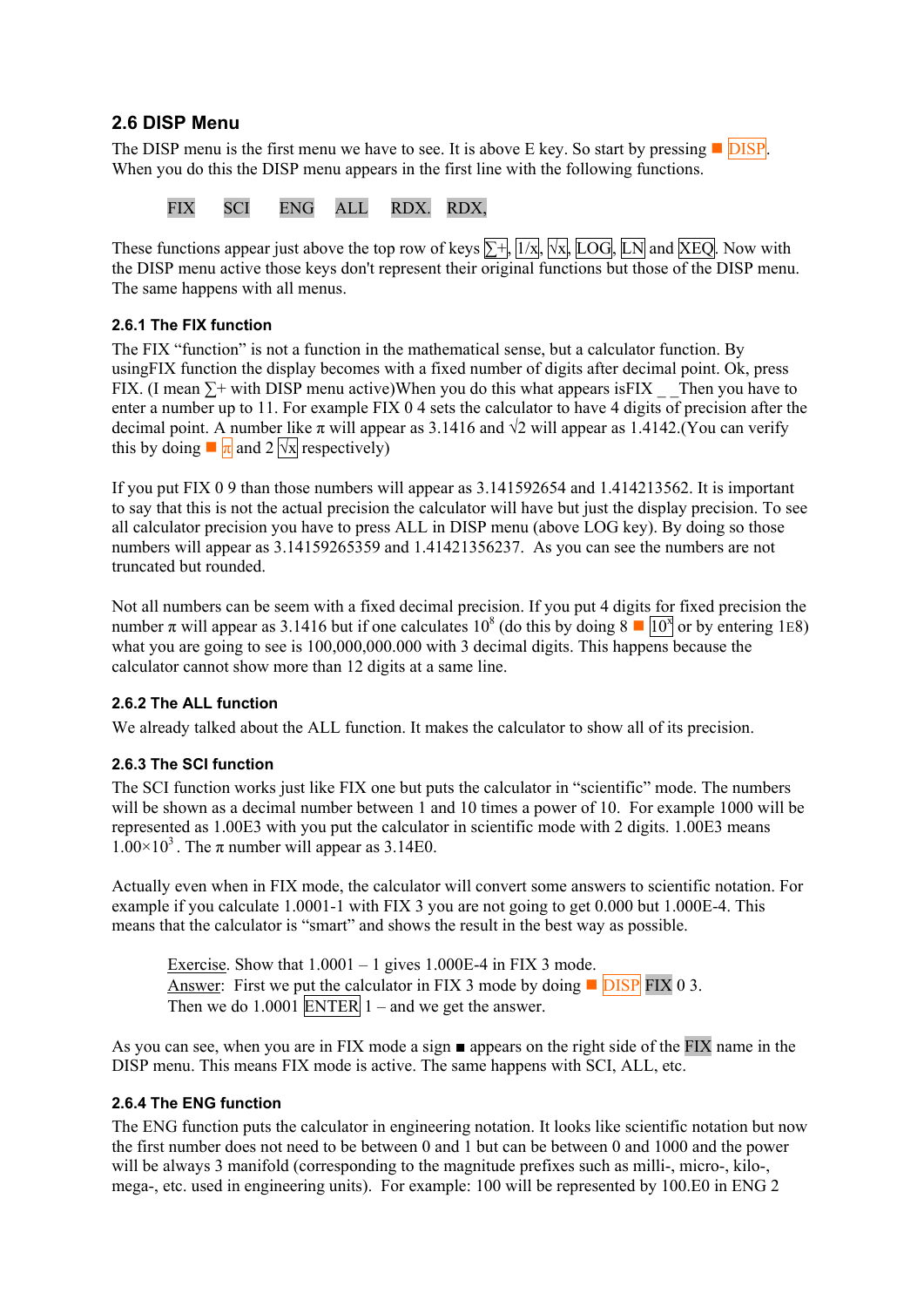<span id="page-6-0"></span>mode while 1000 will be 1.00E3 in the same mode. Why do we get 100.E0 for 100 instead of 100.00E2 in ENG 2 mode? Because the calculator shows in engineering mode the same number of digits it shows in scientific mode.

#### **2.6.5 RDX. And RDX, functions**

In some countries like Brazil we use ',' for the decimal point instead of '.' and also '.' instead of ',' for thousands separators. For example  $\pi$  is written here (Brazil) as 3,141 etc and not as 3.141 etc. In FIX 3 mode one million is written here as 1.000.000,000 and not as 1,000,000.000 as in English use. By pressing RDX, you make the calculator to use ',' for the decimal point and by pressing RDX. we make it use '.' for decimal point. Again the active mode is followed by a ■ sign. Here, in this manual, I assume the calculator is using '.' for decimal point.

### **2.7 MODES Menu**

To access MODES menu just press  $\blacksquare$  MODES. (MODES is above  $\lnot \vdash \neg$  key).

DEG actives degree mode for trigonometric functions. In this mode a circumference has 360°. RAD actives radian mode and in this mode a circumference has  $2\pi$  radians or just  $2\pi$ .GRAD is not so useful and correspond to 400 degrains for a circumference. For example: In degrees we have  $\sin(90^\circ) = 1$  and in radians we have  $\sin(\pi/2) = 1$ .

Try this:  $\sqrt{\frac{1}{2}}$  /  $\overline{\cos}$  in radians mode. Why the result is not exactly zero? Answer: Because the number that calculator entered was not exactly  $\pi$  but 3.14159265359.

REC actives rectangular mode (x,y) and POLAR actives polar mode (r, $\theta$ ). We will see this more in detail when study complex numbers.

The MODES menu has another line but we will discuss this later. We will discuss the others menus later too.

### **2.8 The Stack**

The stack is intimately related to the way the calculator uses RPN to perform calculations so it's a good idea to understand the concept and behavior of the stack. On the HP42S, the stack consists of 4 registers named X, y, z and t, and normally the values of x and y (or just x if a menu is active) are displayed.

No calculator can store an infinite amount of data. In algebraic calculators the "( )" are limited to a given number depending on the model. The same happens in RPN calculators. In some models like HP-48 or HP-49 the amount of input data is limited only by available memory. But in other models like 32SII, 33S (in RPN mode) and 42S the input data have to fit in a "stack" of four lines. There are four lines labeled x, y, z and t. So the stack is something like

 t: 0.0000 z: 0.0000 y: 0.0000 x: 0.0000

But since the calculator's display has only two lines just x and y lines are visible. When you enter a number (say 2 ENTER) what happens is the following.

i) The content of lines t and z are lost.

ii) The content of line y goes to line t.

iii)The content of line x goes to line z.

iv)The content just entered goes to line y and line x.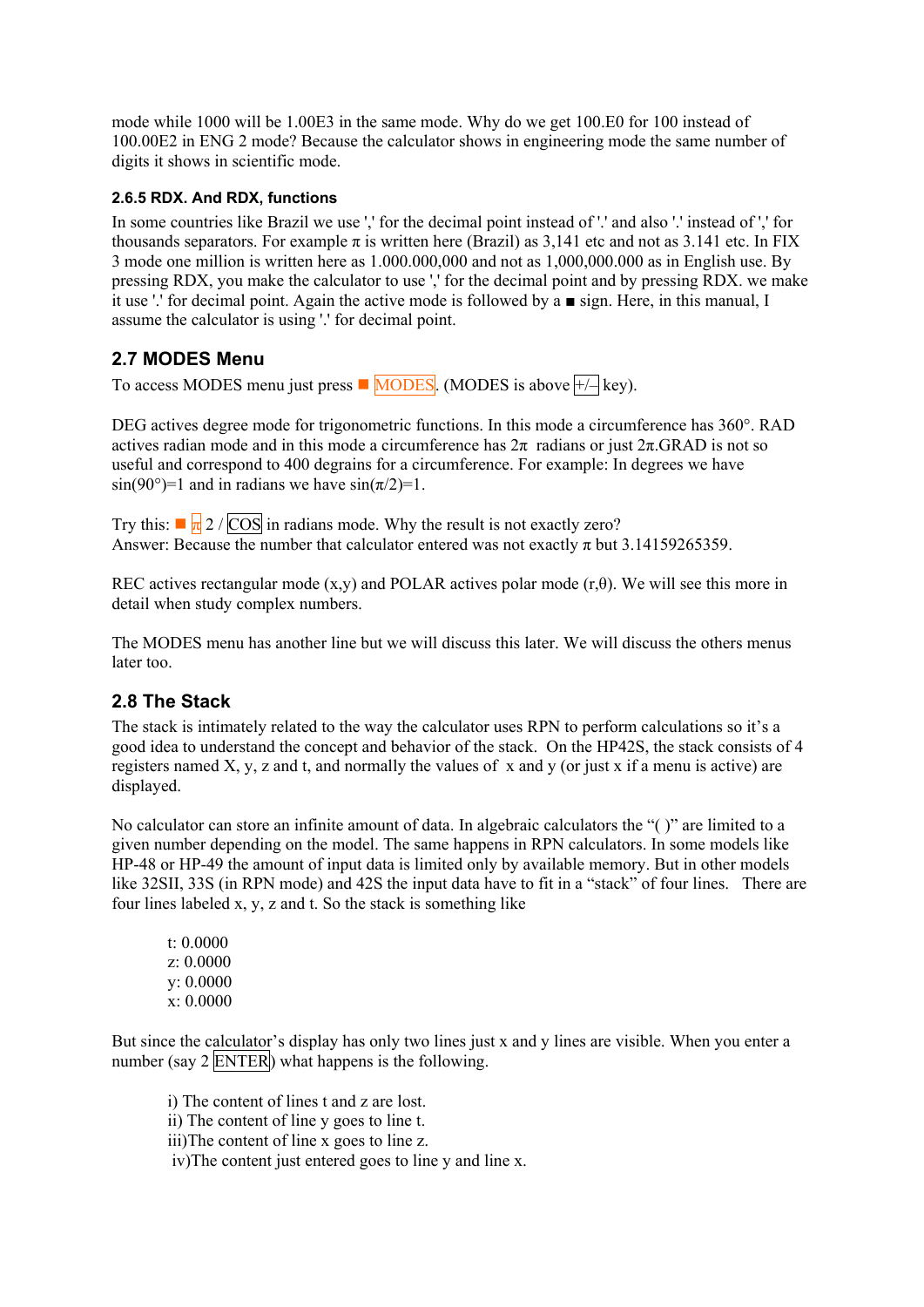<span id="page-7-0"></span>So what you just entered appears twice. So if you do  $2$  ENTER + you will have 4 as answer. This is a feature, a bad feature I think, of the HP RPN style used by the 42S (also in the 33S, 12C, etc but not in the HP48 or 49). In my opinion we could have a simpler RPN style. Anyway there is another way to enter data in RPN, namely yo just type the number and then press the desired function key. For example, if you do  $2 \overline{|1/x|}$ , the calculator makes an automatic ENTER before the  $1/x$  function but in this case the content just entered appears only once. So if you do 2  $\sqrt{1/x}$  or another example 9  $\sqrt{1/x}$ what you will have will be

- i) Only the content of the t register will be lost.
- ii) The content of the z register goes into the t register.
- iii) The content of y goes into z.
- iv) The content of x goes into y.
- v) Your result will be in the x register.

This second way to enter data looks more intuitive to me and I think it should be always like this. But it is not!:( So to do 2+3 we have to do2 ENTER  $3 + ($ and not  $2$  ENTER  $3$  ENTER  $+$ ).(Actually one can also use **EXIT** to enter a number without duplication). If you just press **ENTER** you duplicate what is in register x. When making a calculation one should never forget about the limitation of the 4 lines of the stack. The lines of the stack cannot contain only numbers but also matrices, complex numbers, etc.

Two basic operations with the stack are:  $x \leq y$  and  $\overline{R} \downarrow$ . The first exchanges the value in register x with the value in register y. The second makes the stack "roll down" (t goes to z, z goes to y, y goes to x, and x rolls around to t).

In the CLEAR Menu there are some interesting functions: CLST which clears all the stack(something missing in HP-33S). CLX clears the line x in the same way of pressing  $\leftarrow$  . The  $\leftarrow$  is more used to correct a number when typing it. Another useful function is  $\blacksquare$  LASTx which gives the last calculated result.

### **2.9 Getting used to some keys of the keyboard**

Let's discuss some basic keys of the calculator. We will start from upper left side.  $\Sigma^+$  and  $\square \Sigma^+$ : These are statistical functions. We will discuss this later.

- $\frac{1}{x}$  and  $\frac{1}{y^x}$  The  $\frac{1}{x}$  key just calculates the inverse of a number which is in register x.  $\blacksquare$   $\boxed{y^x}$  is the potential function. To calculate  $5^3 = 5 \times 5 \times 5$  we do 5 ENTER 3  $\sqrt{x}$ .
- $\sqrt{x}$  and  $\sqrt{x^2}$ . These functions just calculate the square root and the square of a number in x. When studying complex numbers we will see that unlike the HP-33S, in HP-42S the number in square root can be negative.

 $LOG$  and  $\blacksquare$   $10^{\nu}$ : These functions calculate the base 10 logarithm and its inverse.

- LN and  $\mathbb{F}_{e}^{\mathbf{x}}$ : These functions calculate the natural (base *e*=2.71828...) logarithm and its inverse. If we want a logarithm in another base, we can use the relation  $\log_2 y = \log_2 y / \log_2 x$  where z is any other base. If we take  $z = e = 2.71828$  then we have  $\log_{x} y = \ln y / \ln x$ . Example: Calculate  $log<sub>2</sub> 8$ <u>Answer:</u> 8  $LN \sim 2 LN$  which give us 3 because  $2^3 = 8$ .
- $XEO$  and  $\Box$   $GTO$ : These are related to programming and we shall discuss this later. XEQ will also be discussed in ALPHA menu part.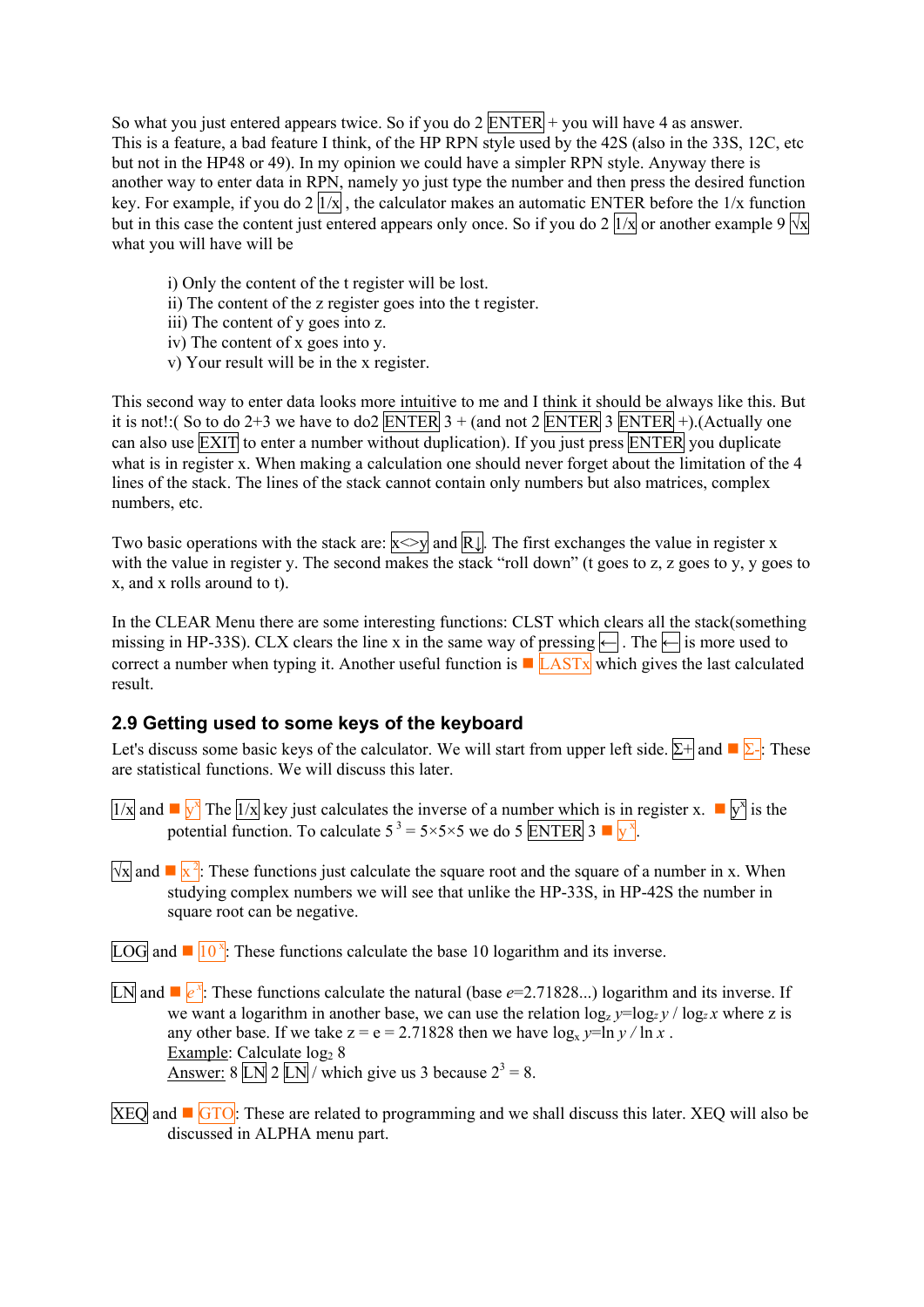- STO and  $\blacksquare$  COMPLEX : These are related to the memories and complex numbers. We will discuss this later.
- RCL and  $\sqrt{\frac{6}{96}}$ : RCL is related to memories and we will discuss later.  $\sqrt{\frac{6}{96}}$  is the percentage function. To calculate 10% of 300 we do 300 ENTER 10  $\blacksquare$  which gives 30 as the answer. Note that 300 remains in line y, so if you want to calculate 300 plus 10% you do 300 ENTER  $10 \blacksquare \sqrt[6]{\bullet} +$
- R $\parallel$  and  $\blacksquare$   $\blacksquare$  : We already discussed these. The first "rolls down" the stack and the other returns  $\pi = 3.14$
- $\overline{SIN}$  and  $\blacksquare$   $\overline{ASIN}$  : These are the sine trigonometric function and inverse. The angle type is set up as said before in the MODES menu. The default is degrees. ASIN is the inverse usually called arcsine or sometimes  $\sin^{-1}$  (not to be confused with cosecant which is  $1/\sin$ ). It is important to remember that ASIN is not a real function since there is no single result. For example  $\sin(135^\circ)=\sin(45^\circ)=\sqrt{2}/2$  but the calculator gives always ASIN( $\sqrt{2}/2$ )=45°. HP-42S will give a complex number if the input of an arcsinus is bigger than 1 or smaller than -1.
- $\overline{\text{COS}}$  and  $\blacksquare$   $\overline{\text{ACOS}}$ : These are the cosine trigonometric function and inverse.
- TAN and  $\blacksquare$  ATAN: These are the tangent trigonometric function and inverse. Not all numbers can have a result for tangent. For example tan(90°) goes to infinity. The HP-42S gives a big number instead.
- ENTER and  $\blacksquare$  ALPHA: The ENTER key does not need any comment.  $\blacksquare$  ALPHA is the alphanumeric menu used to enter letters instead of numbers. When you press  $\blacksquare$  ALPHA what appears is

#### ABCDE FGHI JKLM NOPQ RSTUV WXYZ

These are sub-menus. If you press now ABCDE what you will have is

A B C D E

Then just pick the letter you want. But above you can see this symbol  $\bullet\bullet$ . This symbol means the menu has more than on line. You can access the other lines by pressing  $\Box$  or  $\nabla$ . In this case there is just one more line with  $\tilde{A}$ ,  $\tilde{A}$  and  $\tilde{A}$ . If you press FGHI you will have F G H I, etc. Among all calculators I know this is in my opinion the best way to enter letters! The main ALPHA menu also has a  $\blacktriangleright$  symbol. The other line has the following submenus.

#### $([$ {  $\leftarrow \uparrow \downarrow$  <=> MATH PUNC MISC

Much more than one will ever need! If you are inside a submenu and want to go back to the main menu just press **EXIT**. Why is the ALPHA menu useful? Of course it is useful to label programs and data in memory, but it is also useful to enter commands using the XEQ key! For example  $\overline{\text{XEO}}$  "SIN" is the same of pressing the SIN key. The "" are called automatically when pressing  $\blacksquare$  ALPHA and ENTER. XEQ "SINH" calculates the hyperbolic sine while  $XEO$  "OFF" turns the calculator off. Finally we must say that  $\blacksquare$  ALPHA is not always needed! In some cases like  $\overline{\text{XEO}}$  and  $\overline{\text{GTO}}$  (we will see this later) a simple ENTER will do.

Entering alphabetic text is even easier with Free42. Free42 allows you to just type on the native keyboard when the ALPHA menu is activated.

 $x \leq y$  and  $\blacksquare$  LASTx: We already talked about these.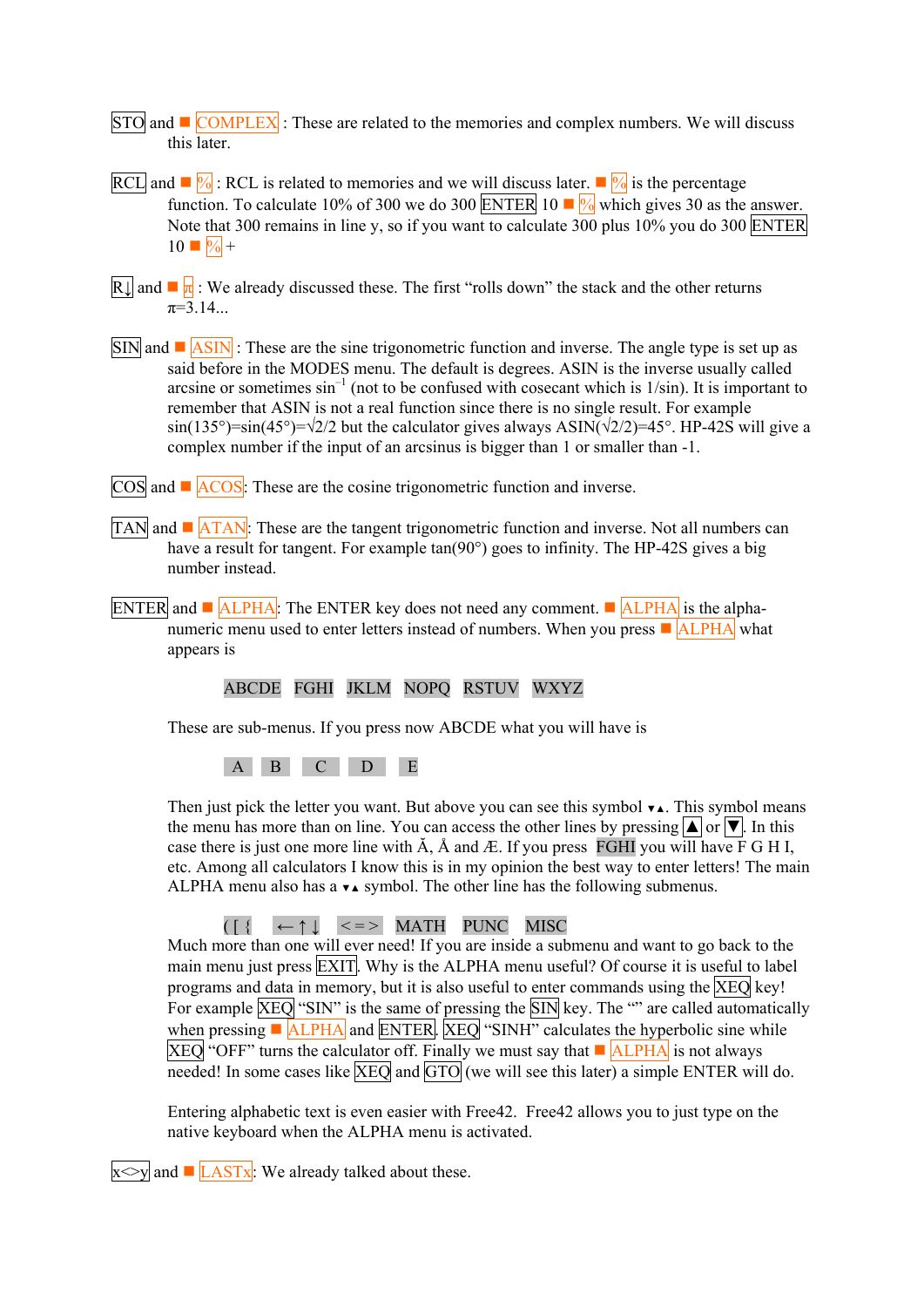<span id="page-9-0"></span> $\left|+\right\rangle$ . This just changes the sign of a number.

- E and  $\Box$  DISP: We already talked about DISP menu. The E is the character meaning the power of 10 in scientific notation. For example, to enter  $5.2x\ 10^{22}$  we do  $5.2 \times 22$  ENTER.
- ← and CLEAR: As said before, ← clears line x and if you are entering a number you can delete the last character. We already talked a little about CLEAR menu and we will discuss it again later.
- $\boxed{\blacktriangle}$  or  $\boxed{\blacktriangledown}$ : As said before we use this to change the line in a multi line menu. We will see  $\boxed{\blacktriangledown}$  and SST later.

The keys from 0 to 9 have obvious functions.

and  $\blacksquare$  SHOW: The '.' is just the decimal point and  $\blacksquare$  SHOW is used to show a number for an instant with all precision. For example: If you have  $\pi$  in the first line and you are using the display in FIX 4 you have 3.1416 but pressing  $\Box$  SHOW you will see 3.14159265359 for an instant.

# **3 Memory**

The real HP-42S has about 7200 bytes of memory while Free42 can have much more depending on the available memory in the computer/handheld. In fact, 7200 bytes is a lot of memory for the HP-42S! A program of 10 lines uses about 15 bytes of memory. This means that, while in some other models like the HP-20S you would be able to program just 99 lines, with 42S you would be able to create programs with thousands of lines!

This available memory is shared with everything including programs, variables, etc. Let's start from the basic. To store a number which is in register x of the stack we use the STO function. The HP-42S has by default 25 positions in the memory from  $R_{00}$  to  $R_{24}$ . To store the number  $\pi$  in  $R_{10}$  just do the following:  $\blacksquare \frac{\blacksquare}{\blacksquare}$  STO 10 To get it back it is just do this: RCL 10.

If you want to make an operation you can use  $STO^+$ ,  $STO^-$ ,  $STO^{\times}$ ,  $STO^{\div}$ . Any of these operations can be entered by pressing the STO key followed by the operator key, followed by a register number or name. For example, 6  $\boxed{STO}$  – 05 subtracts 6 from the number in R<sub>05</sub>. 2  $\boxed{STO}$  ÷ 10 divides the number in  $R_{10}$  by 2.You can also use RCL+. RCL–, RCL $\times$ , RCL $\div$ , but it is not so fun. This gives the result of the calculation but does not change the number in the memory.

If 25 positions in the memory is not enough for you, you can change this number by using the SIZE function (which is in the second line of the MODES menu). For example  $\blacksquare$  MODES  $\blacktriangledown$  SIZE 0100 changes to have 100 positions, from R00 to R99. Although it is possible, I suggest you should not use more than 100 positions. These positions are stored in a normal matrix called REGS (we, the poor owners of the HP-33S for example, just have 26 memory positions, from A to Z).

But this kind of memory position only accept real numbers! What about if you want to store other things? Matrices, complex numbers of even other real numbers? To do this HP-42S has an arbitrary number of positions, limited only by the memory available, which use letters to label the positions instead of numbers. We had stored the  $\pi$  number in R<sub>10</sub> but we can create a variable called, for example , "PI" to store it. To do so we just do  $\overline{\pi}$  ENTER STO  $\overline{\pi}$  ALPHA "PI" ENTER.

Actually is not just PI you type but NOPQ P FGHI I but we wrote that for simplicity. Now to get this number back it is just type RCL "PI". When you type RCL the "PI" should appear for you to select it. More generally, the STO and RCL functions automatically bring up a menu of previously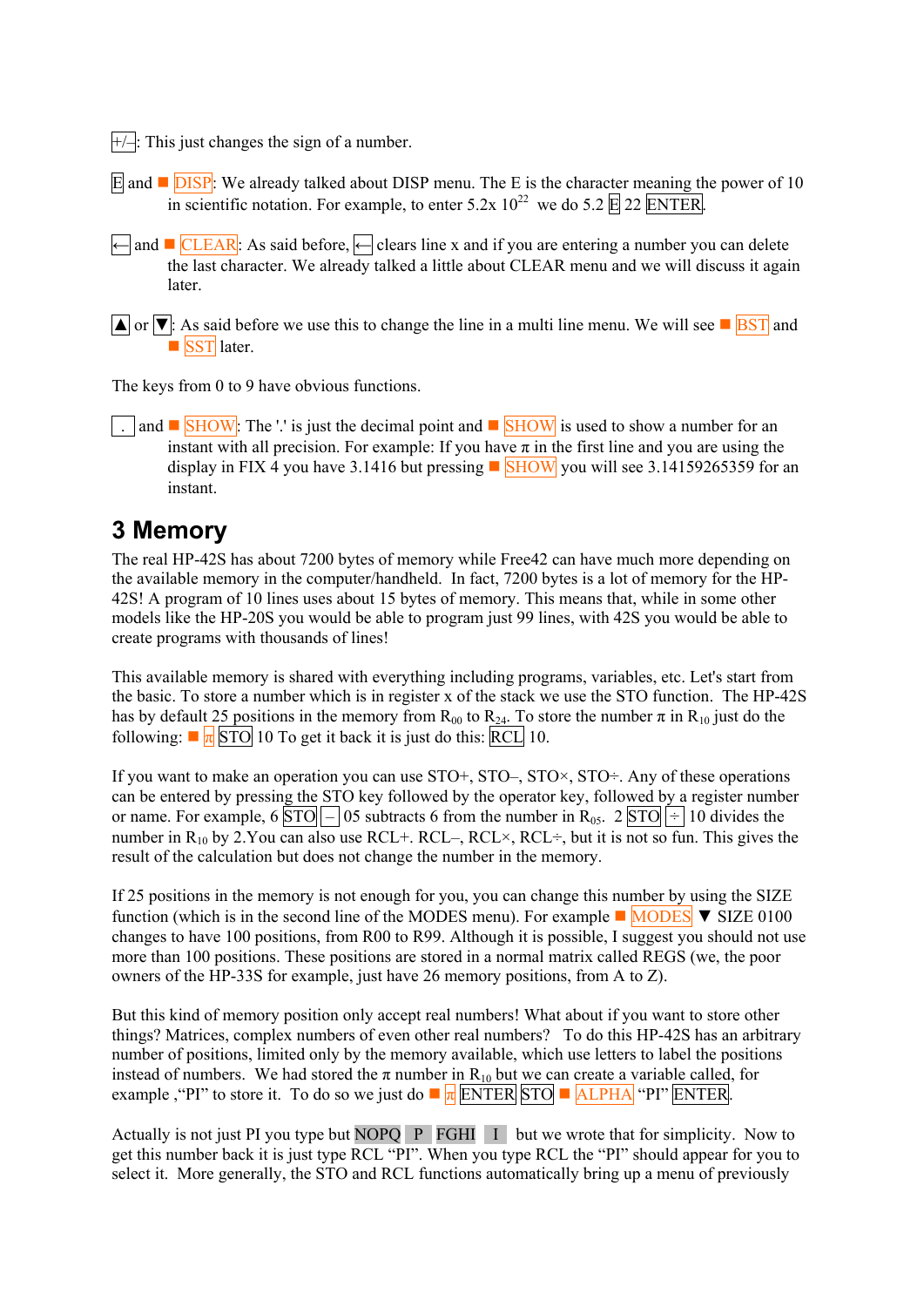<span id="page-10-0"></span>defined varables currently active in the calculator, and you can use the arrow keys if there are more than will fit on one screen.

You can also use  $STO^+$ ,  $STO^-$ ,  $STO^{\times}$  and  $STO^{\div}$  even in this case since the types of the things you are operating are the same.

We can deal with the four registers of the stack as we deal with the memory positions. In this case the lines of the stack are called ST X, ST Y, ST Z and ST T respectively. To access this we press '.' before the name of the register. For example:  $5|STO|$ .  $STX$  puts 5 in line x of the stack. The submenu that is displayed when we press '.' Actually has two other items, ST L and IND. ST L refers to the LASTx register, and IND is used for indirect parameters.

As the content of the stack can change easily I don't think "STO" is a good thing. But I cannot say the same of "RCL ." which may be very useful to get the content especially of registers z and t. You can also use STO and RCL with  $+$ ,  $-$ ,  $x$  and  $\div$  and  $\div$  to work with the content of the registers of the stack. For example:5  $\boxed{STO}$   $\div$   $\boxed{\cdot}$  ST Z divides register z by 5.

We can use an indirect parameter by pressing  $\boxed{\cdot}$  IND when using STO or RCL or any other calculator function that happens to allow indirect parameters. With indirect addressing, we specify a location where the actual parameter is stored, rather than the parameter itself. That location could be a named variable, one of the numbered storage registers, or a stack register. For example, to assign the value 125 to the register specified in the variable ABC:

| 10 STO "ABC"               | sets variable ABC to the value 10                         |
|----------------------------|-----------------------------------------------------------|
| $125$ STO $\Box$ IND "ABC" | stores 125 in the register pointed to indirectly by "ABC" |
| $RCL$ 10                   | returns the value 125 to the x-register                   |

## **3.1 The CATALOG menu**

The  $\blacksquare$  CATALOG menu has the following submenus:

FCN PGM REAL CPX MAT MEM

- FCN: It shows all the functions available in HP-42S calculator. It has many lines and one must use the ▼ and ▲ to navigate through the lines. Here you are going to find important functions we don't see in the keyboard including hyperbolic functions (SINH, COSH, etc), functions to work with integer and real numbers like IP (integer part) and FP (fraction part), programming functions, etc. Don't forget you can also use XEQ "function name".
- PGM: It shows all variables with programs in the memory.
- REAL: It shows all variables with real numbers in the memory. (But does not show numbers in the numbered registers  $R_{00}$ , etc)
- CPX: It shows all variables with complex numbers.
- MAT: It shows all variables with matrices. The REGS matrix always appears. It contains the numeric memories R<sub>00</sub>, R<sub>01</sub>, etc.

MEM: It shows all available memory.

### **3.2 More on the ■ CLEAR menu**

We already saw some of the CLEAR menu functions, but there are also: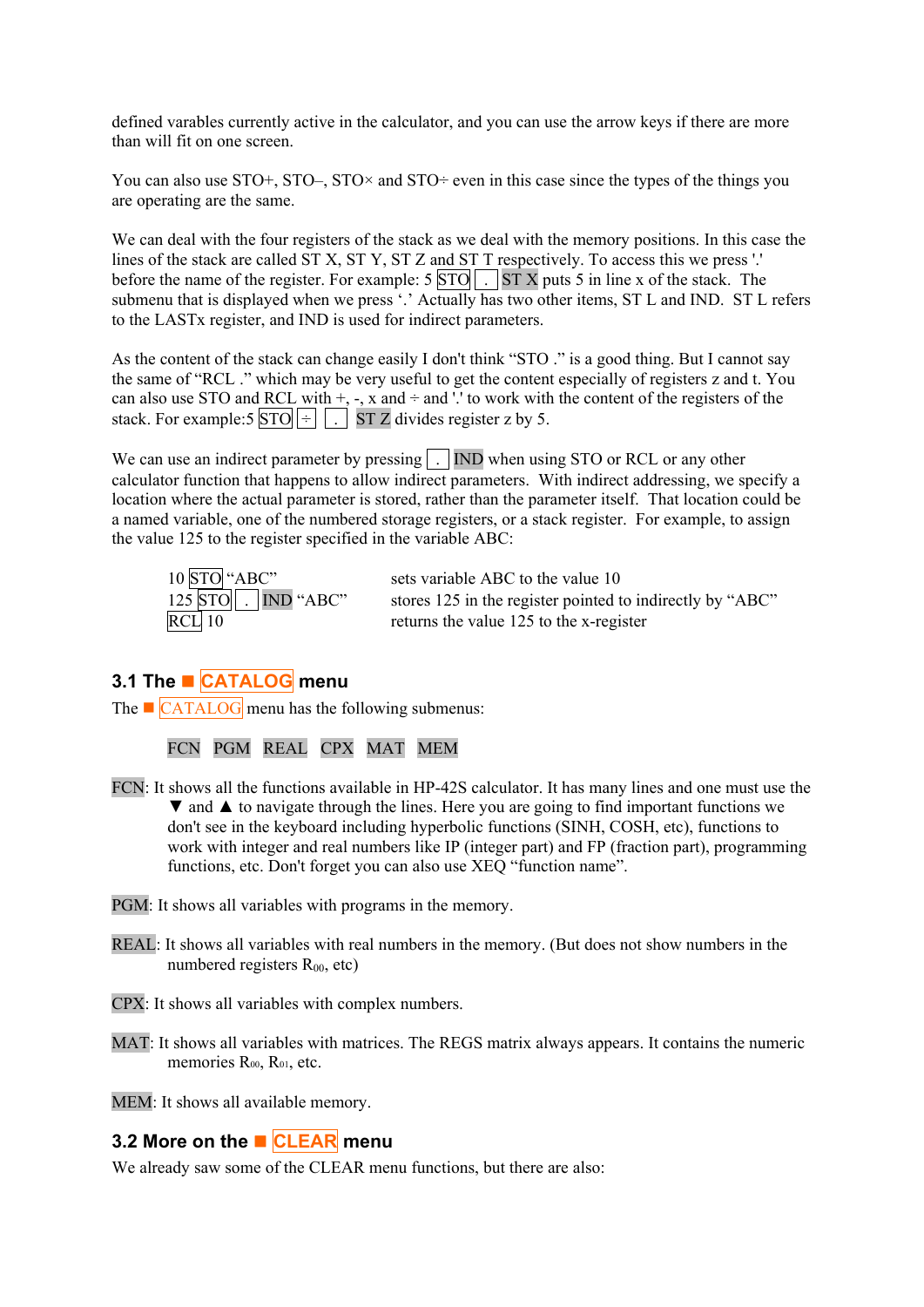<span id="page-11-0"></span>CLV: Clears variables we had stored using STO "name".

CLRG: Clears the  $R_{00}$ ,  $R_{01}$ , ... memories known as registers.

CLLCD: Clears the LCD display (may be useful when plotting)

CLALL: Clears all the memory of the calculator.

### **3.3 The CUSTOM menu**

This is not really related to memory, but as we have just discovered the FCN menu within the CATALOG menu, now is a convenient place to talk about it.

The HP-42S calculator has a lot of functions. So many, in fact, that it is inconvenient to find the function you want every time in the FCN menu or to use XEQ "function name" every time. To solve this problem HP-42S has the CUSTOM menu which can contain functions or user-written programs you personally select. To do this we use  $\blacksquare$  ASSIGN. When you call this you can select a function from FCN and also some other things. For now we are interested in functions so press FCN. Now you find the function you want and then you press the position you want it to appear in the CUSTOM menu.

Example: Let's put ABS (absolute value) in the first position of CUSTOM menu.



In the display you are going to see:

ASSIGN "ABS" TO \_

Then you pick a position, for example initially the CUSTOM menu is empty and you have



and you press the first vour CUSTOM menu will become



As you can see the CUSTOM menu has also the  $\star\star$  symbol which means there are more than one line. There are three lines you can use when calling ASSIGN function which means 18 available positions.

(I would like to use this space to make a complaint) There are some HP models with more than 2000 functions! Many functions does not always mean power but does always mean complexity!

# **4 Probability**

Probability functions are in  $\blacksquare$   $\blacksquare$   $\blacksquare$   $\blacksquare$   $\blacksquare$   $\blacksquare$   $\blacksquare$   $\blacksquare$   $\blacksquare$   $\blacksquare$   $\blacksquare$   $\blacksquare$   $\blacksquare$   $\blacksquare$   $\blacksquare$   $\blacksquare$   $\blacksquare$   $\blacksquare$   $\blacksquare$   $\blacksquare$   $\blacksquare$   $\blacksquare$   $\blacksquare$   $\blacksquare$   $\blacksquare$   $\blacksquare$   $\blacksquare$   $\bl$ RAN and SEED.

COMB: This calculates the number of combinations of *N* things taken *r* at a time (mathematically notated as  $C_r^N$ ). The order does not matter. A thing cannot appear more than one time.

Example: If we have the five letters *a*, *e*, *i*, *o* and *u* the possible combinations taken one at a time are  $\{a,e,i,o,u\}$  or 5 combinations.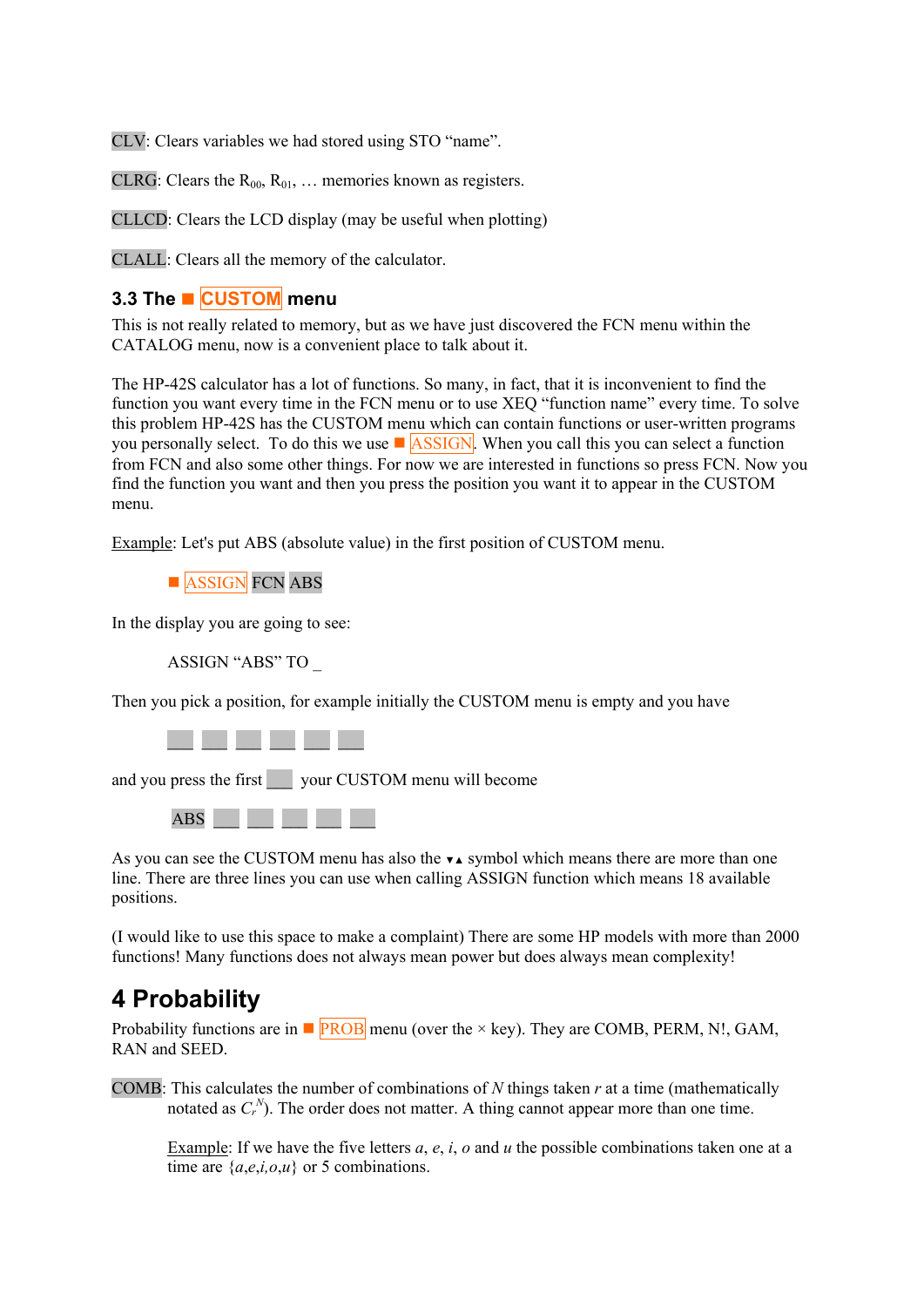<span id="page-12-0"></span>Taken two at a time:{*ae*, *ai*, *ao*, *au*, *ei*, *eo*, *eu*, *io*, *iu*, *ou*} or 10 combinations. Taken four at a time {*aeio*, *aeiu*, *aeou*, *aiou*, *eiou*} or 5 combinations.

The number of combinations C is given by

$$
C_r^N = \frac{N!}{r!(N-r)!}
$$

where  $N! = N \times ((N-1) \times (N-2) \times ... \times 2 \times 1$ . To calculate this using 42S just enter *N*, press ENTER, enter  $r$  and press  $\blacksquare$  **PROB** COMB.

PERM: This calculates the number of permutations of *N* things taken *r* at a time (mathematically notated as  $P_r^N$ ). A thing cannot appear more than one time but now the order matters.

Example: Five cars are in a race. Their colors are red, blue, green, white and cyan. What are the possible results for the first, second, and third place winners?

Solution: For the first position we have five possibilities. For the second position we have four possibilities, and three possibilities for the third position. So we have 5x4x3=60 different arrangements. To see this using 42S just enter 5, press ENTER, enter 3 and press  $\blacksquare$  PROB PERM. It is simple to realize that the number of permutations is given by

$$
P_r^N = \frac{N!}{(N-r)!}
$$

In particular if  $r = N$  (all the things are taken) then the number of permutation is N!.

Example: In how many ways we can re-arrange the letters of the word "love". Solution:  $4! = 24$ .

- N!: This just calculates the factorial of N given by N!=N.(N-1)...1 for a number (non-negative integer). The biggest number allowed is HP-42S is 253 and in Free42 is 170.
- GAM: This is the *Gamma function* which is defined by

$$
\Gamma(a) = \int_0^\infty x^{a-1} e^x dx
$$

For a integer number we have  $\Gamma(n)=(n-1)!$  and  $\Gamma(n+1)=n!$  but the argument of the gamma function can be a non-integer (but must be real). In this point HP-42S is different from the 33S which has only one function for both things.

- RAN: This is the *random number generator* which gives a pseudo-random number in  $0 \le x \le 1$ .
- SEED: A sequence of pseudo-random numbers always starts with a seed. If you repeat the seed the sequence repeats. To enter a new seed just enter a number and press SEED. If the seed is zero the calculator will generate another seed.

## **5 Complex Numbers**

#### **5.1 Complex numbers in rectangular coordinates.**

Unlike the HP-33S (and its ancestor HP-32SII) complex numbers are straightforwardly supported and used in the HP-42S. There is almost nothing special to say. Just enter –1 and press  $\sqrt{x}$ , what are you going to have is x: 0.0000 i1.0000 which means i. (Just for comparison, to do the same in HP-33S we have to do 0 ENTER  $1 +$  ENTER 0 ENTER .5 CMPLX  $\sqrt{y}$  and we will have 0 and 1 meaning i)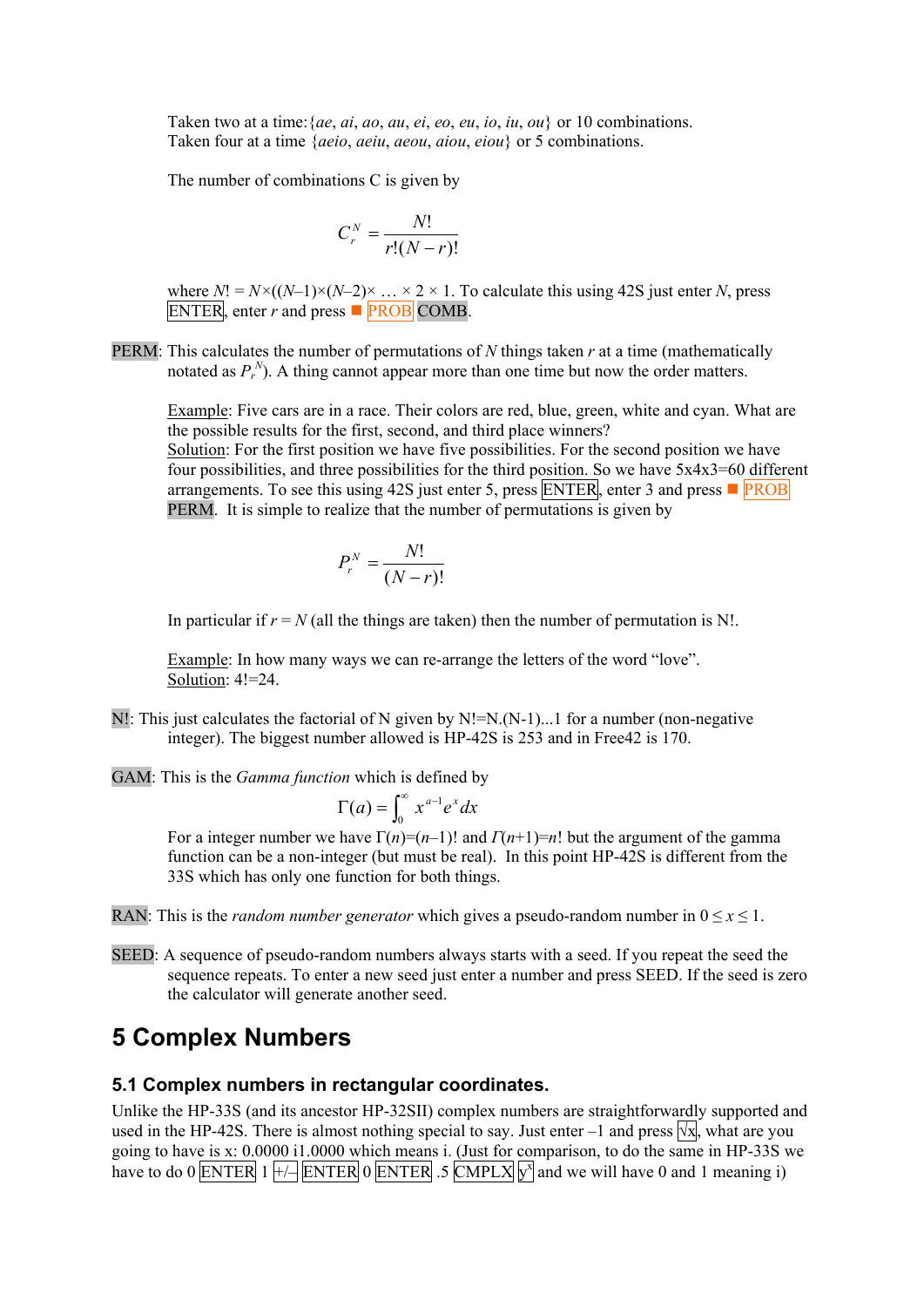<span id="page-13-0"></span>Yes it is possible, but who wants to calculate the square root of  $-1$  every time, to have i?

We can use the  $\Box$  COMPLEX function to take register y and register x of the stack and create a complex number  $\overline{v + ix}$ . Again unlike HP-33S almost all the functions of the HP-42S fully support complex numbers.

Example: Show that  $i^2$  is  $\sqrt{-1}$ . Solution: 0 ENTER 1  $\blacksquare$  COMPLEX  $\blacksquare$   $\mathbf{x}^2$  which gives -1.0000 i0.0000 (means -1).

#### **5.2 Complex numbers in polar coordinates**

When representing a point in  $R^2$  we can use any kind of coordinate system. The most commonly used are the rectangular (or Cartesian system) which use the usual coordinates *x* and *y* and the polar system which use the coordinates r and  $\theta$ . The relationship between them is  $x = r \cos \theta$ ,  $y = r \sin \theta$  and  $r = r \cos \theta$ .  $(x^2 + y^2)^{1/2}$ ,  $\theta = \tan^{-1} y/x$ . When dealing with complex numbers we can think of the real axis as being the x axis and the imaginary axis as being the y axis in Cartesian coordinates, or we can use also polar coordinates. In this case i will be  $r = 1$  and  $\theta = \pi/2$  (90°). To change between rectangular or polar modes use RECT and POLAR in the  $\blacksquare$  MODES menu.

# **6 Programming**

Programming the HP-42S is very simple and very versatile. It does not use the RPL style of the HP-48 or HP-49. You program in the same way you use the calculator and unlike some non-HP cheaper calculators, all the steps are shown in the display and in numbered lines.

### **6.1 Basic programming**

Let's imagine you want to make a given calculation. For example: Suppose you want to solve a equation  $x^2 - 5x + 4 = 0$  which is of the form  $ax^2 + bx + c = 0$ . As you know the solution for this kind of equation is

$$
x = \frac{-b \pm \sqrt{\Delta}}{2a}
$$

where  $\Delta = b^2 - 4ac$ . Let's suppose *a*, *b* and *c* are in R<sub>00</sub>, R<sub>01</sub> and R<sub>02</sub> respectively and we are going to use  $R_{03}$  for  $\Delta$ . To solve this equation using HP-42S/Free42 we just do

 RCL 01 (This is b)  $x^2$  4 RCL 00 (This is a) RCL 02 (This is c, keep in mind we have only four lines in the stack) × ×  $\sim$  –  $\sim$  – STO 03 (This is  $\Delta$ )

Unlike some other models, say 33S, we don't need to worry whether ∆ is negative. But we save the square root for later because in  $R_{03}$  the number cannot be complex. (otherwise we would need to store it in a normal memory)

Now we calculate the first root

RCL 01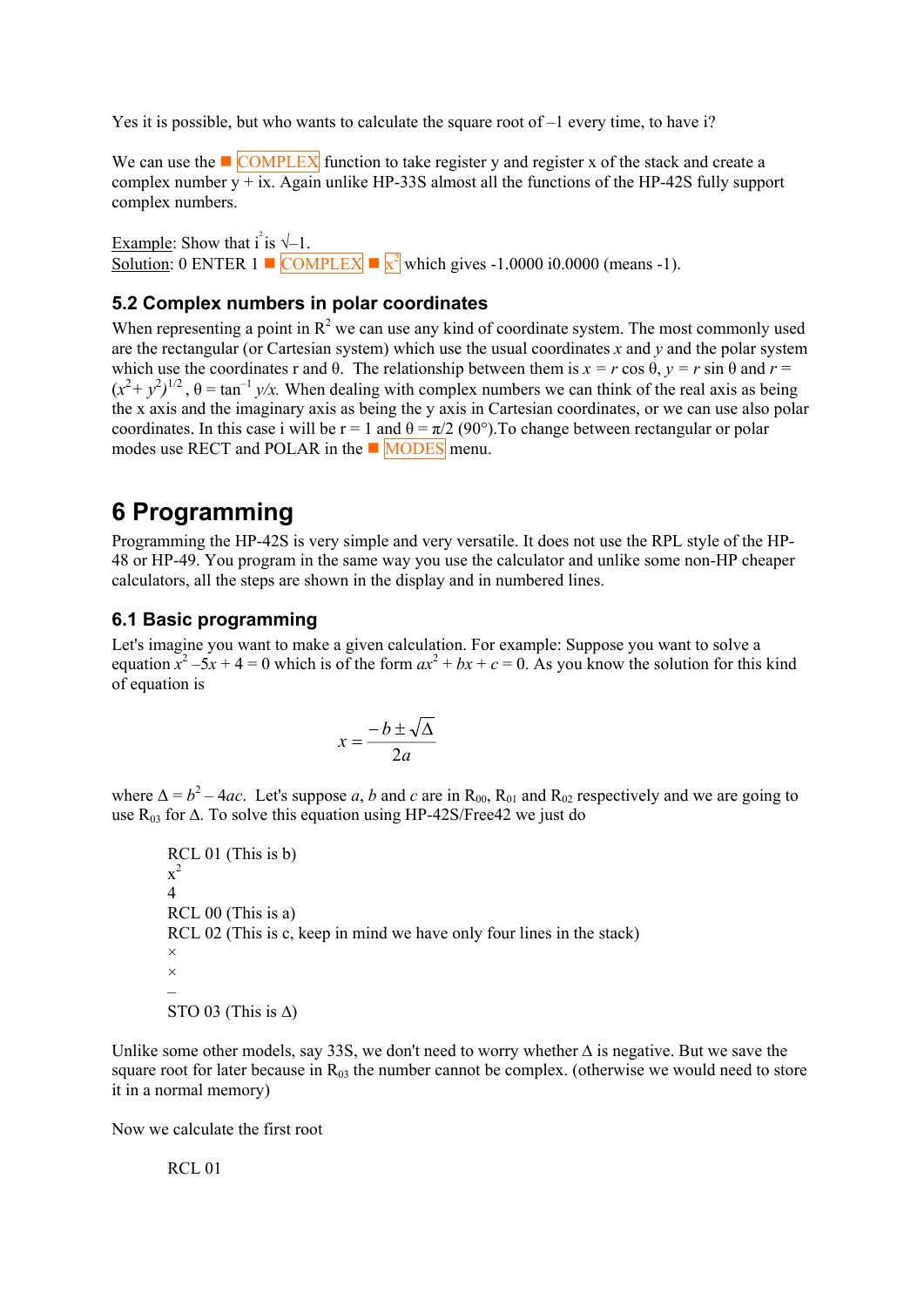$+/-$  RCL 03  $\sqrt{x}$  –  $\mathfrak{D}$  RCL 00 × ÷

And the second root is given by

 RCL 01  $+/-$  RCL 03  $\sqrt{x}$  $+$  2 RCL 00 × ÷

So what about if you have to solve hundreds of this kind of equation? Only changing the *a*, *b* and *c*  values? It would be better to save all the steps in the calculator's memory and let it do the calculations for you. This is what calculator programming is about.

To enter in the program mode you must do  $\blacksquare$   $\blacksquare$  PRGM (above the  $\lceil R/S \rceil$  key). If the memory has no programs yet, you are going to see:

00►{ 0-Byte PRGM} 01 .END.

(If there is a program we can erase it by doing  $\blacksquare$  CLEAR CLP before entering in program mode). Now just enter the first sequence starting in RCL  $\overline{01} x^2$ , etc. Every command will take a line and in the end you will have 08 09►STO 03

This means that this part of the program takes 9 lines. You can move through the program lines by using the  $\triangle \blacktriangledown$  cursors (which, of course, cannot be programmed). Two important things to say here are:

- 1. The functions are not always shown in the calculators display as we know them. For example the  $x^2$  function is showed as  $X \uparrow 2$ .
- 2. We don't need to press **ENTER** after a number, unless it's between two numbers.

Now let's enter the second part of the program which gives to us the first root. (if you used the cursors you must go back where you stopped). After doing so we have

$$
17 \times \n18 \rightarrow \div
$$

Again in the display the functions are not exactly as we know and  $\sqrt{x}$  appears as SQRT.

Unless we store the result in a memory we must find a way to stop the program to see the result. This is doing by the function STOP which is entered by pressing R/S. (R/S means "run and stop") So after this we have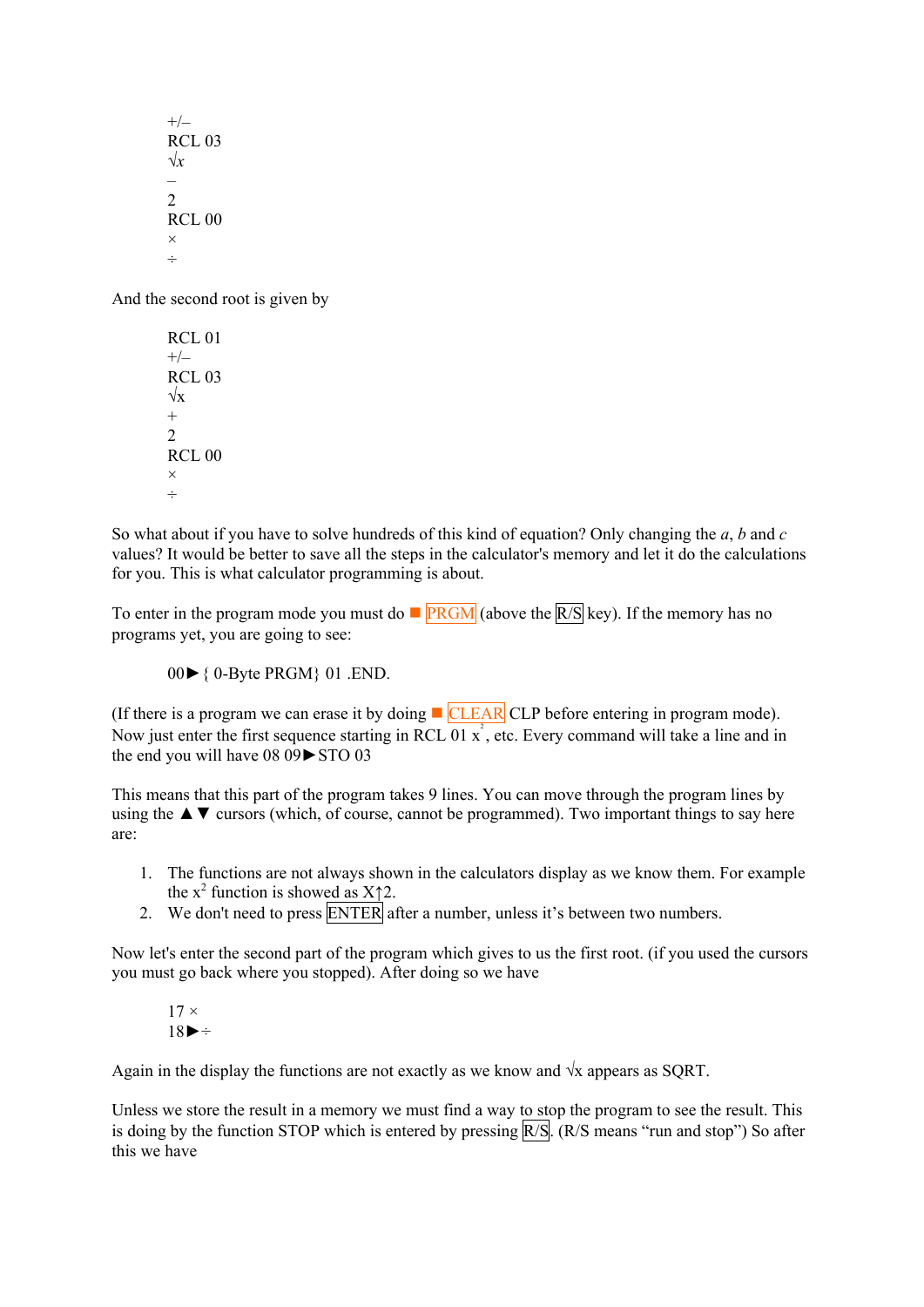<span id="page-15-0"></span> $18 \div$ 19►STOP

Finally we enter the last part of the program and after this we have

$$
27 \times \atop 28 \blacktriangleright \div
$$

If you move using the cursors you will find .END. in line 29 (which is the end of the program) and in line zero we find 00►{ 31-Byte PRGM }. Almost 1 byte per line of program.

As we said the HP-42S has about 7200 bytes of memory. Not bad! Just for comparison, the HP-32S had 390 bytes and spent about 1.5 bytes per line. The HP-20S had only 99 lines/steps and the HP-9G had 400 steps while HP-33S has 31KB (but hardly can take advantage of this due to a limit of 26 memories/labels, which is the same of 32S, and it spends about 3 bytes per line).

After entering the program just press EXIT. Now enter the numbers *a*, *b* and *c* of the equation into  $R_{00}$ ,  $R_{01}$  and  $R_{02}$ . For example for the equation  $x^2 - 5x + 4 = 0$  we enter 1  $\boxed{STO}$  00 5  $\boxed{+/-}$   $\boxed{STO}$  01 4  $\overline{STO}$  02. Now we just press  $\overline{R/S}$  (to run the program) and we get 1, and pressing it again we have 4.

#### **6.2 More than one program in the memory**

If we want to have more than one program in the memory we can use more than one program space. To create another program space just press  $\blacksquare$  GTO  $\vert \vert$ .  $\vert \vert$ .

The GTO command can be used in two different situations:

- 1. You are not in the programming mode. In this case you can use  $\sqrt{GTO}$ . another empty program space, but this happens only if the current mode is not already empty.
	- You can use  $\blacksquare$  GTO "label". (We will see this below)
	- You can also use  $\Box$  GTO followed by "END" or ".END." etc to move among program spaces. (In this case I must admit 33S is better because the lack of this complication)
- 2. You are in programming mode. In this case you cannot change the program space.
	- You can use  $\Box$   $\Box$   $\Box$   $\Box$  to move to a line where in the " "'s you put the number of the line where you want to go. (This will happen and it is not programmed)
	- You can use  $\Box$  GTO "label" (This will be programmed and will cause the program when executed to jump to that label)

But what is a label? A label is a name we give to a position in the program using the LBL command which is available in  $\blacksquare$   $\blacksquare$   $\blacksquare$   $\blacksquare$   $\blacksquare$   $\blacksquare$   $\blacksquare$   $\blacksquare$   $\blacksquare$   $\blacksquare$   $\blacksquare$   $\blacksquare$   $\blacksquare$   $\blacksquare$   $\blacksquare$   $\blacksquare$   $\blacksquare$   $\blacksquare$   $\blacksquare$   $\blacksquare$   $\blacksquare$   $\blacksquare$   $\blacksquare$   $\blacksquare$   $\blacksquare$   $\blacksquare$   $\blacksquare$   $\blacksquare$   $\bl$ programming mode ( $\blacksquare$   $\blacksquare$   $\blacksquare$   $\blacksquare$   $\blacksquare$   $\blacksquare$  and then enter a name (1 to 7 letters). If you use only one letter it is local to the current program and not visible elsewhere, and thus won't appear automatically when you press  $\overline{XEO}$  (just for comparison, in the 33S all labels are just one letter).

Example: In the programming mode  $\blacksquare$  PGN.FCN LBL AAA creates a label "AAA" which appears as LBL "AAA" in the program. So when the program is running a statement such as GTO "AAA" is encountered (for example), the program will jump to the line which has the LBL "AAA" instruction. (Please note we don't need to press  $\blacksquare$  ALPHA to access the A, B, C, etc in this case). For example:

 01 LBL "AA" 02 GTO "AA" 03 .END. (you don't enter this)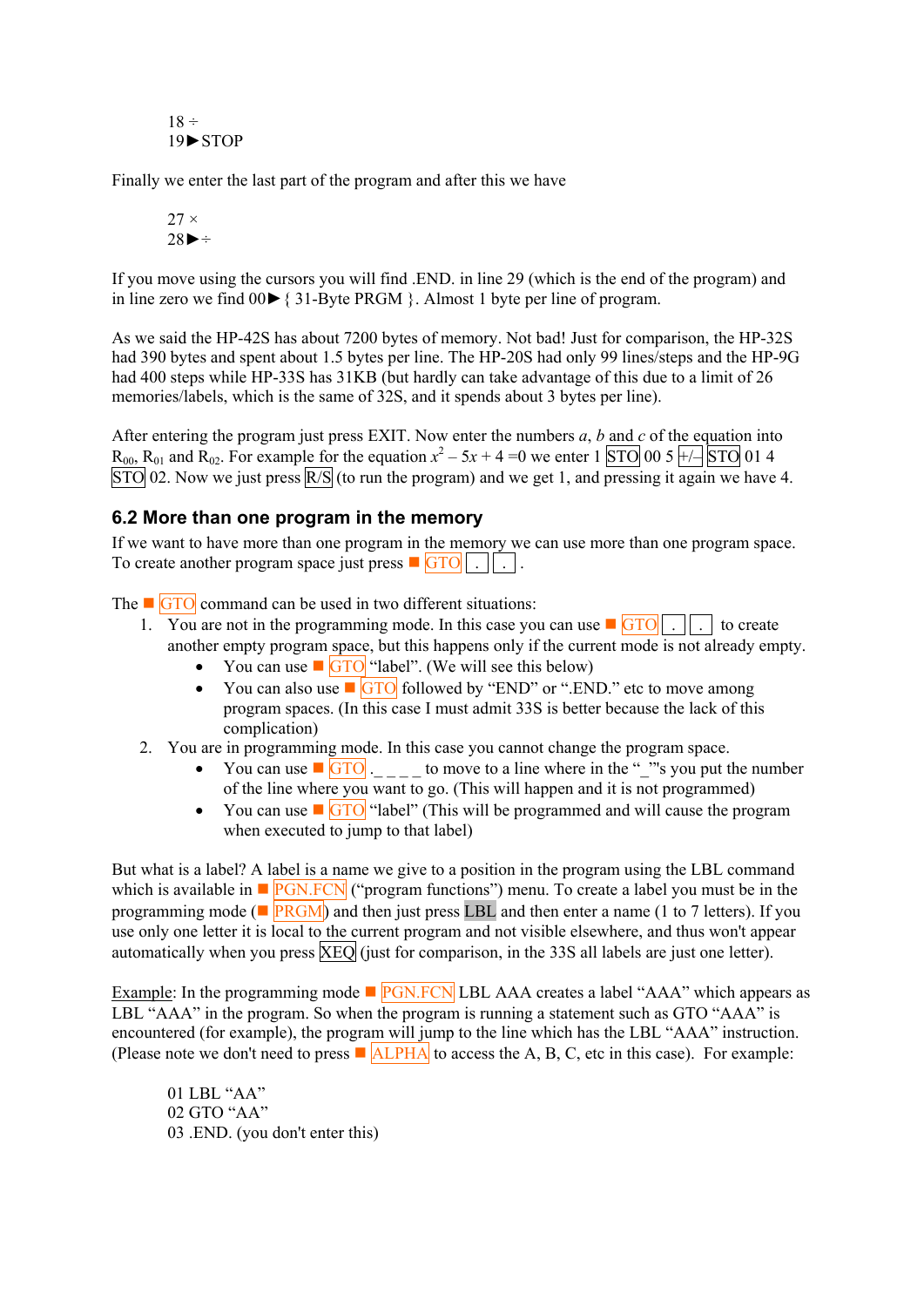<span id="page-16-0"></span>This program does nothing. It just runs until you press  $\overline{EXIT}$ . By the way, to run it you can use  $\overline{R/S}$ when the calculator's "pointer" is over the program or you can use  $\overline{XEO}$  "label". In the present case you would use XEQ "AA". The XEQ function calls a program (which must have a label) and runs it. You can use the XEO function both in programming mode and also out of programming mode.

When in programming mode the XEO function is programmed, and when the program finds the XEO function, it changes to the given program which must finish with the RTN function. So LBL "label" and RTN makes a kind of procedure and after the procedure is run it goes back to the previous position. For example:

 01 LBL S  $02 +$  03 RTN 04 LBL A 05 5 06 ENTER 07 7 08 XEQ S 09 1 10 11 **END** 

This program called "A" creates a procedure "S" which does only a simple addition. In the line 07 the XEQ "S" makes the program to go to the procedure "S" and after that it goes back to the line next line 07 which is of course the line 08. The calculation is 5+7-1 which gives 11.

You can use programmed GTO and XEQ even to call a label in another program space but this is not exactly a good use.

#### **6.3 The X?0 and X?Y sub-menus**

Up to now we saw nothing about how we could do a IF instruction, like what we have in computer programming languages like BASIC, Pascal or C. In fact there is no IF, THEN, ELSE, ELSEIF, etc in the HP-42S programming language but there are 12 test functions which are:

X=0? X≠0? X<0? X>0? X≤0? X≥0?

and

 $X=Y?$   $X=Y?$   $X  $X>Y?$   $X>Y?$   $X>Y?$$ 

The first group of functions involving the number 0 is accessed by the  $X$ ?0 sub-menu which is available in the second line of the  $\blacksquare$   $\blacksquare$   $\blacksquare$   $\blacksquare$   $\blacksquare$   $\blacksquare$   $\blacksquare$   $\blacksquare$   $\blacksquare$   $\blacksquare$   $\blacksquare$   $\blacksquare$   $\blacksquare$   $\blacksquare$   $\blacksquare$   $\blacksquare$   $\blacksquare$   $\blacksquare$   $\blacksquare$   $\blacksquare$   $\blacksquare$   $\blacksquare$   $\blacksquare$   $\blacksquare$   $\blacksquare$   $\blacksquare$   $\bl$ menu also in the second line of the  $\blacksquare$   $\blacksquare$   $\blacksquare$   $\blacksquare$   $\blacksquare$   $\blacksquare$   $\blacksquare$   $\blacksquare$   $\blacksquare$   $\blacksquare$   $\blacksquare$   $\blacksquare$   $\blacksquare$   $\blacksquare$   $\blacksquare$   $\blacksquare$   $\blacksquare$   $\blacksquare$   $\blacksquare$   $\blacksquare$   $\blacksquare$   $\blacksquare$   $\blacksquare$   $\blacksquare$   $\blacksquare$   $\blacksquare$   $\bl$ 

How do these functions work? Let's consider the first function "X=0?". If the number in the x register of the stack is zero then the program works normally and it goes to the next line after the " $X=0$ ?" instruction. But if the condition is not true then the program jumps the next line and goes to the second line after the instruction. Usually the line after the instruction has a GTO "label" command and this makes the difference in the program flow.

All the other functions involving the 0 work in the same way. If the condition is true the program works normally and if not the program jumps one line. The X?Y functions work in the same way but now the condition is about the registers x and y of the stack and not only about register x.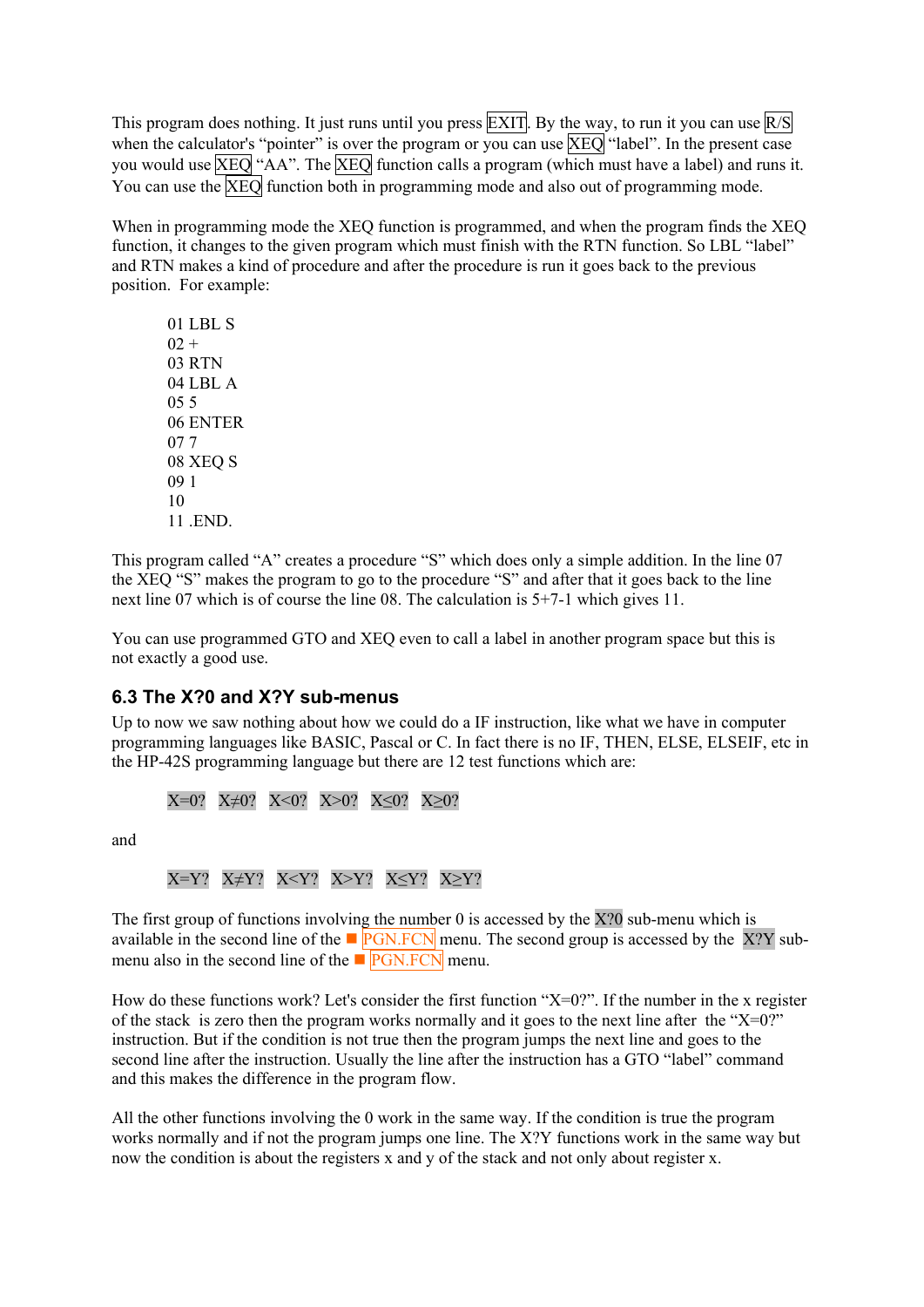<span id="page-17-0"></span>Example: A kind of "timer"

 01 LBL A 02 1  $03 -$  04 X=0? 05 STOP (Enter R/S) 06 GTO A 07 RTN

In this program you first enter a big integer number and then press  $XEO$  "A". The program will subtract 1 from this number until it gets to zero. Of course the bigger the number the bigger the time the program will spend. The Emu42 program (yes, I use it too) in my laptop using "Authentic Calculator Speed" option takes about 37s for the number 1000. Without this option, or using Free42, it is too much faster!

#### **6.4 Real program examples**

Here is one of my favorite programs. It just see if a number is prime. (With a small change this works in the 33S too).

 01 LBL "PRIME" 02 STO 00 03 2 04 STO 01 05 MOD (Rmdr in HP-33S) 06 X=0? 07 GTO F 08 3 09 STO 01 10 RCL 00 11 SQRT 12 STO 02 13 LBL B 14 RCL 00 15 RCL 01 16 MOD 17 X=0? 18 GTO F 19 2 20 STO + 01 21 RCL 02 22 RCL 01 23 X≤Y? 24 GTO B 25 RCL 00 26 STO 01 27 LBL F 28 RCL 01 29 RTN

Because the HP 42S programming format is a superset of that of the immensely popular HP 41C and HP 41CX calculators, there is a huge library of programs that can be used directly by the HP42S or readily adapted. A big collection can be found at [http://www.hpmuseum.org/software/soft41.htm.](http://www.hpmuseum.org/software/soft41.htm)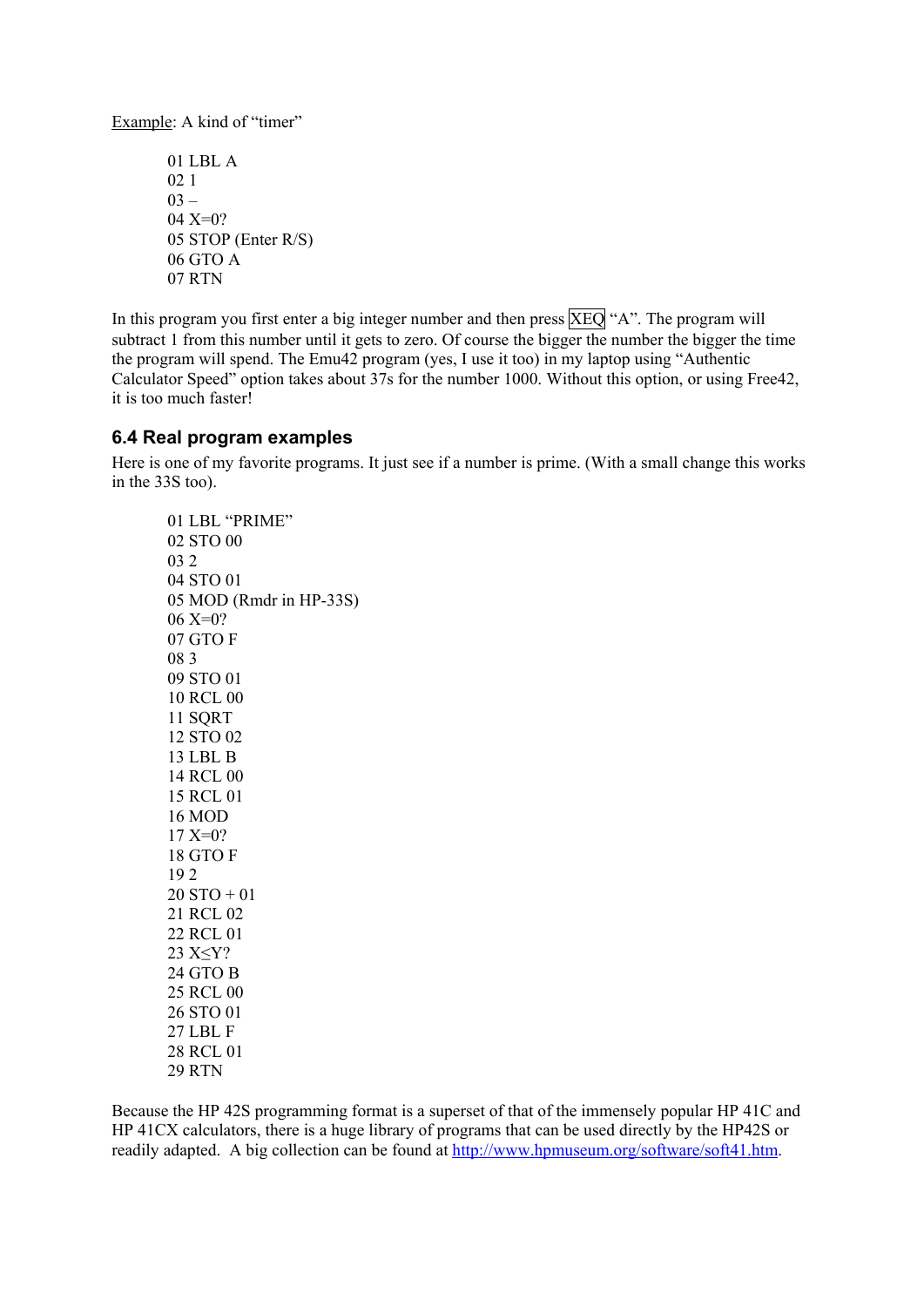# <span id="page-18-0"></span>**7 Using the Solver**

Unfortunately the HP-42S does not have an equation editor like that of the 33S. To use the solver and numeric integration we must enter the equation in a program which must have a global name.

Let's suppose we want to solve the equation  $x^2 - 5x + 4 = 0$ . We are going to enter it in a program. For example:

 01 LBL "FX" ("FX" is the global name of the program) 02 MVAR "X" (You find this in Solver menu. I will explain this later) 03 RCL "X" 04 X↑2 05 5 06 RCL "X"  $07 \times$  $08 -$  09 4  $10 +$ 11 END

Well, as you can see we don't enter the equation  $f(x)=0$  but just the function  $f(x)$ . The MVAR function tells the calculator what variables must appear in the solver menu. We suppose all variables are in the memory so we use the RCL function.

Now we leave the program mode and we go to the Solver menu. What should appear is

Select Solve Program

followed by a menu of available Solver programs. Then in our case we select FX and we give a start value, for example 8 and we press  $X$  to enter this value. Again we press  $X$  to calculate the correct value of x which gives us X=4.

But this equation does not have only one solution.  $X=1$  is also a solution. To get it we can enter 2 for example for the start value.

If you want to solve numerically many equations of the form  $ax^2 + bx + c = 0$  you can write a program such as

 01 LBL "FX" 02 MVAR "A" 03 MVAR "B" 04 MVAR "C" 05 MVAR "X" 06 RCL "X" 07 X↑2 08 RCL "A"  $09 \times$  10 RCL "B" 11 RCL "X"  $12 \times$  $13 +$  14 RCL "C'  $15 +$ 16 END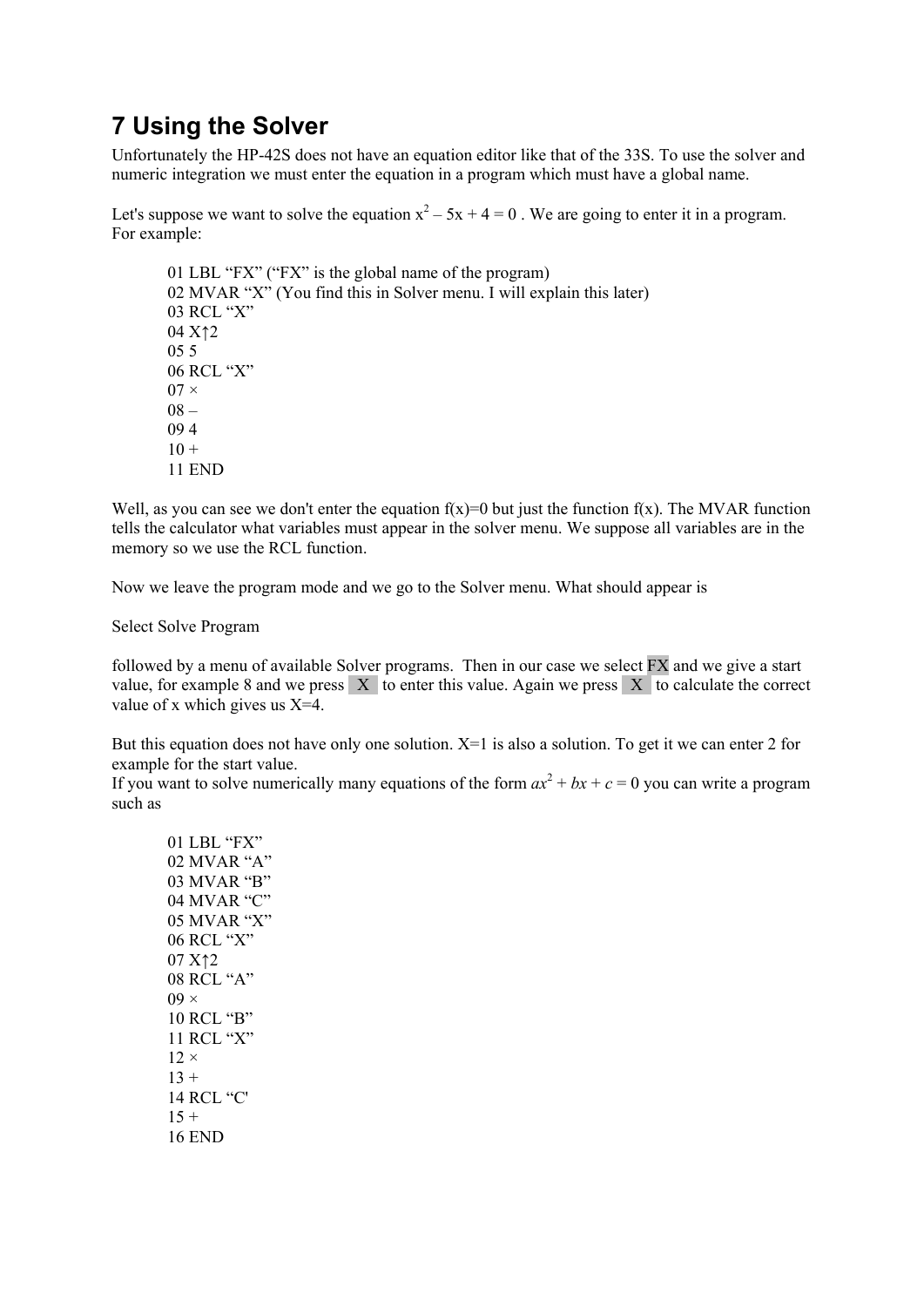<span id="page-19-0"></span>When we leave the program mode and go to the Solver menu again we select FX program and what we are going to see is

A B C X

Now just enter the values of A, B, C and a start value for X and we are done.

Some interesting things to say are:

- 1. We can't find complex solutions.
- 2. In this particular case we are not limited to the case  $a \neq 0$ .
- 3. For polynomial equations it is more generally useful to write a more complex equation like  $ax^4 + bx^3 + cx^2 + dx + e = 0$ . We can set the coefficients of the higher order terms to zero if we want to solve a lower order polynomial.
- 4. In any equation we are not limited to find one specific variable, say X, of course we can find any missing variable.
- 5. We don't need to use the solver only for "complex" hard to find solution equations. We can use the solver just to automate some easy calculations.
- 6. We ordinarily do not need to enter a starting guess for the variable we are solving for  $\frac{1}{\sqrt{2}}$  iust press that menu button without keying a value first, and the Solver will solve for it.

Example: Consider the ideal gas equation PV=nRT where R is 8.3144472 J/mol . K. We can write a program like

 01 LBL "GAS" 02 MVAR "P" 03 MVAR "V" 04 MVAR "N" 05 MVAR "T" 06 RCL "P" 07 RCL "V"  $08 \times$  09 RCL "N" 10 RCL "T" 11 8.3144472  $12 \times$  $13 \times$  14 15 RTN 16 END

So we will have in the solver menu P V N and T. If we want to know how many moles of an ideal gas is inside a container of 1L at a 1000Pa pressure and at 300K all we have to do is10000 P 0.001 V 300 T and we give a try for N, for example 1 N and then pressing N again we have 0.0040 moles.

# **8 Numeric Integration**

Suppose we want to solve numerically a integral of the form

$$
\int_a^b f(x) \, dx
$$

We write the function in the same way we did in the solver case.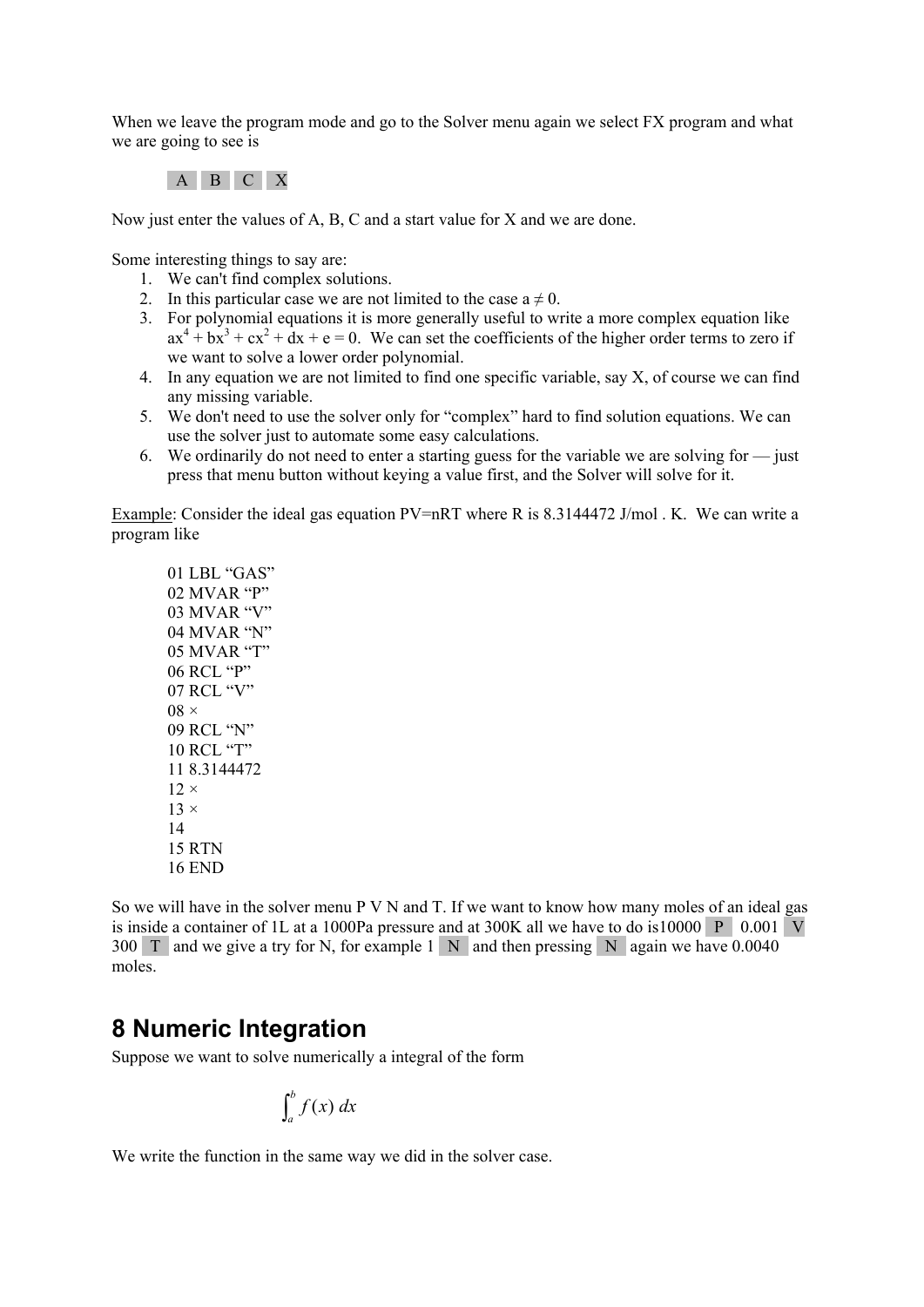<span id="page-20-0"></span>Example: Calculate  $\int_0^1$ 0  $x^2 dx$ 

First we enter the function as a program

 01 LBL "FX" 02 MVAR "X" (also available in ∫f(x) menu) 03 RCL X 04 X↑2 05 RTN 06 END

Then we go to the  $\int f(x)$  menu and what we see is "Select  $\int f(x)$  Program". In our case we select FX then what appears is "Set Vars; Select ∫var" and we select  $\overline{X}$  (before that we may set some variables/constants if needed) and then we have to set LLIM (lower limit), ULIM (upper limit) and ACC (Accuracy factor). In our case LLIM-0 and ULIM=1 and for ACC we can use 0.001. Now just press ∫ and we find 0.33333028. If we set ACC to 0.000001 we will have 0.33333333333. In the Free42 program the results may be little different.

# **9 Statistics**

To enter statistical data we use the function  $\Sigma$ +. For one variable statistic just enter the number and press  $\Sigma$ +. For two variables statistic first enter y, press ENTER and then enter x (without pressing ENTER) and finally press  $\Sigma +$ . To clear statistics data just do **CLEAR** CLS.

The statistical functions are available in  $\blacksquare$  STAT menu and they are:

 $Σ+$ : The same of pressing  $Σ+$ .

SUM: Calculates the sum of the statistical data.

MEAN: Calculates the mean of the statistical data.

- WMN: Calculates the weighted mean (*x* weighted by *y*).
- SDEV: Sample standard deviation. (To calculate the Population standard deviation you must calculate the mean, add it to statistical data and then press SDEV)
- CFIT: This is a sub-menu to fit the data in linear regression, logarithm regression, exponential regression or power regression.

There is also a second line with ALL, LINΣ, ΣREG and ΣRG? Functions.

Example: A particle of mass  $m_1 = 1$  kg is at the position  $x_1 = 2m$  while a particle of mass  $m_2 = 3$  kg is at position  $x_2$  = 6m. What is the position of the center of the mass?

Solution: The position of the center of the mass is given by

$$
x = \frac{m_1 x_1 + m_2 x_2}{m_1 + m_2}
$$

This is a weighted mean where the physical mass is the statistical weight. To calculate it using HP-42S we do:

$$
\blacksquare
$$
 **CLEAR**  $CL\Sigma$ 

(clearing statistical data)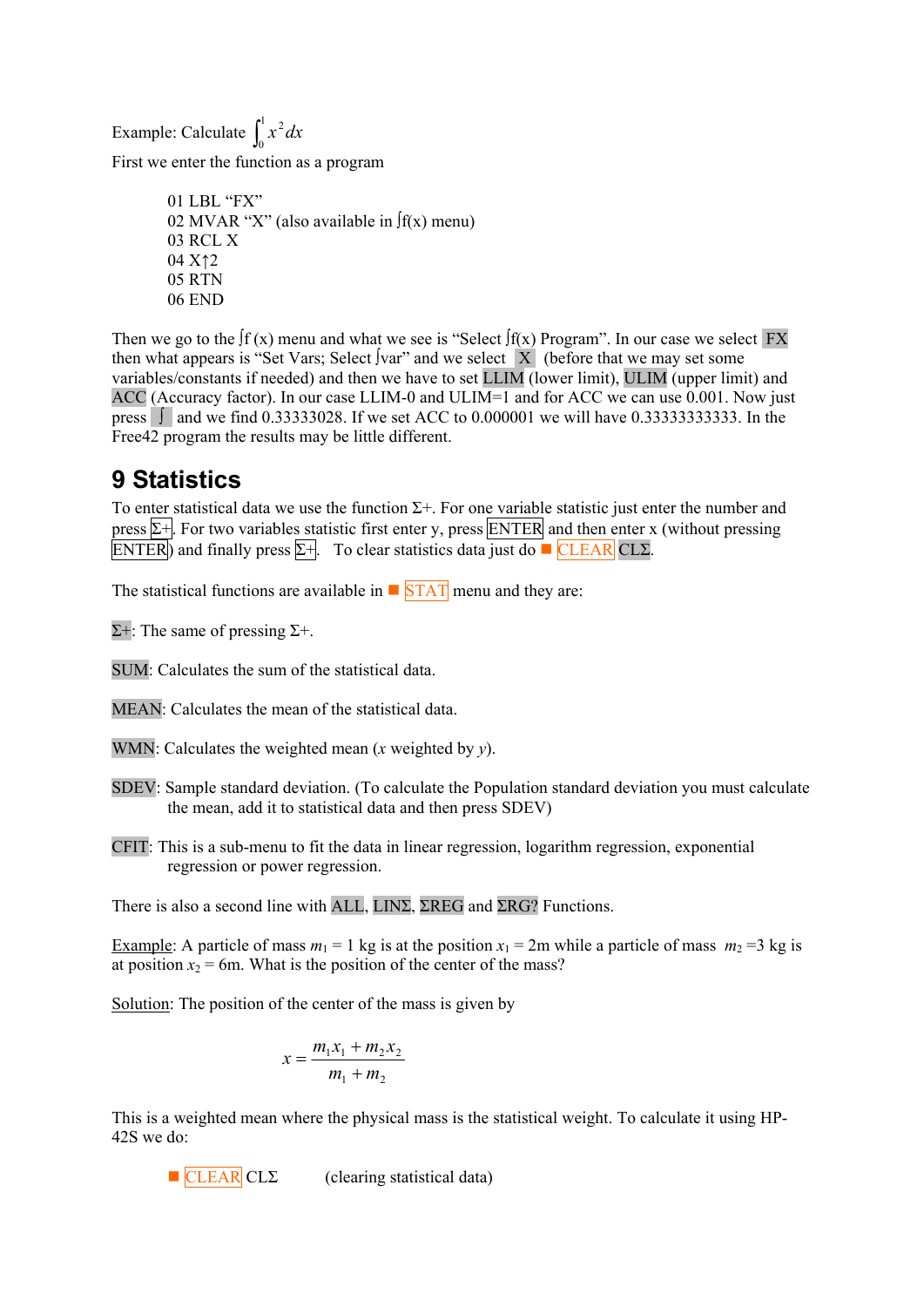<span id="page-21-0"></span>

Which gives to us 5.

### **9.1 The sub-menu CFIT**

The CFIT menu has the following functions:

#### FCSTX FCSTY SLOPE YINT CORR MODL

Let's start from MODL which is a "sub-sub-menu". It has LINF, LOG, EXPF, PWRF and BEST.

- If the LINF is active the calculator will try to fit the data to a linear model  $y = Mx+B$ .
- If the LOG is active the calculator will fit the data to a logarithmic model  $y = M \ln(x)+B$ .
- If EXPF is active the model is  $y = B \exp\{Mx\}$  and
- If PWRF is active it is  $y = B x^M$ .

How can I select the model? This depends one what kind of data you are using. If you really don't know try the BEST function which will have the calculator select the best model.

The other functions in the CFIT sub-menu are quite simple.

YINT: Gives the value of B (the name comes from LINF model which is of course the main model).

SLOPE: Gives the value of M (again this comes from the LINF model).

FCSTX: Just run the model for a given y and returns a estimated x.

FCSTY: Returns a estimated y for a given x.

CORR: Returns a number between –1 and 1 (the correlation coefficient) which tells us how good is the fit. 1 is the best result.

Of course if you have only two data points the calculator will find LINF to best model and the correlation coefficient will be 1, which does not mean the estimation will be good!

### **9.2 The second line: ALLΣ, LINΣ, ΣREG and ΣRG? Functions**

Unlike HP-33S which has special variables for statistic, the HP-42S uses the normal memories from  $R_{11}$  to  $R_{23}$  in the following way.

- R<sub>11</sub> for Σx, R<sub>12</sub> for Σx<sup>2</sup>, R<sub>13</sub> for Σy, R<sub>14</sub> for Σy<sup>2</sup>, R<sub>15</sub> for Σxy and R<sub>16</sub> for n. This is like the HP-41 and if  $LINE\Sigma$  is active it is all we have.
- If ALLE is active we have also  $R_{17}$  for  $\Sigma \ln(x)$ ,  $R_{18}$  for  $\Sigma (\ln x)^2$ ,  $R_{19}$  for  $\Sigma \ln(y)$ ,  $R_{20}$  for  $\Sigma (\ln x)^2$ y)<sup>2</sup>, R<sub>21</sub> for Σ(ln x × ln y), R<sub>22</sub> for Σ x ln(y) and R<sub>23</sub> for Σ y ln(x).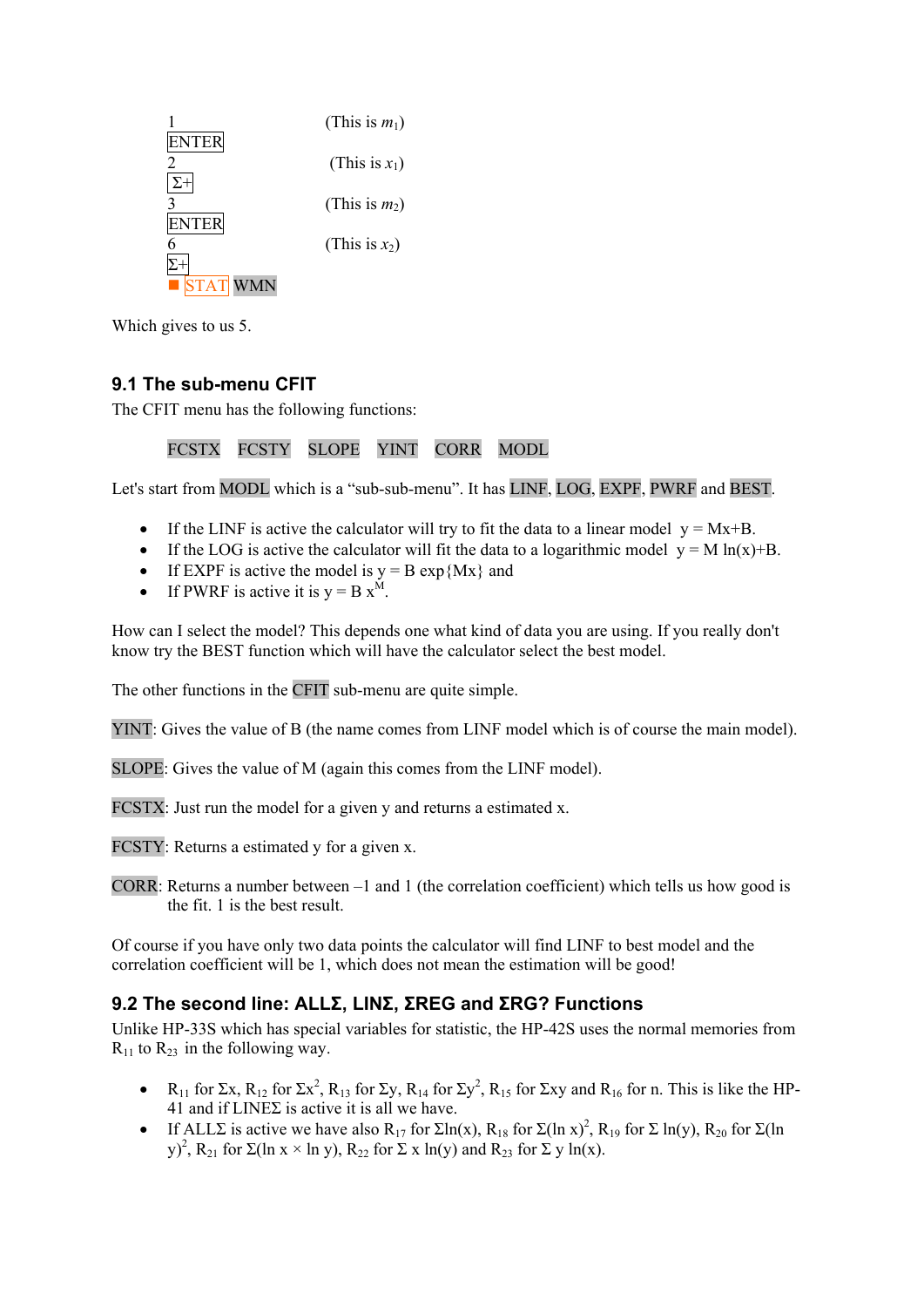<span id="page-22-0"></span>Why should we care? Because now we know how to access statistical data in programming and also we know we cannot put important data in memories from  $R_{11}$  to  $R_{23}$  if we are going to use statistics. (33S is better)

Of course unless you need HP-41 compatibility, you should keep the calculator always in  $ALL\Sigma$ mode.

We said the statistical data start in  $R_{11}$  but you can change this using ΣREG and to view where it is starting just use ΣRG? Function.

Conclusion: Four useless functions!  $\odot$ 

# **10 Matrices**

Despite of its small display one of the nice features of HP-42S is the ability to work with matrices. This is done using the  $\blacksquare$  MATRIX menu. This multi-line menu has the following items:

 NEW INV DET TRAN SIMQ EDIT DOT CROSS UVEC DIM INDEX EDITN STOIJ RCLIJ STOEL RCLEL PUTM GETM

Let's start from the first line.

NEW: This function creates a new matrix of a given size. Line y of the stack should contain the number of rows and line x should contain the number of columns. For example:

3 ENTER 2 MATRIX NEW

creates a 3x2 matrix. This matrix is empty or null because all elements are zero. (See EDIT)

- INV: Calculates the inverse of a matrix in line x of the stack. The given matrix must have the same number of rows and columns and a non-zero determinant.
- DET: Calculates the determinant of a matrix in line x of the stack. The given matrix must have the same number of rows and columns.
- TRAN: Calculates the transpose of a matrix. The transpose is another matrix with rows changed by columns. If A is a matrix  $n \times m$  and  $a_{ii}$  is an element of it then its transpose will be a matrix B where an element  $b_{ii} = a_{ii}$ .
- SIMQ: Means "Simultaneous Equations". We are not going to see this here.
- EDIT: This edits a matrix in line x of the stack. It has the following sub items: In the first line we have



and there is also a second line we are not going to discuss. When you call EDIT with a matrix in the x register of the stack you are going to see something like

 $1:1=0.0000$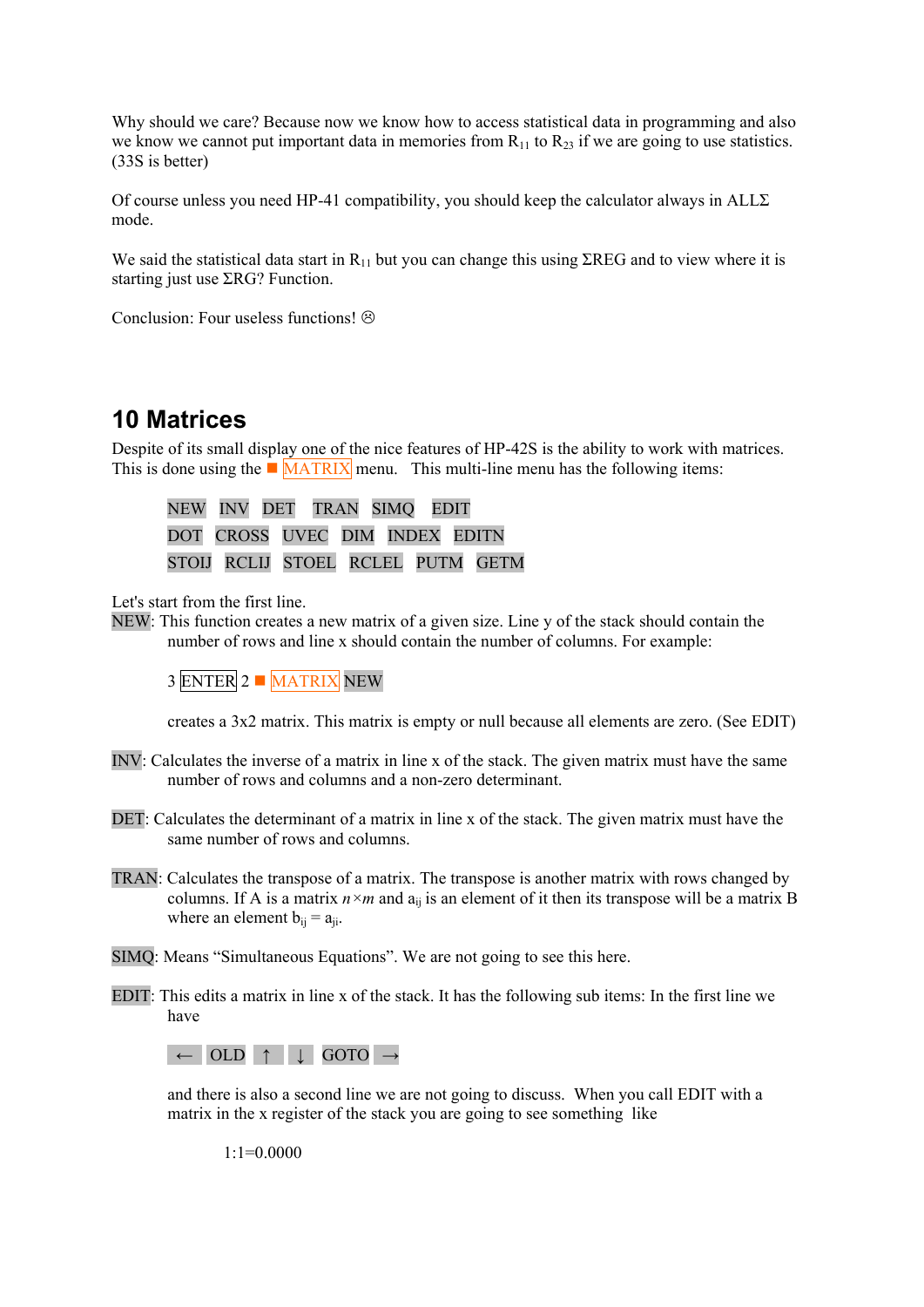This means the element  $(1,1)$  "line one and column one" of the given matrix is 0.0000 (here we are using FIX 4 for the examples). If you want to change this element just enter the new value. For example: 56 ENTER gives us 1:1=56.0000.

To change another element just go to its position (we use  $\leftarrow$  or  $\rightarrow$  to change the column and ↑ or ↓ to change the line we are editing) and change it. One can also use GOTO to go to a specific row and OLD to undo an entered element. In fact you don't need to press ENTER, just press  $\rightarrow$  to move to the next element.

Exercise: Calculate the determinant of this matrix:

| First line:  |  |  |
|--------------|--|--|
| Second line: |  |  |
| Third line:  |  |  |

Solution: First we create a 3x3 matrix 3 ENTER MATRIX NEW

We have "x:  $[3x3 \text{ Matrix}]$ " in the display Now we press EDIT and we have "1:1=0.0000". Let's enter all elements. (First line)

 $1 \rightarrow 2 \rightarrow 3$ 

Let's go, for example to (2,1), to enter the second line.



Then we press exit to stop editing. Now to calculate the determinant is just press DET which gives –51 (if you are going to use the same matrix again you'd better save it before any calculation).

The size of a matrix is limited by the available memory of the calculator. In my Palm Tungsten E using Free42 I can create a matrix of 90×90 and in my PC the Free42 program can give me a  $5000 \times 5000$  or bigger while in the real HP-42S the limit is 29 $\times$ 29.

The EDIT function is not only useful to enter a matrix but also to see all the elements of a matrix resulting from a calculation.

Talking about matrix calculation, the HP-42S does  $+$ ,  $-$ ,  $\times$  and  $\div$  of matrices in normal way. Of course, as you know, the operations are not always possible. For example: To sum or subtract matrices they must have the same size, etc.

How can one use matrices to solve linear systems? The HP-42S owner's manual explains it by using the SIMQ function. But it would be more profitable to remember a little of linear algebra. If you have  $n \times n$  linear system you can always write it as the matrix equation

$$
A X = B
$$

where A is a  $n \times n$  matrix called the coefficient matrix, B is a  $n \times 1$  column matrix called the independent terms matrix and X is also a  $n \times 1$  column matrix which contains the unknown variables. By multiplying this equation by the inverse matrix of A we have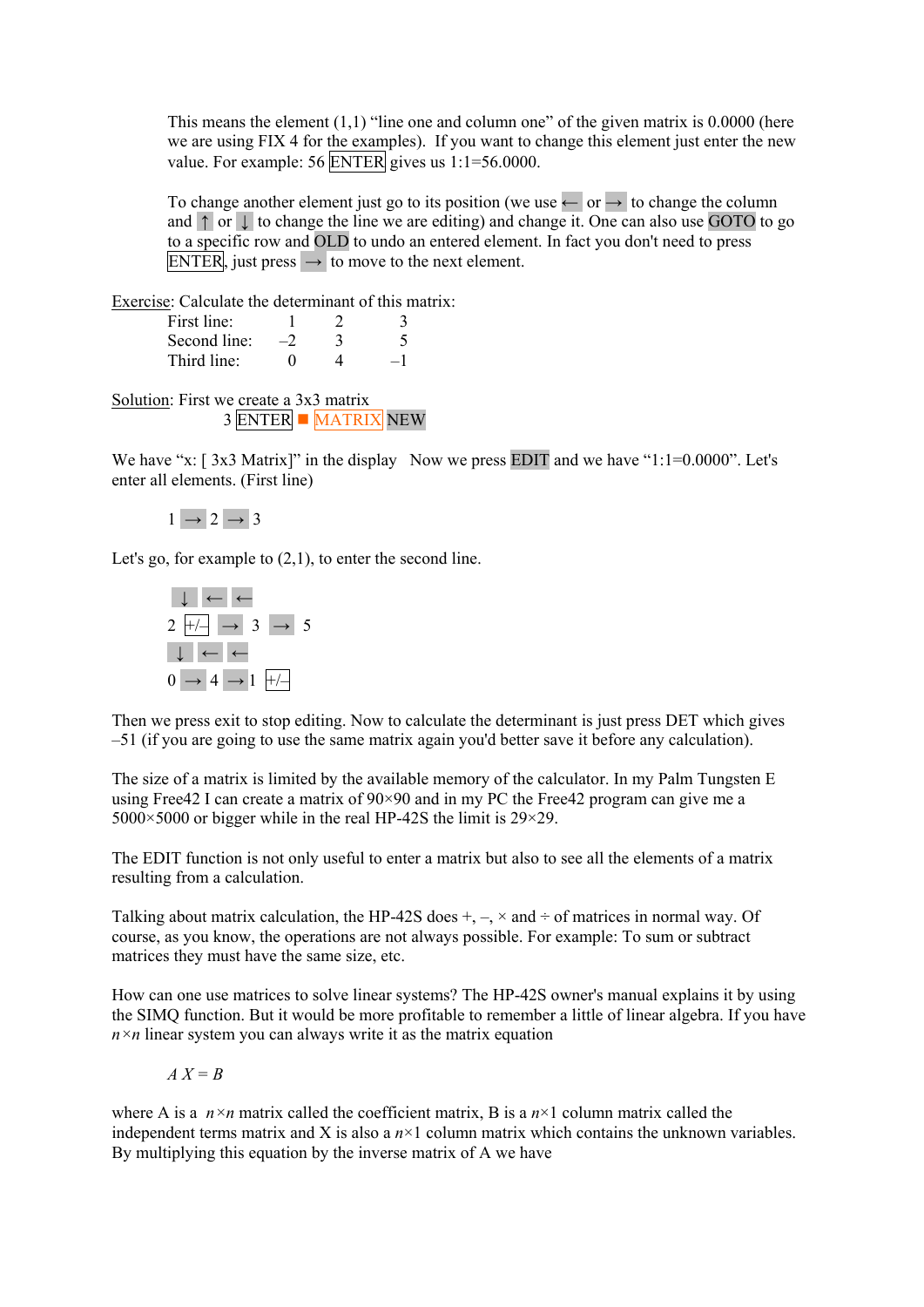$$
X = A^{-1} B.
$$

So if you are able to perform the inverse of matrix and able to multiply matrices you can solve a linear system without needing to learn another calculator's function.

What about complex matrices? You cannot enter complex numbers in a normal matrix. You have to create a complex matrix first. The procedure to do this is like that of creating a complex number. First you enter the real part, then you enter the imaginary part and then you press  $\blacksquare$  COMPLEX. As here it is not a normal sum but a matrix sum we have to enter two matrices of the same size. In fact one can create an empty complex matrix and then edit it. For example, to create a 3x3 complex matrix we do (with the MATRIX menu active)

3 ENTER NEW ENTER COMPLEX

where '3 ENTER' puts the number 3 in register x and register y of the stack. 'NEW' creates a 3x3 real matrix.  $\overline{ENTER}$  creates another one and  $\overline{COMPLEX}$  makes the complex matrix.

We are not going to study the second and the third line of the  $\blacksquare$  MATRIX menu (too specialized) but there are two functions in the second line that may be useful. They are: DOT and CROSS. As you know vectors can be represented by a single row or a single column matrix. In the HP-42S, vectors will be represented only by single row matrices.

There is nothing special to say about addition, subtraction or multiplication by a scalar since there is no difference for the case of a matrix. But if you want to calculate the dot product in the calculator you can use DOT function. As you know if we have two vectors A and B, the dot product is  $A_xB_x+A_yB_y+A_zB_z$ . If the number of dimensions is not 3 but N we calculate the dot product in the same way as  $A_1B_1+...+A_NB_N$ . You probably won't use this because it is faster to do by hand! (we would spend a lot of time just to enter the vector in the calculator).

The cross product which is given by  $i(A_yB_z-A_zB_y) + j(A_zB_x-A_xB_z) + k(A_xB_y-A_yB_x)$  is more interesting and can be calculated using the CROSS function. The cross product is only defined in 3 dimensions.

Example: Calculate  $A \times B$  for  $A = 5i + 3j - 2k$  and  $B = i - 5k$ .

Solution: '×' usually means cross product while '●' usually means dot product.

Let's enter the vector A.



We have stored both matrices because when you use the EDIT function, if you press ENTER as we did, what you enter goes onto to the stack and we would lose the first matrix.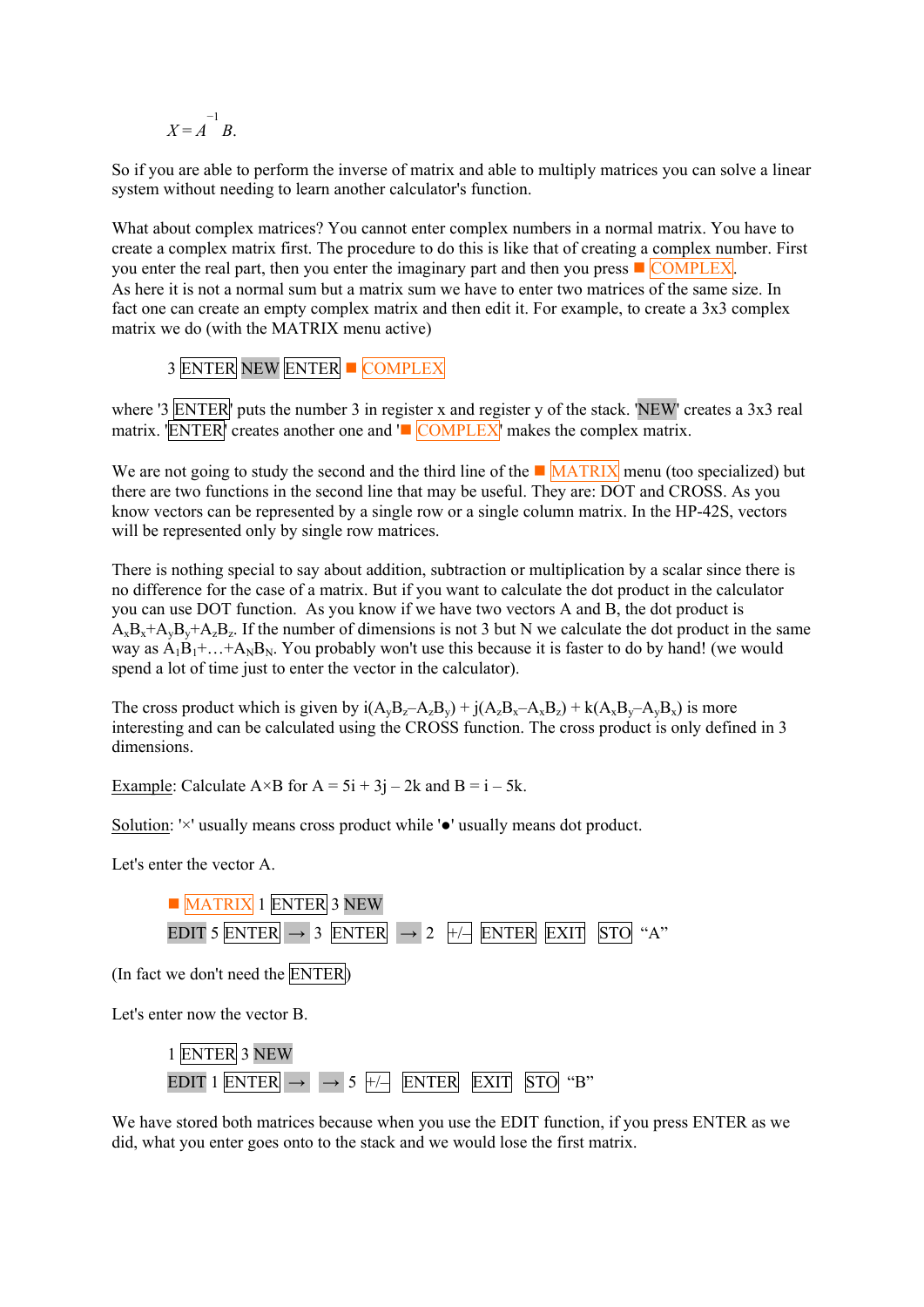<span id="page-25-0"></span>Now we do RCL A RCL B  $\blacksquare$  MATRIX  $\blacktriangledown$  CROSS which gives the answer, which we can see using the EDIT function.

The HP-42S Owner's Manual fails to mention the existence of three additional useful matrix functions:

[MIN] - Gets a column's smallest element.

[MAX] - Get a column's largest element.

[FIND] - Searches a matrix for a given element.

These additional functions were discovered independently by Joseph K. Horn,; his documentation can be found at [http://www.hp42s.com/docs/hidden\\_matrix\\_functions.html.](http://www.hp42s.com/docs/hidden_matrix_functions.html)

# **11 Other Bases**

To work with other bases we must use the  $\blacksquare$  **BASE** menu (over the "4"). This menu has the following functions:

A...F: Select hexadecimal mode and show A to F.

HEXM: Select hexadecimal mode.

DECM: Decimal mode.

OCTM: Octal mode.

BINM: Binary mode.

LOGIC: Show the logic functions AND, OR, XOR, NOT, BIT?, ROTXY.

Example: How do we write 500 in hexadecimal mode? Solution: In decimal mode enter 500 and then select HEXM. You will find 1F4.

# **12 Flags**

The HP-42S has 100 flags from 00 to 99. A flag is a "binary memory" which works as an indicator of calculator's status. A flag can be "set" (true) or "clear" (false). Just for comparison the 33S has only 12 flags.

But why do we need flags? Why not set up the calculator status using just the default menus? For me the most interesting reason is related to programming. Using flags you can get the status of the calculator or change it from a program.

To work with flags there are some functions in the **FLAGS** menu (over the "6") which are SF, CF, FS?, FC?, FS?C, FC?C (again the HP-42S has more functions than we need).

SF: **Set flag.** Makes a flag to be set (true).

CF: **Clear flag.** Makes a flag to be clear (false).

FS?: **Flag set test.** True if the flag is set (true).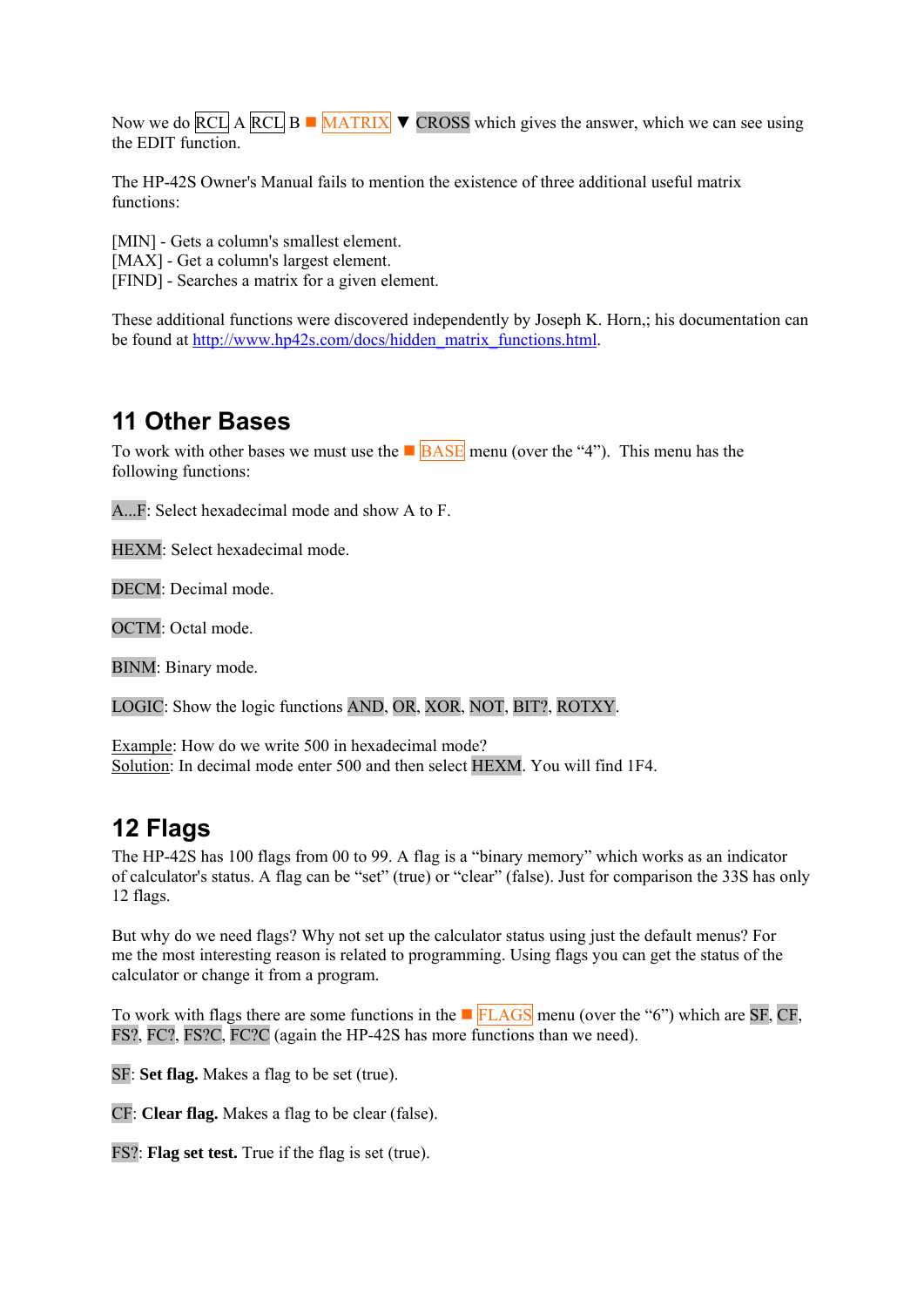<span id="page-26-0"></span>FC?: **Flag clear test.** True if the flag is clear (false).

FS?C: **Flag set test and clear.** True if the flag is set (true), and simultaneously clears the flag.

FC?C: **Flag clear test and clear.** The same as FC? and CF together.

Now let's study some of the flags.

- **00–10 and 81–99**: These 30 flags are not related to the calculators status but are just "binary memories" you can use for what you want.
- **11**: When you turn on the calculator if the flag 11 is set the calculator runs the program where the "calculator's pointer" is stopped and clears the flag 11.
- **24**: If this flag is set the calculator will ignore error messages. "Out of Range" will appear as 9.99999999999E499 in the HP-42S and as 1.7977E308 in Free42. This is important if you want to prevent an unwanted stop during a program.
- **26**: Turns audio on.
- **28**: Use '.' instead of ',' (default).
- **29**: If set the calculator separates digits in groups of three. For example: 5000000 becomes 5,000,000. (default)
- **36–80**: You cannot change the flags from 36 to 80.
- **44**: Always on. If true the calculator does not turn off after about 10 minutes.
- **65**: Matrix editor.
- **68–71**: Base modes. CCCC=Decimal (default), CCCS=Binary, CSSS=Octal and SSSS=Hexadecimal. It is a shame! Why not only two? :)
- **73**: This flag if true makes the calculator to show complex numbers in polar notation.

# **13. Free42-Specific Features**

 This section describes implementation features of Free42 that are enhancements to the functionality of the original HP-42s.

### **13.1 Keyboard Interface (Windows, Linux and Mac Desktops and Laptops)**

On machines with a standard keyboard, Free42 maps the calculator keys onto the keyboard according to the following layout:

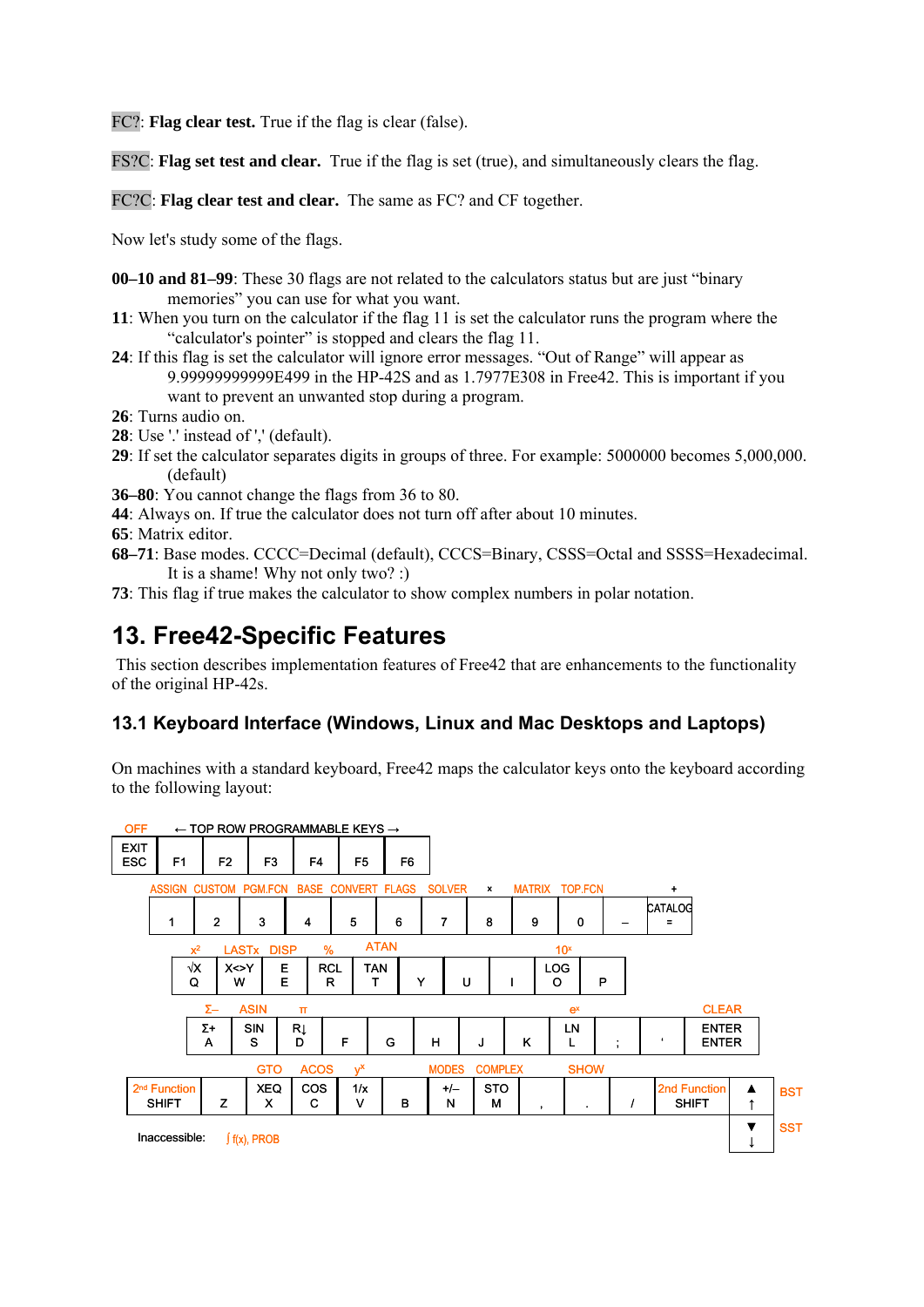### <span id="page-27-0"></span>**13.2 Program Import and Export**

One of the greatest limitations of the real HP 42s calculator is that it has no means of input or output of electronically interchanged files; so if you want to transfer a program from one HP 42s to another, you have to manually key it in (and if you don't happen to have the HP printer, you also have to transcribe it manually).

This limitation is removed with Free42. Free42 allows you to import and export program file binaries, and using suitable translation software, convert raw binaries to/from ASCII text files. On a desktop machine (Windows, Mac or Linux), the Free42 File menu has program import/export options allowing you to specify files in "raw" format for import or export.

On mobile devices such as the iPhone,  $\Box$  OPTIONS opens an options menu including "Import and Export Programs". WiFi access is required to use this option, and selecting it causes Free42 to open a special web-enabled file server on the local network and assign it the url [http://new-host.home:8000](http://new-host.home:8000/) which can then be accessed by a browser from any machine connected to the same local network.

The program *txt2raw.pl*, written by Vini Matangrano and available on the Free42 website (<http://thomasokken.com/free42/>or specifically [http://thomasokken.com/free42/txt2raw/txt2raw.html\)](http://thomasokken.com/free42/txt2raw/txt2raw.html) converts plain text files into the raw format for import to Free42; and printing to a text file from Free42 and transferring the print file to your computer effectively exports a program from the HP 42s in plain text format.

You can find at <http://thomasokken.com/free42/42progs/index.html>a collection of useful HP 42s programs.

### **13.3 Printing**

On desktop/laptop machines (Windows, Max or Linux), Free42 provides an option to print to either a text file or to a GIF graphics file under the Preferences screen (File→Preferences).

On mobile devices, the print output is stored in the *print.txt* file accessible from the browser interface.

# **14. Comprehensive Command List**

The following table lists every function or command supported by the HP-42S in alphabetical order, along with a synopsis of its purpose and behavior.

| <b>Name</b>   | <b>Description</b>                                                                            |
|---------------|-----------------------------------------------------------------------------------------------|
| <b>ABS</b>    | Absolute value. Returns  x .                                                                  |
| <b>ACOS</b>   | <i>Arc cosine.</i> Returns $cos^{-1} x$ .                                                     |
| <b>ACOSH</b>  | Arc hyperbolic cosine. Returns $cosh^{-1} x$ .                                                |
| <b>ADV</b>    | <i>Advance</i> the printer paper one line                                                     |
| <b>AGRAPH</b> | Alpha graphics. Display a graphics image. Each character in the Alpha register                |
|               | specifies an 8-dot column pattern. The x- and y-registers specify the pixel location of       |
|               | the image.                                                                                    |
| AIP           | <i>Append Integer part</i> of x to the Alpha register.                                        |
| <b>ALENG</b>  | Alpha length. Returns the number of characters in the Alpha register.                         |
| ALL           | Select the <i>All</i> display format.                                                         |
| $ALL\Sigma$   | Select $ALL\Sigma$ (All-statistics) mode, which uses 13 summation coefficients.               |
| <b>AND</b>    | <i>Logical AND</i> . Returns x AND y.                                                         |
| <b>AOFF</b>   | Alpha off. Exit from the ALPHA menu.                                                          |
| <b>AON</b>    | Alpha on. Select the ALPHA menu.                                                              |
| <b>ARCL</b>   | <i>Alpha recall.</i> Copy data into the Alpha register, appending it to the current contents. |
|               | Numbers are formatted using the current display format. Parameter: register or                |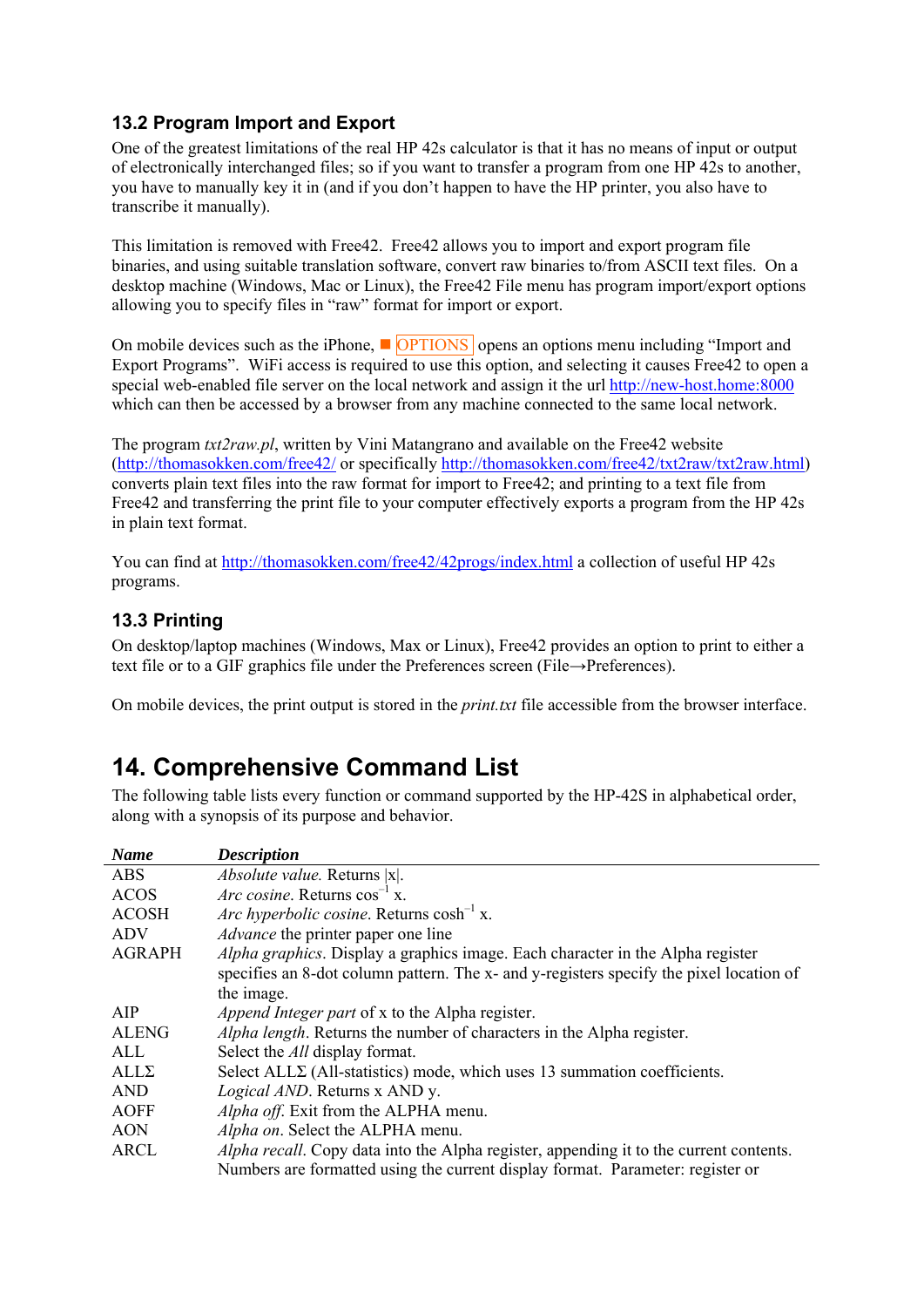| <b>Name</b>    | <b>Description</b>                                                                                                                        |
|----------------|-------------------------------------------------------------------------------------------------------------------------------------------|
|                | variable. (indirect allowed)                                                                                                              |
| <b>AROT</b>    | Alpha rotate. Rotate the Alpha register by the number of characters specified in the x-                                                   |
|                | register.                                                                                                                                 |
| <b>ASHF</b>    | Alpha shift. Shifts the six left-most characters out of the Alpha register.                                                               |
| <b>ASIN</b>    | <i>Arc sine.</i> Returns $\sin^{-1}$ x.                                                                                                   |
| <b>ASINH</b>   | <i>Arc hyperbolic sine.</i> Returns sinh <sup>-1</sup> x.                                                                                 |
| <b>ASSIGN</b>  | Assign a function, program, or variable to a menu key in the CUSTOM menu.                                                                 |
|                | Parameter 1: function name, alpha program label, or variable name. Parameter 2: key<br>number $(01-18)$ .                                 |
| <b>ASTO</b>    | Alpha store. Copy the first six characters in the Alpha register into a register or                                                       |
|                | variable. Parameter: register or variable (indirect allowed)                                                                              |
| <b>ATAN</b>    | <i>Arc tangent.</i> Returns $tan^{-1} x$ .                                                                                                |
| <b>ATANH</b>   | <i>Arc hyperbolic tangent.</i> Returns $\tanh^{-1} x$ .                                                                                   |
| <b>ATOX</b>    | Alpha to X. Convert the left-most character in the Alpha register to its character code                                                   |
|                | (returned to the x-register) and delete the character.                                                                                    |
| <b>AVIEW</b>   | Alpha view. Display the Alpha register.                                                                                                   |
| BASE+          | <i>Base addition.</i> Returns the 36-bit sum of $y + x$ .                                                                                 |
| BASE-          | <i>Base subtraction.</i> Returns the 36-bit difference of $y - x$ .                                                                       |
| <b>BASEx</b>   | Base multiplication. Returns the 36-bit product of y x x.                                                                                 |
| <b>BASE</b> ÷  | <i>Base division.</i> Returns the 36-bit quotient of $y \div x$ .                                                                         |
| $BASE+/-$      | Base change sign. Returns the 36-bit 2's complement of x.                                                                                 |
| <b>BEEP</b>    | Sound a sequence of four tones.                                                                                                           |
| <b>BEST</b>    | Select the <i>best</i> curve-fitting model for the current statistical data.                                                              |
| <b>BINM</b>    | Select <i>Binary</i> mode (base 2)                                                                                                        |
|                |                                                                                                                                           |
| BIT?           | Test the $xth$ bit of y. If the bit is set (1), execute the next program line; if the bit is clear<br>$(0)$ , skip the next program line. |
| <b>BST</b>     | Back step. Move the program pointer to the previous program line. (Not                                                                    |
|                | programmable.)                                                                                                                            |
| CF             | <i>Clear flag</i> nn (00 $\leq$ nn $\leq$ 35 or 81 $\leq$ nn $\leq$ 99). Parameter: flag number (indirect                                 |
|                | allowed)                                                                                                                                  |
| <b>CLA</b>     |                                                                                                                                           |
|                | Clear Alpha register. If Alpha mode is on and character entry is terminated (no cursor                                                    |
|                | displayed), then $ \triangleleft $ also executes the CLA function.                                                                        |
| <b>CLALL</b>   | Clear all. Clear all stored programs and data.(Not Programmable.)                                                                         |
| <b>CLD</b>     | Clear display. Clear a message from the display.                                                                                          |
| <b>CLKEYS</b>  | Clear all CUSTOM menu key assignments.                                                                                                    |
| <b>CLLCD</b>   | <i>Clear LCD</i> (liquid crystal display). Blanks the entire display.                                                                     |
| <b>CLMENU</b>  | Clear MENU. Deletes all menu key definitions for the programmable menu.                                                                   |
| <b>CLP</b>     | Clear a program from memory. Parameter: global label                                                                                      |
| <b>CLRG</b>    | Clear Registers. Clear all of the numbered storage registers to zero.                                                                     |
| <b>CLST</b>    | Clear Stack. Clear the stack registers to zero.                                                                                           |
| <b>CLV</b>     | Clear a variable from memory. Parameter: variable name (indirect allowed)                                                                 |
| <b>CLX</b>     | <i>Clear x-register</i> to zero. If digit entry is terminated (no cursor in the display), then $\Box$<br>also executes CLX.               |
| <b>CLZ</b>     | Clear statistics. Clear the accumulated statistical data in the summation registers.                                                      |
| <b>COMB</b>    | Combinations of y items taken x at a time = $y! / [x!(y-x)!]$                                                                             |
| <b>COMPLEX</b> | Convert two real numbers (or matrices) into a complex number (or matrix). Converts a                                                      |
|                | complex number (or matrix) into two real numbers (or matrices).                                                                           |
| <b>CORR</b>    | Returns a correlation coefficient using the current statistical data and curve-fitting                                                    |
|                | model.                                                                                                                                    |
| <b>COS</b>     | Cosine. Returns $cos(x)$ .                                                                                                                |
| <b>COSH</b>    | Hyperbolic cosine. Returns $cosh(x)$ .                                                                                                    |
| <b>CPXRES</b>  | Complex-results. Enable the calculator to return a complex result, even if the inputs<br>are real numbers.                                |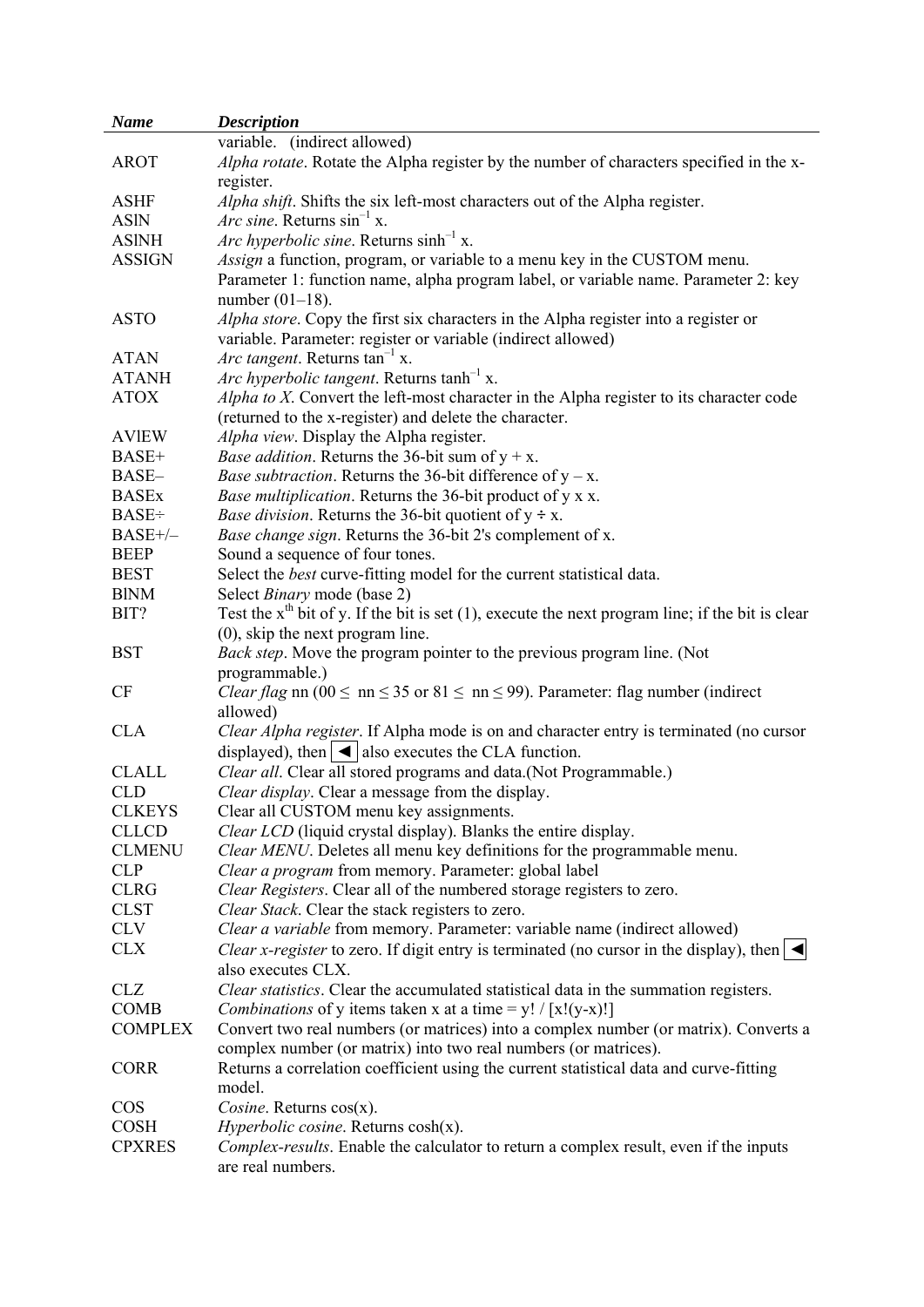| <b>Name</b>      | <b>Description</b>                                                                                               |
|------------------|------------------------------------------------------------------------------------------------------------------|
| CPX?             | If the x-register contains a complex number, execute the next program line; if the x-                            |
|                  | register does not contain a complex number, skip the next program line.                                          |
| <b>CROSS</b>     | Returns the <i>cross product</i> of two vectors (matrices or complex numbers).                                   |
| <b>DECM</b>      | Selects <i>Decimal</i> mode (base 10).                                                                           |
| <b>DEG</b>       | Select the <i>Degrees</i> angular mode.                                                                          |
| DEL              | Delete the specified number of lines from the current program. Program-entry mode                                |
|                  | must be on. (Not programmable.) Parameter: number of lines.                                                      |
| <b>DELAY</b>     | Set the <i>print delay</i> time to x seconds.                                                                    |
| <b>DELR</b>      | Delete row. Delete the current row from the indexed matrix.                                                      |
| <b>DET</b>       | Determinant. Returns the determinant of the matrix in the x-register.                                            |
| <b>DIM</b>       | <i>Dimension</i> a matrix to x columns and y rows. If the matrix does not exist, DIM creates                     |
|                  | it. Parameter: variable name (indirect allowed)                                                                  |
| DIM?             | Returns the dimensions of the matrix in the x-register (rows to the y-register and                               |
|                  | columns to the x-register).                                                                                      |
| <b>DOT</b>       | Dot Product. Returns the dot product of two vectors (matrices or complex numbers).                               |
| <b>DSE</b>       | Decrement, Skip if (less than or) Equal. Given ccccccc.fflii in a variable or register,                          |
|                  | decrements cececed by ii and skips the next program line if cececed is now $\leq$ fff.                           |
|                  | Parameter: register or variable (indirect allowed)                                                               |
| <b>EDIT</b>      | <i>Edit</i> a matrix in the x-register.                                                                          |
| <b>EDITN</b>     | Edit a named matrix. Parameter: variable name (indirect allowed)                                                 |
| <b>END</b>       | <i>End</i> of a program.                                                                                         |
| <b>ENG</b>       | Select <i>Engineering</i> display format. Parameter: number of digits (indirect allowed)                         |
|                  |                                                                                                                  |
| <b>ENTER</b>     | Separate two numbers keyed in sequentially; copies x into the y-register, y into the z-                          |
|                  | register, and z into the t-register, and loses t.                                                                |
| <b>EXITALL</b>   | Exit all menus.                                                                                                  |
| <b>EXPF</b>      | Select the <i>exponential</i> curve-fitting model.                                                               |
| $E \uparrow X$   | Natural exponential. Returns e <sup>x</sup> .                                                                    |
| $E \uparrow X-1$ | <i>Natural exponential</i> for values of x which are close to zero. Returns $e^{x}-1$ , which                    |
|                  | provides a much higher accuracy in the fractional part of the result.                                            |
| FC?              | <i>Flag clear test.</i> If the specified flag is clear, executes the next program line; if the flag              |
|                  | is set, skips the next program line. Parameter: flag number (indirect allowed)                                   |
| FC?C             | Flag clear test and clear. If the specified flag is clear, execute the next program line;                        |
|                  | if the flag is set, skip the next program line. Cleared after the test is complete. (This                        |
|                  | function can be used only with flags 00 through 35 and 81 through 99.) Parameter:                                |
|                  | flag number (indirect allowed)                                                                                   |
| <b>FCSTX</b>     | <i>Forecasts an x-value</i> given a y-value.                                                                     |
| <b>FCSTY</b>     | Forecasts a y-value given an x-value.                                                                            |
| <b>FIX</b>       | Select Fixed-decimal display format. Parameter: number of digits (indirect allowed)                              |
| <b>FNRM</b>      | Returns the <i>Frobenius norm</i> of the matrix in the x-register.                                               |
| FP               | Returns the <i>fractional part</i> of x.                                                                         |
| FS?              | Flag set test. If the specified flag is set, execute the next program line; if the flag is                       |
|                  | clear, skip the next program line. Parameter: flag number (indirect allowed)                                     |
| FS?C             | Flag set test and clear. If the specified flag is set, execute the next program line; if the                     |
|                  | flag is clear, skip the next program line. Clear the flag after the test is complete. (This                      |
|                  | function can be used only with flags 00 through 35 and 81 through 99.) Parameter:                                |
|                  | flag number (indirect allowed)                                                                                   |
| <b>GAMMA</b>     | Gamma function. Returns $\Gamma(x)$ .                                                                            |
| <b>GETKEY</b>    | Get key. The calculator waits for you to press a key. When you do, the key number is                             |
|                  | returned to the x-register. Keys are numbered from 1 through $37$ ( $\Sigma$ + through $\div$ ) for              |
|                  | normal keys and 38 through 74 ( $\sqrt{\sum_{n=1}^{8}$ through $\sqrt{\sum_{n=1}^{8}$ CATALOG) for shifted keys. |
| <b>GETM</b>      | Get matrix. Copy a submatrix into the x-register from the indexed matrix.                                        |
| <b>GRAD</b>      | Select Grads angular mode.                                                                                       |
| <b>GROW</b>      | Select Grow mode. Executing $\rightarrow$ or J+ causes the matrix to grow by one new row if                      |
|                  |                                                                                                                  |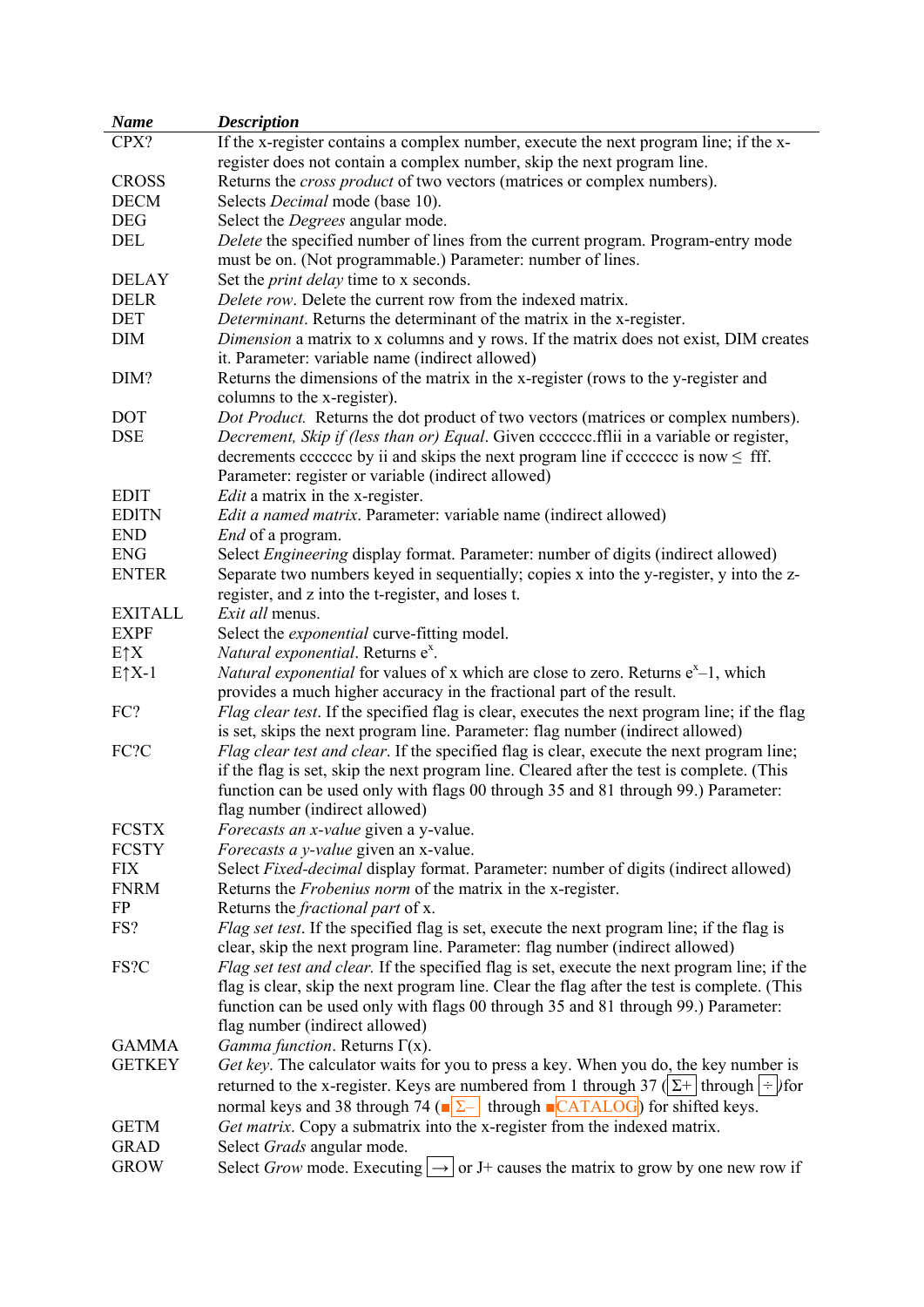| <b>Name</b>   | <b>Description</b>                                                                                      |
|---------------|---------------------------------------------------------------------------------------------------------|
|               | the index pointers are at the last (lower-right) element in the matrix.                                 |
| GTO           | Go to label. From the keyboard, move the program pointer to the specified label. In a                   |
|               | running program, cause the program to branch to the specified label. Parameter: local                   |
|               | or global label (indirect allowed)                                                                      |
| <b>HEXM</b>   | Select Hexadecimal mode (base 16).                                                                      |
| $HMS+$        | Add x and y using H.MMSSss (hours-minutes-seconds) format.                                              |
| $HMS-$        | Subtract x from y using H.MMSSss format.                                                                |
| $I+$          | Increment the row pointer in the indexed matrix.                                                        |
| $I-$          | Decrement the row pointer in the indexed matrix.                                                        |
| <b>INDEX</b>  | Index a named matrix. Parameter: variable name (indirect allowed)                                       |
| <b>INPUT</b>  | Recall a register or variable to the x-register, display the name of the register or                    |
|               | variable along with the contents of the x-register, and halt program execution. Pressing                |
|               | $R/S$ (or $\blacksquare$ SST) stores x into the register or variable; pressing EXIT cancels. (Used      |
|               | only in programs.) Parameter: register or variable (indirect allowed)                                   |
| <b>INSR</b>   | <i>Insert a row</i> in the indexed matrix.                                                              |
| <b>INTEG</b>  | Integrate the selected integration program with respect to the specified variable.                      |
|               | Parameter: variable name (indirect allowed)                                                             |
| <b>INVRT</b>  | Returns the inverse of the matrix in the x-register.                                                    |
| IP            | Returns the integer part of x                                                                           |
| <b>ISG</b>    | Increment, Skip if Greater. Given ccccccc.fffii in a variable or register, increments                   |
|               | eccecce by ii and skips the next program line if eccecce is now > fff. Parameter:                       |
|               | register or variable (indirect allowed)                                                                 |
| $J+$          | Increment the column pointer in the indexed matrix.                                                     |
| $J-$          | Decrement the column pointer in the indexed matrix.                                                     |
| <b>KEYASN</b> | Selects key-assignments mode for the CUSTOM menu.                                                       |
| <b>KEYG</b>   | On menu key, go to. Branch to specified label to when a particular menu key is                          |
|               | pressed. Parameter 1:: Key number (1 through 9), Parameter 2: program label (global                     |
|               | or local)                                                                                               |
| <b>KEYX</b>   | On menu key, execute. Execute (as a subroutine) specified label when a particular                       |
|               | menu key is pressed. Parameter 1:: Key number (1 through 9), Parameter 2: program                       |
|               | label (global or local)                                                                                 |
| <b>LASTX</b>  | Last x. Recall the last value of x used in a calculation.                                               |
| <b>LBL</b>    | Label. Identify programs and routines for execution and branching. Parameter: local or                  |
|               | global label.                                                                                           |
| <b>LCLBL</b>  | Select Local label mode for the CUSTOM menu (to use CUSTOM menu assignments                             |
|               | to execute local labels within the current program).                                                    |
| <b>LINF</b>   | Select the <i>linear</i> curve-fitting model.                                                           |
| $LIN\Sigma$   | Select Linear statistics mode, which uses six summation coefficients.                                   |
| <b>LIST</b>   | Print a portion of a program listing. (Not programmable.) Parameter: number of lines.                   |
| LN            | <i>Natural logarithm.</i> Returns $ln(x)$ .                                                             |
| $LN1+X$       | <i>Natural logarithm</i> for values close to zero. Returns $ln(1 + x)$ , which provides a much          |
|               | higher accuracy in the fractional part of the result.                                                   |
| LOG           | <i>Common logarithm.</i> Returns $log_{10}(x)$ .                                                        |
| <b>LOGF</b>   | Select the <i>logarithmic</i> curve-fitting model.                                                      |
| <b>MAN</b>    | Select Manual print mode.                                                                               |
| MAT?          | If the x-register contains a matrix, execute the next program line; if the X-register does              |
|               | not contain a matrix, skip the next program line.                                                       |
| <b>MEAN</b>   | <i>Mean</i> . Returns the mean of x-values $(\Sigma x / n)$ and the mean of y-values $(\Sigma y / n)$ . |
| <b>MENU</b>   | Select the programmable menu.                                                                           |
| <b>MOD</b>    | <i>Modulo</i> . Returns the remainder for $y / x$ .                                                     |
| <b>MVAR</b>   | Declare a <i>menu variable</i> in a SOLVER program. Parameter: variable name.                           |
| N!            | Factorial. Returns x!.                                                                                  |
| <b>NEWMAT</b> | New matrix. Creates a $y \times x$ matrix in the x-register.                                            |
| <b>NORM</b>   | Select Normal print mode, which prints a record of keystrokes.                                          |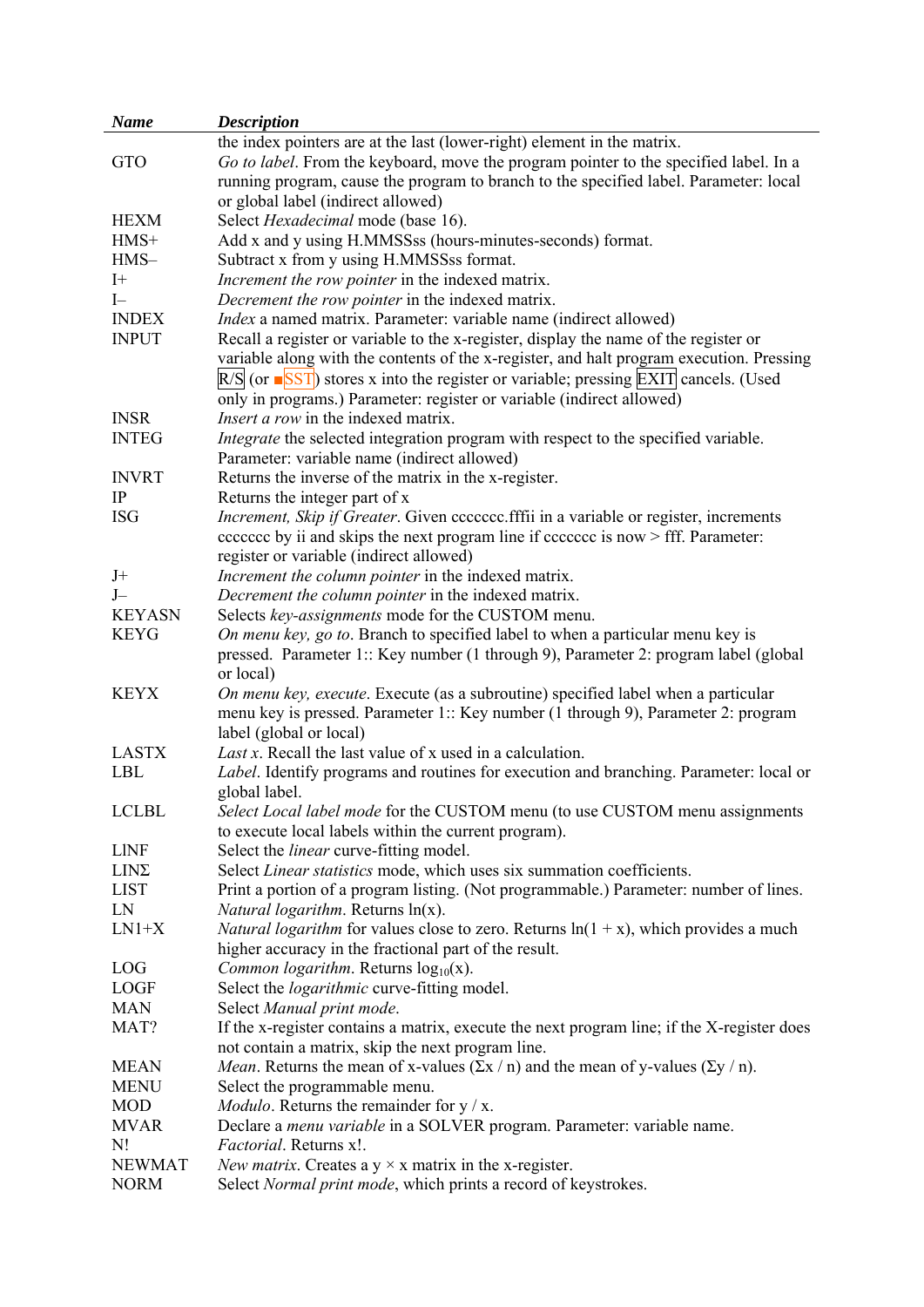| <b>Name</b>    | <b>Description</b>                                                                                               |
|----------------|------------------------------------------------------------------------------------------------------------------|
| <b>NOT</b>     | <i>Logical NOT.</i> Returns $NOT(x)$ .                                                                           |
| <b>OCTM</b>    | Select Octal mode                                                                                                |
| <b>OFF</b>     | Turn the calculator off (programmable). (Pressing $\Box$ $\Box$ $\Box$ $\Box$ $\Box$ $\Box$ does not execute the |
|                | programmable OFF function.)                                                                                      |
| <b>OLD</b>     | Recall the current element from the indexed matrix. (Equivalent to RCLEL.)                                       |
| ON             | Continuous on. Prevent the calculator from automatically turning off after ten minutes                           |
|                |                                                                                                                  |
|                | of inactivity.                                                                                                   |
| <b>OR</b>      | Logical OR. Returns x OR y.                                                                                      |
| <b>PERM</b>    | <i>Permutations</i> of y items taken x at a time. Returns $y!/(y-x)!$                                            |
| <b>PGMINT</b>  | Select a program to integrate. Parameter: global label (indirect allowed)                                        |
| <b>PGMSLV</b>  | Select a program to solve. Parameter: global label (indirect allowed),                                           |
| PI             | Put an approximation of $\pi$ into the x-register (3.14159265359).                                               |
| <b>PIXEL</b>   | Turn on a single pixel (dot) in the display. The location of the pixel is given by the                           |
|                | numbers in the x- and y-registers.                                                                               |
| <b>POLAR</b>   | Select <i>polar</i> coordinate mode for displaying complex numbers.                                              |
| <b>POSA</b>    | Position in Alpha. Searches the Alpha register for the target specified in the x-register.                       |
|                | If found, returns the character position; if not found, returns -1.                                              |
| <b>PRA</b>     | Print Alpha register.                                                                                            |
| PRLCD          | Print LCD (liquid crystal display). Prints the entire display.                                                   |
| <b>PROFF</b>   | Printing off. Clears flags 21 and 55.                                                                            |
| <b>PROMPT</b>  | Display the Alpha register and halt program execution.                                                           |
| <b>PRON</b>    | Printing on. Sets flags 21 and 55.                                                                               |
| <b>PRP</b>     | Print program. If a label is not specified, print the current program. (Not                                      |
|                | programmable.) Parameter: global label (optional)                                                                |
| <b>PRSTK</b>   | <i>Print stack.</i> Print the contents of the stack registers $(x, y, z)$ and t).                                |
| <b>PRUSR</b>   | Print user variables and programs.                                                                               |
| <b>PRV</b>     | Print variable. Parameter: variable name (indirect allowed)                                                      |
| <b>PRX</b>     | Print x-register.                                                                                                |
| <b>PRZ</b>     |                                                                                                                  |
| PSE            | Print statistics. Prints the contents of the summation registers.                                                |
|                | Pause program execution for about 1 second.                                                                      |
| <b>PUTM</b>    | <i>Put matrix.</i> Stores the matrix in the X-register into the indexed matrix beginning at the                  |
|                | current element.                                                                                                 |
| <b>PWRF</b>    | Select the <i>power</i> curve-fitting model.                                                                     |
| <b>QUIET</b>   | Toggle flag 26 to disable or enable the beeper (Not programmable)                                                |
| <b>RAD</b>     | Select Radians angular mode                                                                                      |
| <b>RAN</b>     | Returns a <i>random</i> number ( $0 \le x < 1$ )                                                                 |
| RCL            | <i>Recall</i> data into the x-register. Parameter: register or variable (indirect allowed)                       |
| $RCL+$         | Recall addition. Recall data and add it to the contents of the x-register. Parameter:                            |
|                | register or variable (indirect allowed)                                                                          |
| RCL-           | Recall subtraction. Recall data and subtract it from the contents of the x-register.                             |
|                | Parameter: register or variable (indirect allowed)                                                               |
| $RCL \times$   | Recall multiplication. Recall data and multiply it by the contents of the x-register.                            |
|                | Parameter: register or variable (indirect allowed)                                                               |
| $RCL+$         | Recall division. Recall data and divide it into the contents of the x-register. Parameter:                       |
|                | register or variable (indirect allowed)                                                                          |
| <b>RCLEL</b>   | Recall element. Recalls the current matrix element from the indexed matrix.                                      |
| <b>RCLIJ</b>   | Recall the row- and column-pointer values (I and J) for the indexed matrix.                                      |
| RDX,           | Select a comma to be used as the radix mark (decimal point).                                                     |
| RDX.           | Select a period to be used as the radix mark (decimal point).                                                    |
| <b>REALRES</b> | Real-results. Disables the calculator's ability to return a complex result using real-                           |
|                | number inputs.                                                                                                   |
| REAL?          | If the x-register contains a real number, execute the next program line; if the x-register                       |
|                | does not contain a real number, skip the next program line.                                                      |
| <b>RECT</b>    | Select Rectangular coordinate mode for displaying complex numbers.                                               |
|                |                                                                                                                  |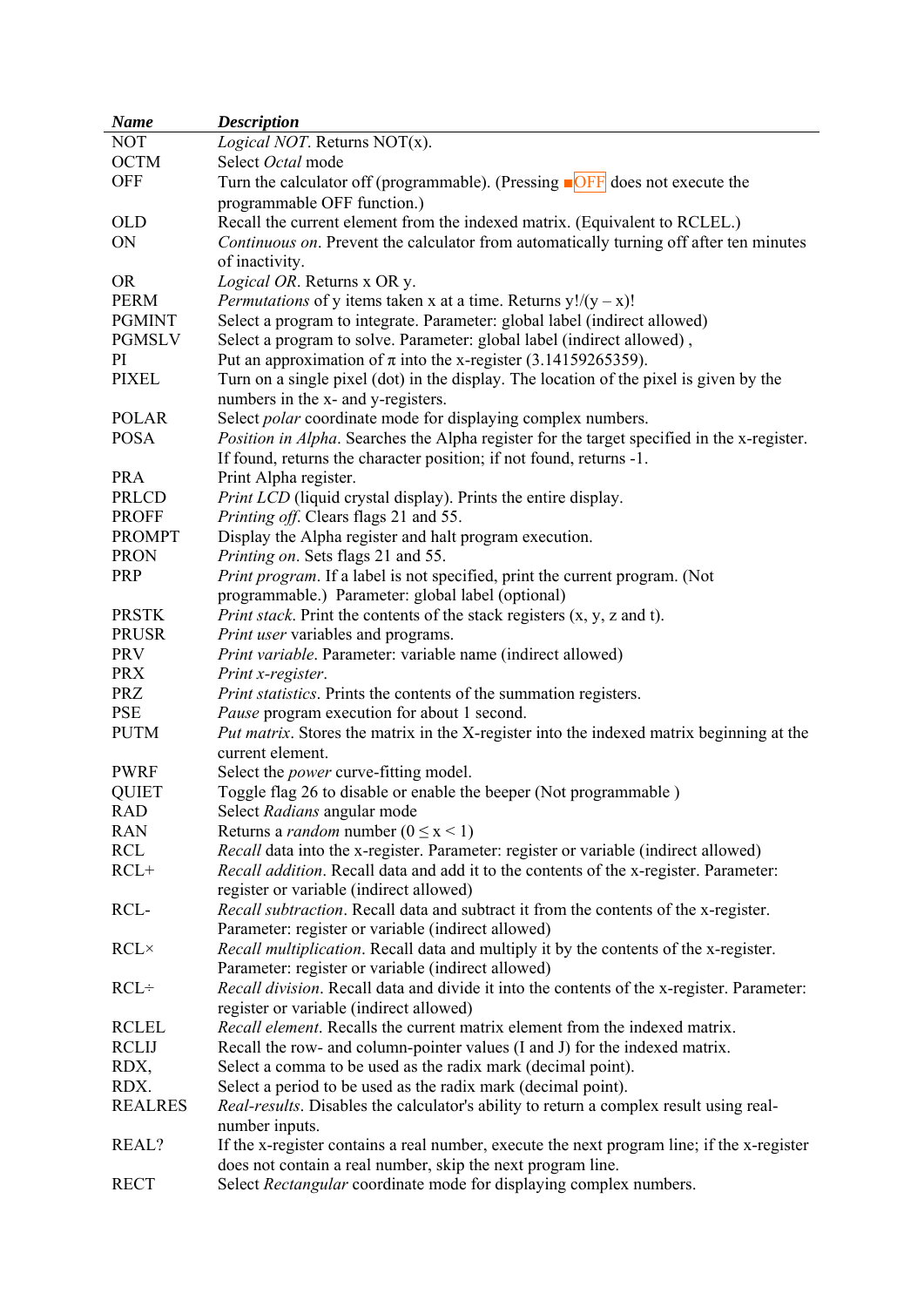| <b>Name</b>     | <b>Description</b>                                                                                      |
|-----------------|---------------------------------------------------------------------------------------------------------|
| <b>RND</b>      | Round the number in the x-register using the current display format.                                    |
| <b>RNRM</b>     | Return the <i>row norm</i> of the matrix in the x-register.                                             |
| <b>ROTXY</b>    | <i>Rotate</i> the 36-bit number in the y-register by x bits.                                            |
| <b>RSUM</b>     | Return the row sum of each row of the matrix in the x-register and returns the sums in                  |
|                 | a column matrix.                                                                                        |
| <b>RTN</b>      | <i>Return</i> . In a running program, branches the program pointer back to the line following           |
|                 | the most recent XEQ instruction. If there is no matching XEQ instruction, program                       |
|                 | execution halts. From the keyboard, RTN moves the program pointer to line 00 of the                     |
|                 | current program.                                                                                        |
| $R \le R$       | Row swap row. Swaps the elements in rows x and y in the indexed matrix.                                 |
| R <sub>1</sub>  | <i>Roll up</i> the contents of the four stack registers one position.                                   |
| $R\downarrow$   | Roll down the contents of the four stack registers one position.                                        |
| R/S             | Run/stop. Runs a program (beginning at the current program line) or stops a running                     |
|                 | program. In program-entry mode, inserts a STOP instruction into the program.                            |
| SCI             | Select scientific notation display format. Parameter: number of digits (indirect                        |
|                 | allowed)                                                                                                |
| <b>SDEV</b>     | <i>Standard deviation.</i> Returns $s_x$ and $s_y$ using the current statistical data.                  |
| <b>SEED</b>     | Store a seed for the random number generator.                                                           |
| <b>SF</b>       | Set flag nn (00 $\leq$ nn $\leq$ 35; 81 $\leq$ nn $\leq$ 99). Parameter: flag number (indirect allowed) |
| <b>SIGN</b>     | Sign. Return 1 for $x \ge 0$ , -1 for $x < 0$ , and 0 for non-numbers. Returns the unit vector          |
|                 | of a complex number.                                                                                    |
| ${\rm SIN}$     | Sine. Returns $sin(x)$ .                                                                                |
| <b>SINH</b>     | <i>Hyperbolic sine.</i> Returns $sinh(x)$ .                                                             |
| <b>SIZE</b>     | Set the number of storage registers. Parameter: number of registers.                                    |
| <b>SLOPE</b>    | Return the <i>slope</i> of the linear transformation of the current curve-fitting model.                |
| <b>SOLVE</b>    | Solve for an unknown variable. Parameter: variable name (indirect allowed)                              |
| <b>SORT</b>     | <i>Square root.</i> Returns $\sqrt{x}$ .                                                                |
| <b>SST</b>      | Single step. Moves the program pointer to the next program line. (Not programmable.)                    |
| ST <sub>0</sub> | Store a copy of x into a destination register or variable. Parameter: register or variable              |
|                 | (indirect allowed)                                                                                      |
| $STO+$          | Store addition. Adds x to an existing register or variable. Parameter: register or                      |
|                 | variable (indirect allowed)                                                                             |
| STO-            | Store subtraction. Subtracts x from an existing register or variable. Parameter: register               |
|                 | or variable (indirect allowed)                                                                          |
| $ST0\times$     | Store multiplication. Multiplies an existing register or variable by x. Parameter:                      |
|                 | register or variable (indirect allowed)                                                                 |
| $ST0+$          | Store division. Divides an existing register or variable by x. Parameter: register or                   |
|                 | variable (indirect allowed)                                                                             |
| <b>STOEL</b>    | Store element. Stores a copy of x into the current element of the indexed matrix.                       |
| <b>STOIJ</b>    | Moves the row- and column-pointers to $I = x$ and $J = y$ in the indexed matrix.                        |
| <b>STOP</b>     | Stop program execution. (R/S in program entry mode).                                                    |
| STR?            | If the x-register contains an Alpha string, execute the next program line; if the x-                    |
|                 | register does not contain an Alpha string, skip the next program line.                                  |
| <b>SUM</b>      | Returns the sums $\Sigma x$ and $\Sigma y$ into the x- and y-registers.                                 |
| <b>TAN</b>      | Tangent. Returns tan(x).                                                                                |
| <b>TANH</b>     | <i>Hyperbolic tangent.</i> Returns $tanh(x)$ .                                                          |
| <b>TONE</b>     | Sounds a tone. Parameter: tone number (0-9) (indirect allowed)                                          |
| <b>TRACE</b>    | Select Trace printing mode, which prints a record of keystrokes and results.                            |
| <b>TRANS</b>    | Return the <i>transpose</i> of the matrix in the x-register.                                            |
| <b>UVEC</b>     | Unit vector. Return the unit vector for the matrix or complex number in the x-register.                 |
| <b>VARMENU</b>  | Create a variable menu using MVAR instructions following the specified global label.                    |
|                 | Parameter: global program label. (indirect allowed)                                                     |
|                 |                                                                                                         |
| <b>VIEW</b>     | View the contents of a register or variable. Parameter: register or variable (indirect                  |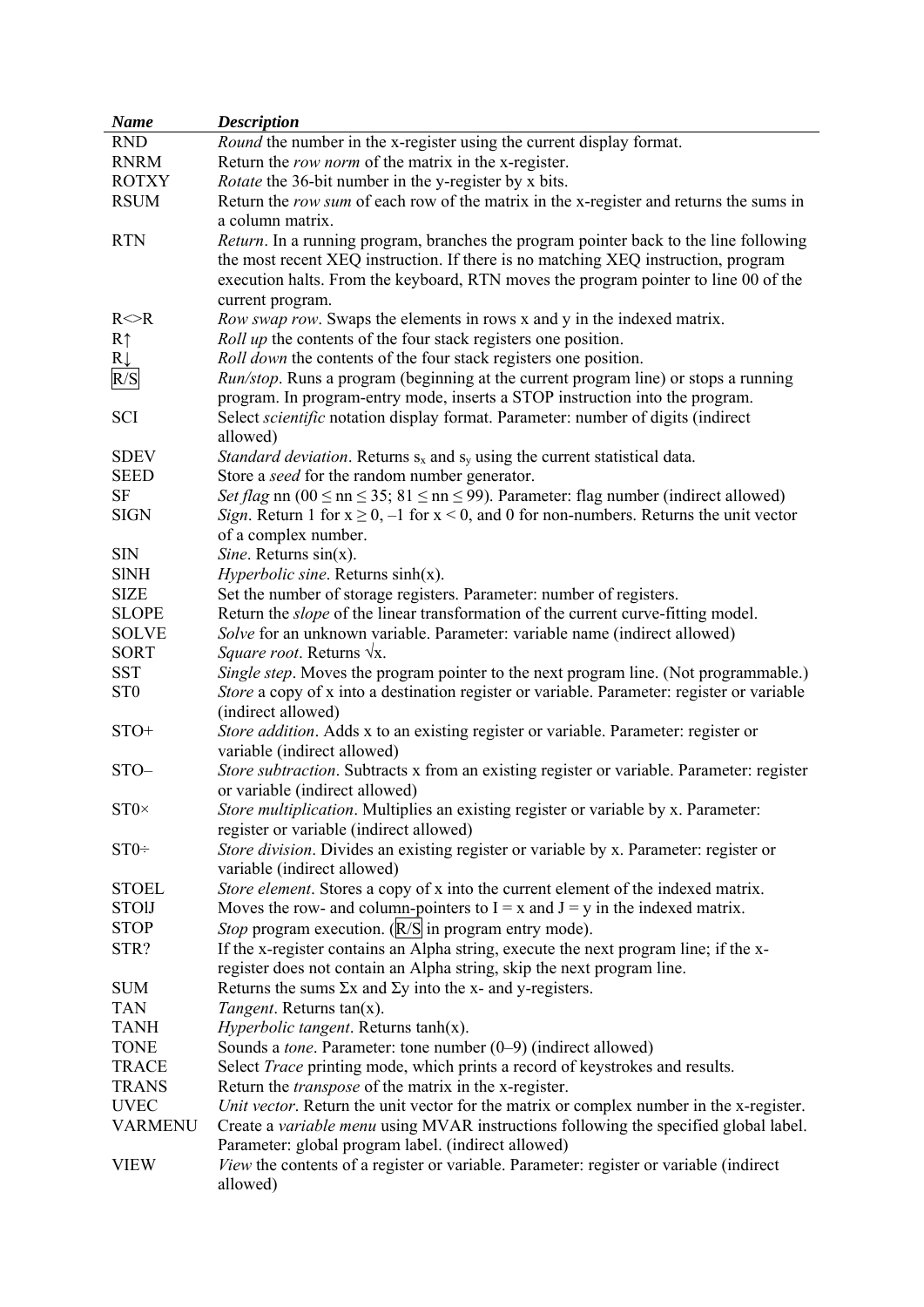| <b>Name</b>       | <i>Description</i>                                                                                                                                                         |
|-------------------|----------------------------------------------------------------------------------------------------------------------------------------------------------------------------|
| <b>WMEAN</b>      | <i>Weighted mean.</i> Return the mean of x-values weighted by the y-values $\Sigma xy / \Sigma y$                                                                          |
| <b>WRAP</b>       | Select <i>Wrap</i> mode, which prevents the indexed matrix from growing.                                                                                                   |
| $X < \gt$         | Swaps the contents of the x-register with another register or variable. Parameter:                                                                                         |
|                   | register or variable (indirect allowed)                                                                                                                                    |
| $X \sim Y$        | Swaps the contents of the x- and y-registers.                                                                                                                              |
| $X < O$ ?         | X less than zero test. If true, execute the next program line; if false, skip the next                                                                                     |
|                   | program line                                                                                                                                                               |
| X < Y?            | X less than y test. If true, execute the next program line; if false, skip the next                                                                                        |
|                   | program line                                                                                                                                                               |
| $X \leq O?$       | X less than or equal to zero test. If true, execute the next program line; if false, skip                                                                                  |
|                   | the next program line                                                                                                                                                      |
| $X \leq Y?$       | X less than or equal to y test. If true, execute the next program line; if false, skip the                                                                                 |
|                   | next program line                                                                                                                                                          |
| $X=O?$            | X equal to zero test. If true, execute the next program line; if false, skip the next                                                                                      |
|                   | program line                                                                                                                                                               |
| $X = Y$ ?         | X equal to y test. If true, execute the next program line; if false, skip the next program                                                                                 |
|                   | line                                                                                                                                                                       |
| $X\neq O?$        | X not equal to zero test. If true, execute the next program line; if false, skip the next                                                                                  |
|                   | program line                                                                                                                                                               |
| $X \neq Y?$       | X not equal to y test. If true, execute the next program line; if false, skip the next                                                                                     |
|                   | program line                                                                                                                                                               |
| X>O?              | X greater than zero test. If true, execute the next program line; if false, skip the next                                                                                  |
|                   | program line                                                                                                                                                               |
| $X>Y$ ?           | X greater than y test. If true, execute the next program line; if false, skip the next                                                                                     |
|                   | program line                                                                                                                                                               |
| $X \geq 0$ ?      | X greater than or equal to zero test. If true, execute the next program line; if false,                                                                                    |
|                   | skip the next program line                                                                                                                                                 |
| $X \geq Y?$       | X greater than or equal to y test. If true, execute the next program line; if false, skip                                                                                  |
|                   | the next program line                                                                                                                                                      |
| <b>XEQ</b>        | <i>Execute</i> a function or program. Parameter: function or label (indirect allowed)                                                                                      |
| <b>XOR</b>        | Logical XOR (exclusive OR). Returns x XOR y.                                                                                                                               |
| <b>XTOA</b>       | X to Alpha. Appends a character (specified by the code in the x-register) to the Alpha<br>register. If the x-register contains an Alpha string, appends the entire string. |
| $X\uparrow 2$     | <i>Square.</i> Returns $x^2$ .                                                                                                                                             |
| <b>YINT</b>       | <i>y-intercept</i> . Returns the y-intercept of the curve fitted to the current statistical data.                                                                          |
| $Y \uparrow X$    | <i>Power</i> . Returns y <sup>x</sup> .                                                                                                                                    |
| 1/x               | Reciprocal. Returns 1/x.                                                                                                                                                   |
| $10\uparrow X$    | Common exponential. Returns 10 <sup>x</sup> .                                                                                                                              |
| $^{+}$            | <i>Addition</i> . Returns $y + x$ .                                                                                                                                        |
|                   | Subtraction. Returns $y - x$ .                                                                                                                                             |
| $\times$          | <i>Multiplication.</i> Returns $x \times y$ .                                                                                                                              |
| ÷                 | Division. Returns $y / x$ .                                                                                                                                                |
| $+/-$             | <i>Change the sign</i> of the number in the x-register. While entering an exponent, can also                                                                               |
|                   | be used to change the sign of the exponent.                                                                                                                                |
| $\Sigma +$        | Summation plus. Accumulate a pair of x- and y values into the summation registers.                                                                                         |
| $\Sigma-$         | Summation minus. Subtract a pair of x- and y-values from the summation registers.                                                                                          |
| $\Sigma$ REG      | Summation registers. Defines which storage register begins the block of summation                                                                                          |
|                   | registers. Parameter: register number (indirect allowed)                                                                                                                   |
| $\Sigma$ REG?     | Return the register number of the first summation register.                                                                                                                |
| $\rightarrow$ DEC | To decimal. Converts the octal (base 8) representation of a number to decimal (base                                                                                        |
|                   | 10). Note: This function is included to provide program compatibility with the HP-41                                                                                       |
|                   | (which uses the function name DEC).                                                                                                                                        |
| $\rightarrow$ DEG | To degrees. Convert an angle-value from radians to degrees. Returns $x \times (180/\pi)$ .                                                                                 |
| $\rightarrow$ HMS | To hours, minutes, and seconds. Convert x from a decimal fraction to a minutes-                                                                                            |
|                   |                                                                                                                                                                            |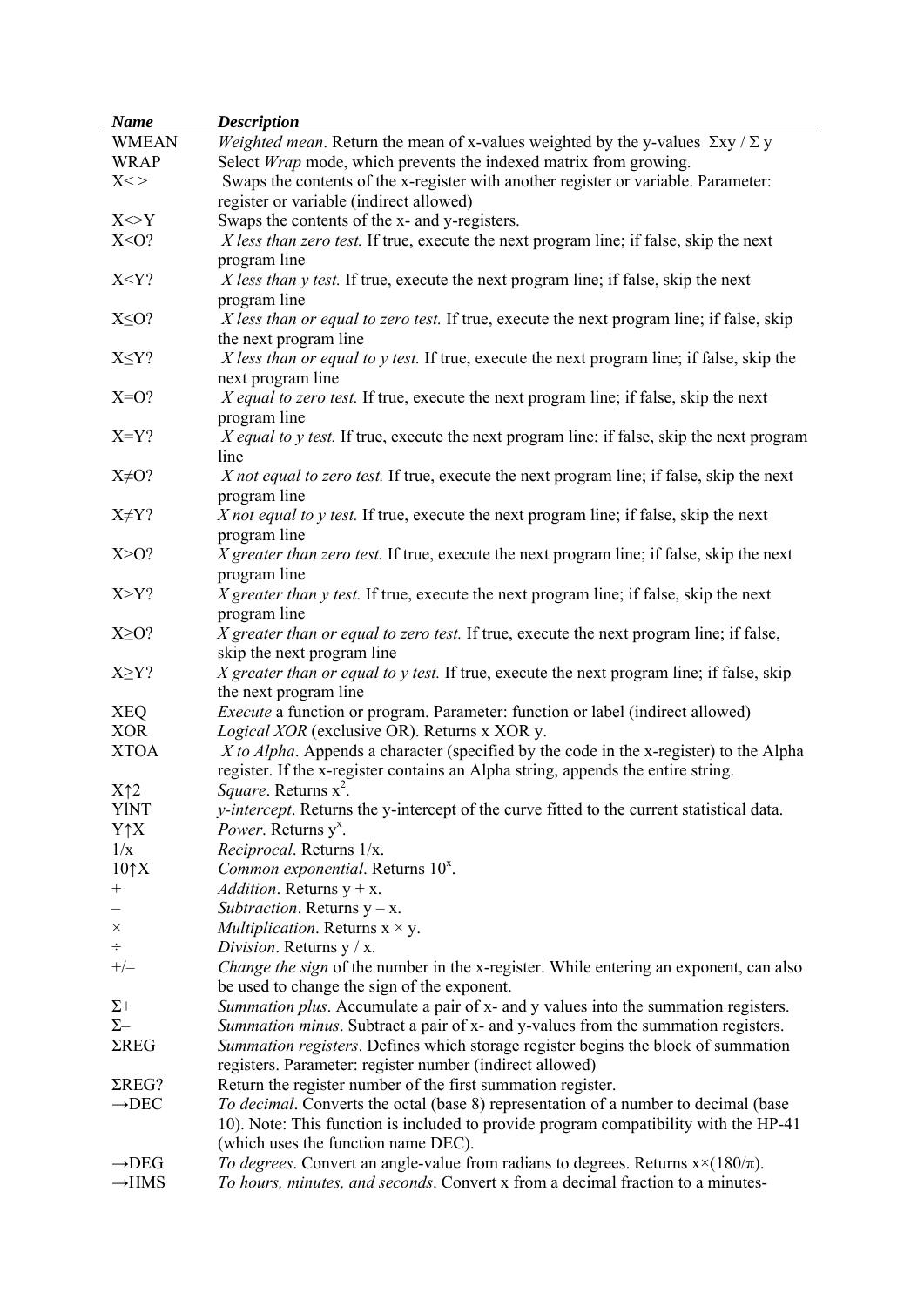<span id="page-34-0"></span>

| <b>Name</b>                                          | <b>Description</b>                                                                                                                                                                                                                                    |
|------------------------------------------------------|-------------------------------------------------------------------------------------------------------------------------------------------------------------------------------------------------------------------------------------------------------|
|                                                      | seconds format.                                                                                                                                                                                                                                       |
| $\rightarrow$ HR                                     | To hours. Converts x from a minutes-seconds format to a decimal fraction.                                                                                                                                                                             |
| $\rightarrow$ OCT                                    | To octal. Converts a decimal number to the octal representation. Note: This function is<br>included to provide program compatibility with the HP-41 (which uses the function<br>name OCT).                                                            |
| $\rightarrow$ POL                                    | To polar. Converts x and y to the corresponding polar coordinates r and $\theta$ . If the x-<br>register contains a complex number, converts the two parts of the number to polar<br>values.                                                          |
| $\rightarrow$ RAD                                    | To radians. Converts a angle value in degrees to radians. Returns $x \times (\pi/180)$ .                                                                                                                                                              |
| $\rightarrow$ REC                                    | To rectangular. Converts r (in the x-register) and $\theta$ (in the y-register) to the<br>corresponding rectangular coordinates, x and y. If the X-register contains a complex<br>number, converts the two parts of the number to rectangular values. |
|                                                      | <i>Backspace</i> or clear x-register. In Program entry mode, deletes the current program<br>line.                                                                                                                                                     |
|                                                      | Move left one element in the indexed matrix.                                                                                                                                                                                                          |
| $\begin{matrix} \uparrow \\ \downarrow \end{matrix}$ | Move up one element in the indexed matrix.                                                                                                                                                                                                            |
|                                                      | Move down one element in the indexed matrix.                                                                                                                                                                                                          |
|                                                      | Move right one element in the indexed matrix.                                                                                                                                                                                                         |
| $\frac{0}{0}$                                        | <i>Percent.</i> Returns $(x \times y) / 100$ . (Leaves the y value in the y-register.)                                                                                                                                                                |
| $\%CH$                                               | <i>Percent change.</i> Returns $(x - y) \times (100 / y)$ .                                                                                                                                                                                           |

# **GNU Free Documentation License**

Version 1.3, 3 November 2008

Copyright (C) 2000, 2001, 2002, 2007, 2008 Free Software Foundation, Inc. <http://fsf.org/>

Everyone is permitted to copy and distribute verbatim copies of this license document, but changing it is not allowed.

#### 0. PREAMBLE

The purpose of this License is to make a manual, textbook, or other functional and useful document "free" in the sense of freedom: to assure everyone the effective freedom to copy and redistribute it, with or without modifying it, either commercially or noncommercially. Secondarily, this License preserves for the author and publisher a way to get credit for their work, while not being considered responsible for modifications made by others.

This License is a kind of "copyleft", which means that derivative works of the document must themselves be free in the same sense. It complements the GNU General Public License, which is a copyleft license designed for free software.

We have designed this License in order to use it for manuals for free software, because free software needs free documentation: a free program should come with manuals providing the same freedoms that the software does. But this License is not limited to software manuals; it can be used for any textual work, regardless of subject matter or whether it is published as a printed book. We recommend this License principally for works whose purpose is instruction or reference.

#### 1. APPLICABILITY AND DEFINITIONS

This License applies to any manual or other work, in any medium, that contains a notice placed by the copyright holder saying it can be distributed under the terms of this License. Such a notice grants a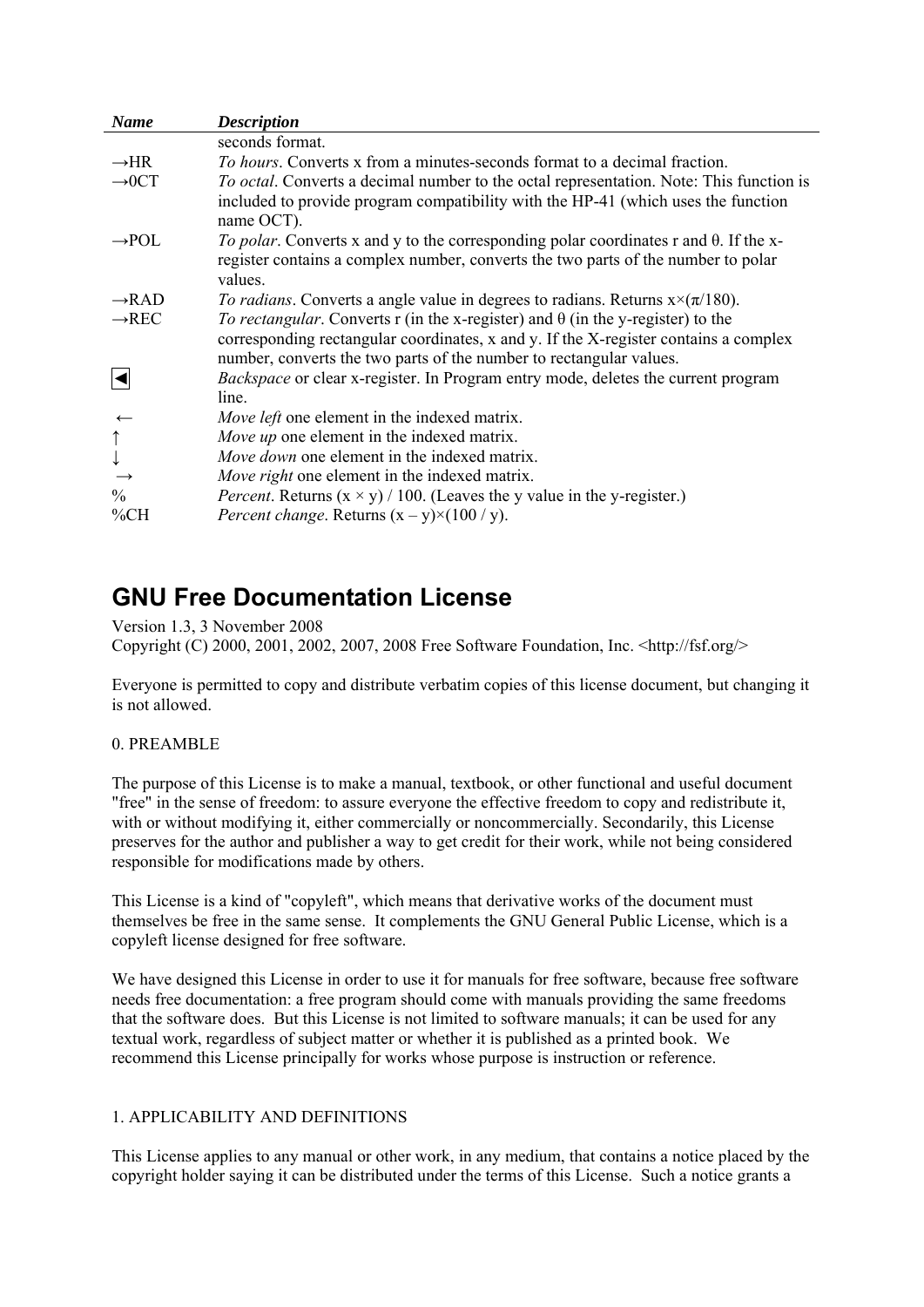world-wide, royalty-free license, unlimited in duration, to use that work under the conditions stated herein. The "Document", below, refers to any such manual or work. Any member of the public is a licensee, and is addressed as "you". You accept the license if you copy, modify or distribute the work in a way requiring permission under copyright law.

A "Modified Version" of the Document means any work containing the Document or a portion of it, either copied verbatim, or with modifications and/or translated into another language.

A "Secondary Section" is a named appendix or a front-matter section of the Document that deals exclusively with the relationship of the publishers or authors of the Document to the Document's overall subject (or to related matters) and contains nothing that could fall directly within that overall subject. (Thus, if the Document is in part a textbook of mathematics, a Secondary Section may not explain any mathematics.) The relationship could be a matter of historical connection with the subject or with related matters, or of legal, commercial, philosophical, ethical or political position regarding them.

The "Invariant Sections" are certain Secondary Sections whose titles are designated, as being those of Invariant Sections, in the notice that says that the Document is released under this License. If a section does not fit the above definition of Secondary then it is not allowed to be designated as Invariant. The Document may contain zero Invariant Sections. If the Document does not identify any Invariant Sections then there are none.

The "Cover Texts" are certain short passages of text that are listed, as Front-Cover Texts or Back-Cover Texts, in the notice that says that the Document is released under this License. A Front-Cover Text may be at most 5 words, and a Back-Cover Text may be at most 25 words.

A "Transparent" copy of the Document means a machine-readable copy, represented in a format whose specification is available to the general public, that is suitable for revising the document straightforwardly with generic text editors or (for images composed of pixels) generic paint programs or (for drawings) some widely available drawing editor, and that is suitable for input to text formatters or for automatic translation to a variety of formats suitable for input to text formatters. A copy made in an otherwise Transparent file format whose markup, or absence of markup, has been arranged to thwart or discourage subsequent modification by readers is not Transparent. An image format is not Transparent if used for any substantial amount of text. A copy that is not "Transparent" is called "Opaque".

Examples of suitable formats for Transparent copies include plain ASCII without markup, Texinfo input format, LaTeX input format, SGML or XML using a publicly available DTD, and standardconforming simple HTML, PostScript or PDF designed for human modification. Examples of transparent image formats include PNG, XCF and JPG. Opaque formats include proprietary formats that can be read and edited only by proprietary word processors, SGML or XML for which the DTD and/or processing tools are not generally available, and the machine-generated HTML, PostScript or PDF produced by some word processors for output purposes only.

The "Title Page" means, for a printed book, the title page itself, plus such following pages as are needed to hold, legibly, the material this License requires to appear in the title page. For works in formats which do not have any title page as such, "Title Page" means the text near the most prominent appearance of the work's title, preceding the beginning of the body of the text.

The "publisher" means any person or entity that distributes copies of the Document to the public.

A section "Entitled XYZ" means a named subunit of the Document whose title either is precisely XYZ or contains XYZ in parentheses following text that translates XYZ in another language. (Here XYZ stands for a specific section name mentioned below, such as "Acknowledgements",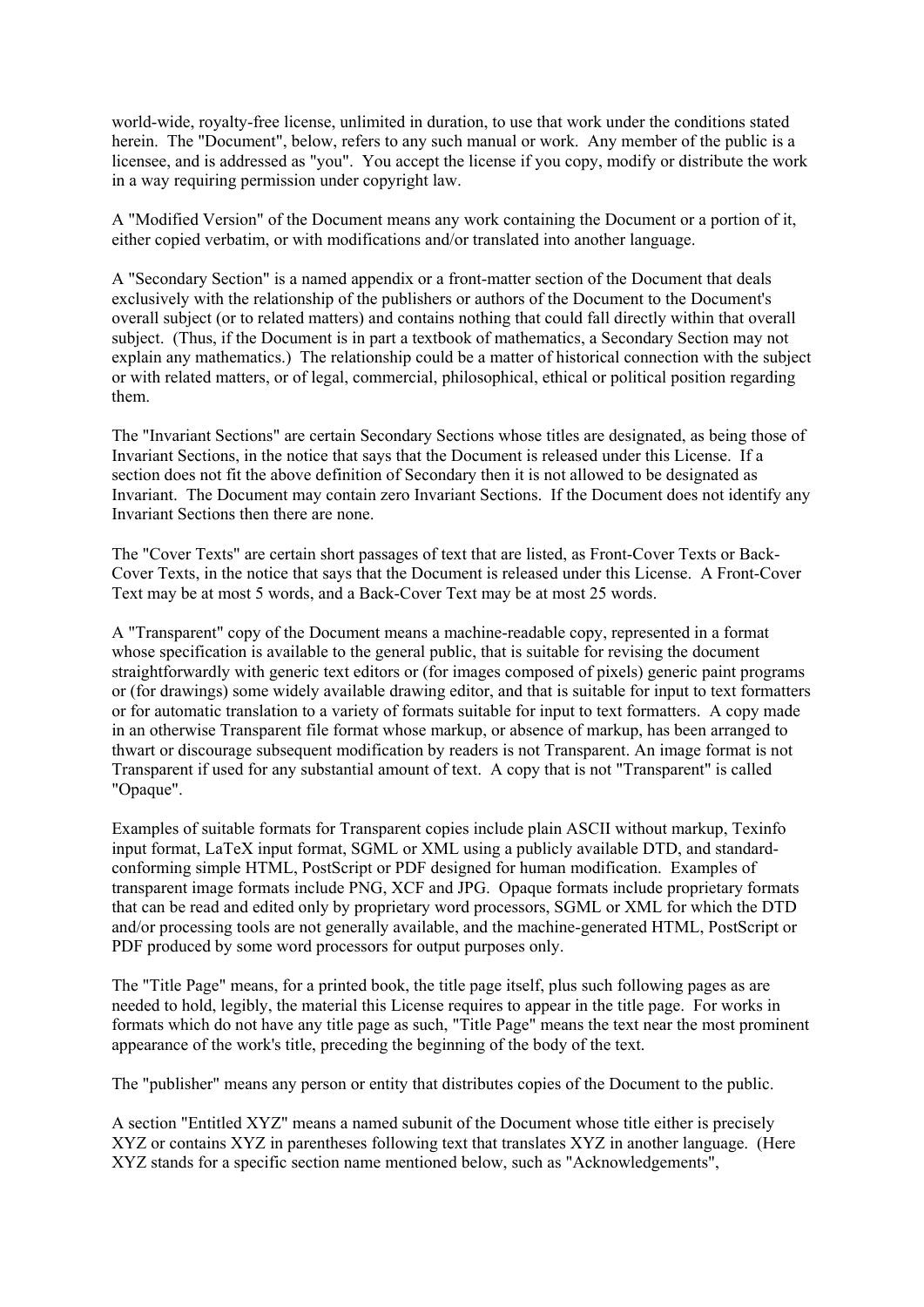"Dedications", "Endorsements", or "History".) To "Preserve the Title" of such a section when you modify the Document means that it remains a section "Entitled XYZ" according to this definition.

The Document may include Warranty Disclaimers next to the notice which states that this License applies to the Document. These Warranty Disclaimers are considered to be included by reference in this License, but only as regards disclaiming warranties: any other implication that these Warranty Disclaimers may have is void and has no effect on the meaning of this License.

#### 2. VERBATIM COPYING

You may copy and distribute the Document in any medium, either commercially or noncommercially, provided that this License, the copyright notices, and the license notice saying this License applies to the Document are reproduced in all copies, and that you add no other conditions whatsoever to those of this License. You may not use technical measures to obstruct or control the reading or further copying of the copies you make or distribute. However, you may accept compensation in exchange for copies. If you distribute a large enough number of copies you must also follow the conditions in section 3.

You may also lend copies, under the same conditions stated above, and you may publicly display copies.

#### 3. COPYING IN QUANTITY

If you publish printed copies (or copies in media that commonly have printed covers) of the Document, numbering more than 100, and the Document's license notice requires Cover Texts, you must enclose the copies in covers that carry, clearly and legibly, all these Cover Texts: Front-Cover Texts on the front cover, and Back-Cover Texts on the back cover. Both covers must also clearly and legibly identify you as the publisher of these copies. The front cover must present the full title with all words of the title equally prominent and visible. You may add other material on the covers in addition. Copying with changes limited to the covers, as long as they preserve the title of the Document and satisfy these conditions, can be treated as verbatim copying in other respects.

If the required texts for either cover are too voluminous to fit legibly, you should put the first ones listed (as many as fit reasonably) on the actual cover, and continue the rest onto adjacent pages.

If you publish or distribute Opaque copies of the Document numbering more than 100, you must either include a machine-readable Transparent copy along with each Opaque copy, or state in or with each Opaque copy a computer-network location from which the general network-using public has access to download using public-standard network protocols a complete Transparent copy of the Document, free of added material. If you use the latter option, you must take reasonably prudent steps, when you begin distribution of Opaque copies in quantity, to ensure that this Transparent copy will remain thus accessible at the stated location until at least one year after the last time you distribute an Opaque copy (directly or through your agents or retailers) of that edition to the public.

It is requested, but not required, that you contact the authors of the Document well before redistributing any large number of copies, to give them a chance to provide you with an updated version of the Document.

#### 4. MODIFICATIONS

You may copy and distribute a Modified Version of the Document under the conditions of sections 2 and 3 above, provided that you release the Modified Version under precisely this License, with the Modified Version filling the role of the Document, thus licensing distribution and modification of the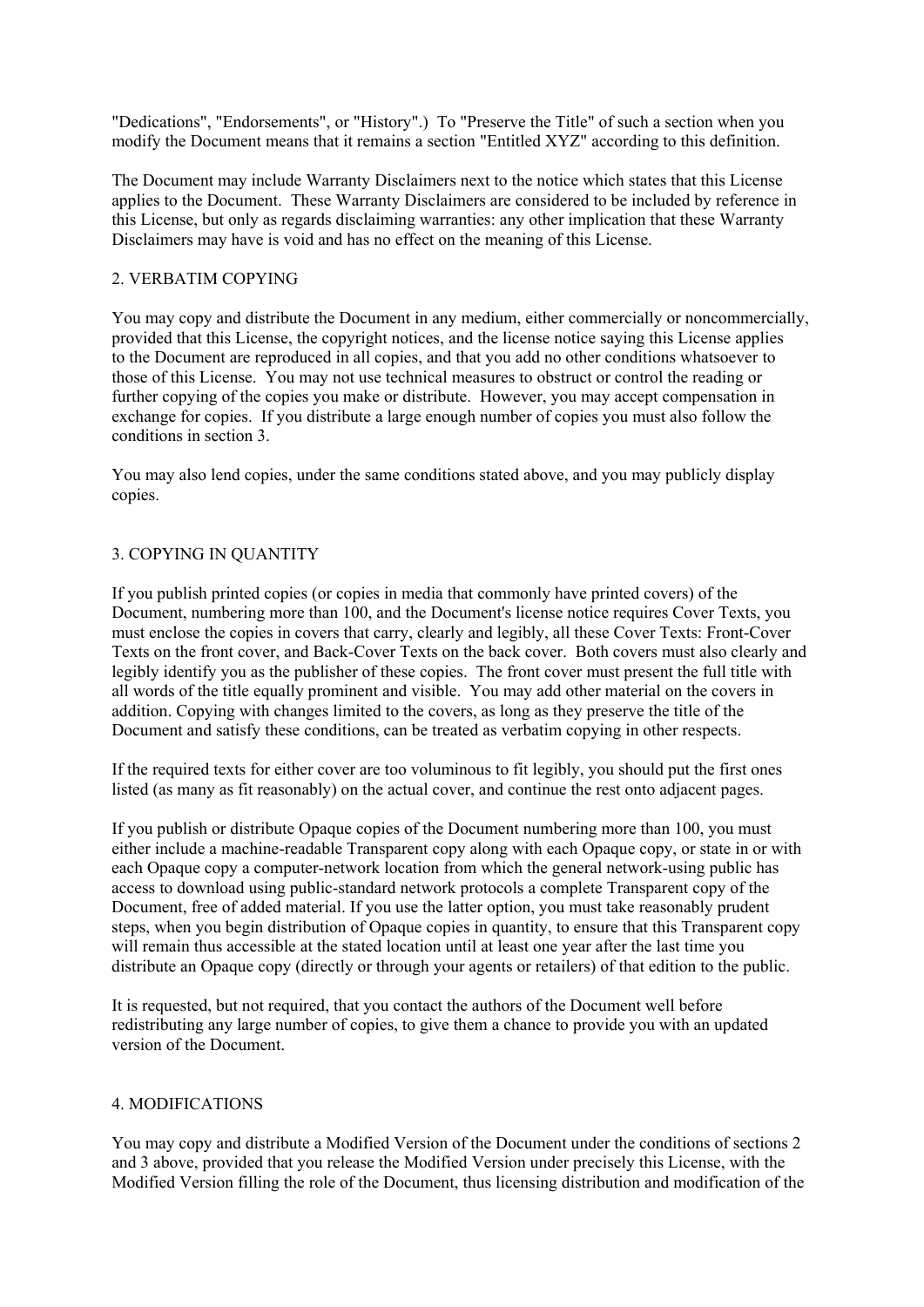Modified Version to whoever possesses a copy of it. In addition, you must do these things in the Modified Version:

A. Use in the Title Page (and on the covers, if any) a title distinct from that of the Document, and from those of previous versions (which should, if there were any, be listed in the History section of the Document). You may use the same title as a previous version if the original publisher of that version gives permission.

B. List on the Title Page, as authors, one or more persons or entities responsible for authorship of the modifications in the Modified Version, together with at least five of the principal authors of the Document (all of its principal authors, if it has fewer than five), unless they release you from this requirement.

C. State on the Title page the name of the publisher of the Modified Version, as the publisher.

D. Preserve all the copyright notices of the Document.

E. Add an appropriate copyright notice for your modifications adjacent to the other copyright notices. F. Include, immediately after the copyright notices, a license notice giving the public permission to use the Modified Version under the terms of this License, in the form shown in the Addendum below. G. Preserve in that license notice the full lists of Invariant Sections and required Cover Texts given in the Document's license notice.

H. Include an unaltered copy of this License.

I. Preserve the section Entitled "History", Preserve its Title, and add to it an item stating at least the title, year, new authors, and publisher of the Modified Version as given on the Title Page. If there is no section Entitled "History" in the Document, create one stating the title, year, authors, and publisher of the Document as given on its Title Page, then add an item describing the Modified Version as stated in the previous sentence.

 J. Preserve the network location, if any, given in the Document for public access to a Transparent copy of the Document, and likewise the network locations given in the Document for previous versions it was based on. These may be placed in the "History" section. You may omit a network location for a work that was published at least four years before the Document itself, or if the original publisher of the version it refers to gives permission.

K. For any section Entitled "Acknowledgements" or "Dedications", Preserve the Title of the section, and preserve in the section all the substance and tone of each of the contributor acknowledgements and/or dedications given therein.

L. Preserve all the Invariant Sections of the Document, unaltered in their text and in their titles. Section numbers or the equivalent are not considered part of the section titles.

M. Delete any section Entitled "Endorsements". Such a section may not be included in the Modified Version.

N. Do not retitle any existing section to be Entitled "Endorsements" or to conflict in title with any Invariant Section.

O. Preserve any Warranty Disclaimers.

If the Modified Version includes new front-matter sections or appendices that qualify as Secondary Sections and contain no material copied from the Document, you may at your option designate some or all of these sections as invariant. To do this, add their titles to the list of Invariant Sections in the Modified Version's license notice. These titles must be distinct from any other section titles.

You may add a section Entitled "Endorsements", provided it contains nothing but endorsements of your Modified Version by various parties--for example, statements of peer review or that the text has been approved by an organization as the authoritative definition of a standard.

You may add a passage of up to five words as a Front-Cover Text, and a passage of up to 25 words as a Back-Cover Text, to the end of the list of Cover Texts in the Modified Version. Only one passage of Front-Cover Text and one of Back-Cover Text may be added by (or through arrangements made by) any one entity. If the Document already includes a cover text for the same cover, previously added by you or by arrangement made by the same entity you are acting on behalf of, you may not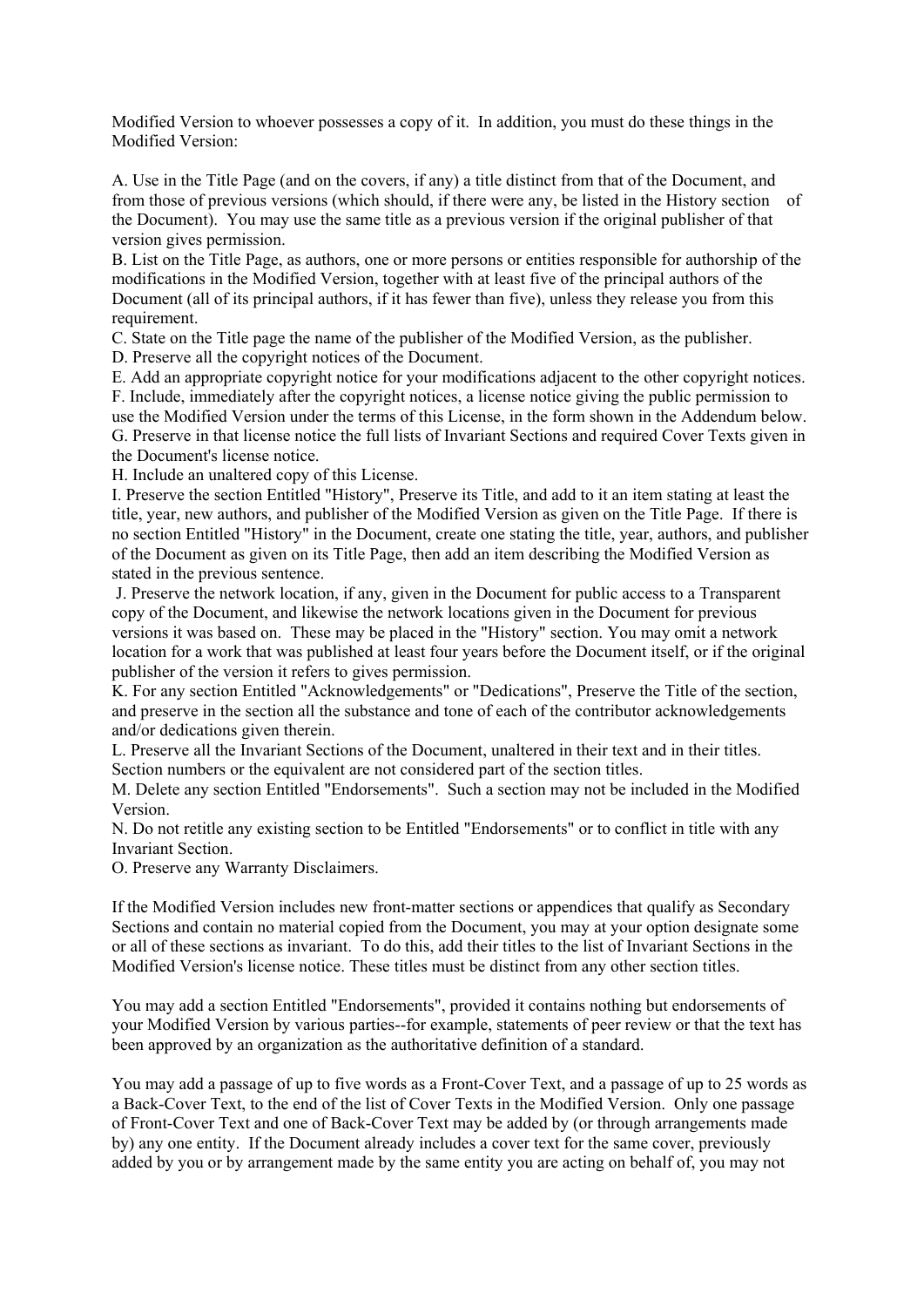add another; but you may replace the old one, on explicit permission from the previous publisher that added the old one.

The author(s) and publisher(s) of the Document do not by this License give permission to use their names for publicity for or to assert or imply endorsement of any Modified Version.

#### 5. COMBINING DOCUMENTS

You may combine the Document with other documents released under this License, under the terms defined in section 4 above for modified versions, provided that you include in the combination all of the Invariant Sections of all of the original documents, unmodified, and list them all as Invariant Sections of your combined work in its license notice, and that you preserve all their Warranty Disclaimers.

The combined work need only contain one copy of this License, and multiple identical Invariant Sections may be replaced with a single copy. If there are multiple Invariant Sections with the same name but different contents, make the title of each such section unique by adding at the end of it, in parentheses, the name of the original author or publisher of that section if known, or else a unique number. Make the same adjustment to the section titles in the list of Invariant Sections in the license notice of the combined work.

In the combination, you must combine any sections Entitled "History" in the various original documents, forming one section Entitled "History"; likewise combine any sections Entitled "Acknowledgements", and any sections Entitled "Dedications". You must delete all sections Entitled "Endorsements".

#### 6. COLLECTIONS OF DOCUMENTS

You may make a collection consisting of the Document and other documents released under this License, and replace the individual copies of this License in the various documents with a single copy that is included in the collection, provided that you follow the rules of this License for verbatim copying of each of the documents in all other respects.

You may extract a single document from such a collection, and distribute it individually under this License, provided you insert a copy of this License into the extracted document, and follow this License in all other respects regarding verbatim copying of that document.

#### 7. AGGREGATION WITH INDEPENDENT WORKS

A compilation of the Document or its derivatives with other separate and independent documents or works, in or on a volume of a storage or distribution medium, is called an "aggregate" if the copyright resulting from the compilation is not used to limit the legal rights of the compilation's users beyond what the individual works permit. When the Document is included in an aggregate, this License does not apply to the other works in the aggregate which are not themselves derivative works of the Document.

If the Cover Text requirement of section 3 is applicable to these copies of the Document, then if the Document is less than one half of the entire aggregate, the Document's Cover Texts may be placed on covers that bracket the Document within the aggregate, or the electronic equivalent of covers if the Document is in electronic form.

Otherwise they must appear on printed covers that bracket the whole aggregate.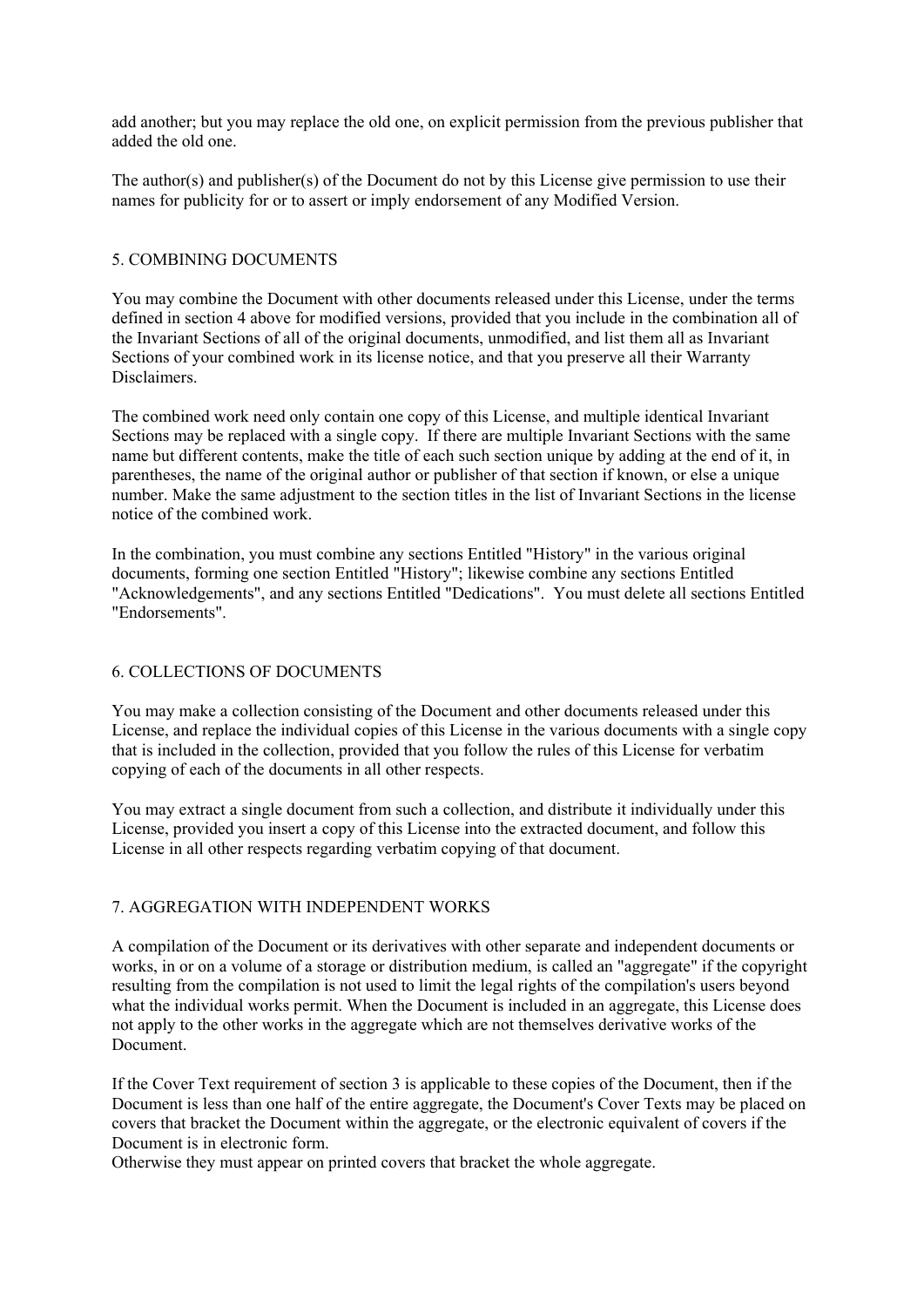#### 8. TRANSLATION

Translation is considered a kind of modification, so you may distribute translations of the Document under the terms of section 4. Replacing Invariant Sections with translations requires special permission from their copyright holders, but you may include translations of some or all Invariant Sections in addition to the original versions of these Invariant Sections. You may include a translation of this License, and all the license notices in the Document, and any Warranty Disclaimers, provided that you also include the original English version of this License and the original versions of those notices and disclaimers. In case of a disagreement between the translation and the original version of this License or a notice or disclaimer, the original version will prevail.

If a section in the Document is Entitled "Acknowledgements", "Dedications", or "History", the requirement (section 4) to Preserve its Title (section 1) will typically require changing the actual title.

#### 9. TERMINATION

You may not copy, modify, sublicense, or distribute the Document except as expressly provided under this License. Any attempt otherwise to copy, modify, sublicense, or distribute it is void, and will automatically terminate your rights under this License.

However, if you cease all violation of this License, then your license from a particular copyright holder is reinstated (a) provisionally, unless and until the copyright holder explicitly and finally terminates your license, and (b) permanently, if the copyright holder fails to notify you of the violation by some reasonable means prior to 60 days after the cessation.

Moreover, your license from a particular copyright holder is reinstated permanently if the copyright holder notifies you of the violation by some reasonable means, this is the first time you have received notice of violation of this License (for any work) from that copyright holder, and you cure the violation prior to 30 days after your receipt of the notice.

Termination of your rights under this section does not terminate the licenses of parties who have received copies or rights from you under this License. If your rights have been terminated and not permanently reinstated, receipt of a copy of some or all of the same material does not give you any rights to use it.

#### 10. FUTURE REVISIONS OF THIS LICENSE

The Free Software Foundation may publish new, revised versions of the GNU Free Documentation License from time to time. Such new versions will be similar in spirit to the present version, but may differ in detail to address new problems or concerns. See http://www.gnu.org/copyleft/.

Each version of the License is given a distinguishing version number. If the Document specifies that a particular numbered version of this License "or any later version" applies to it, you have the option of following the terms and conditions either of that specified version or of any later version that has been published (not as a draft) by the Free Software Foundation. If the Document does not specify a version number of this License, you may choose any version ever published (not as a draft) by the Free Software Foundation. If the Document specifies that a proxy can decide which future versions of this License can be used, that proxy's public statement of acceptance of a version permanently authorizes you to choose that version for the Document.